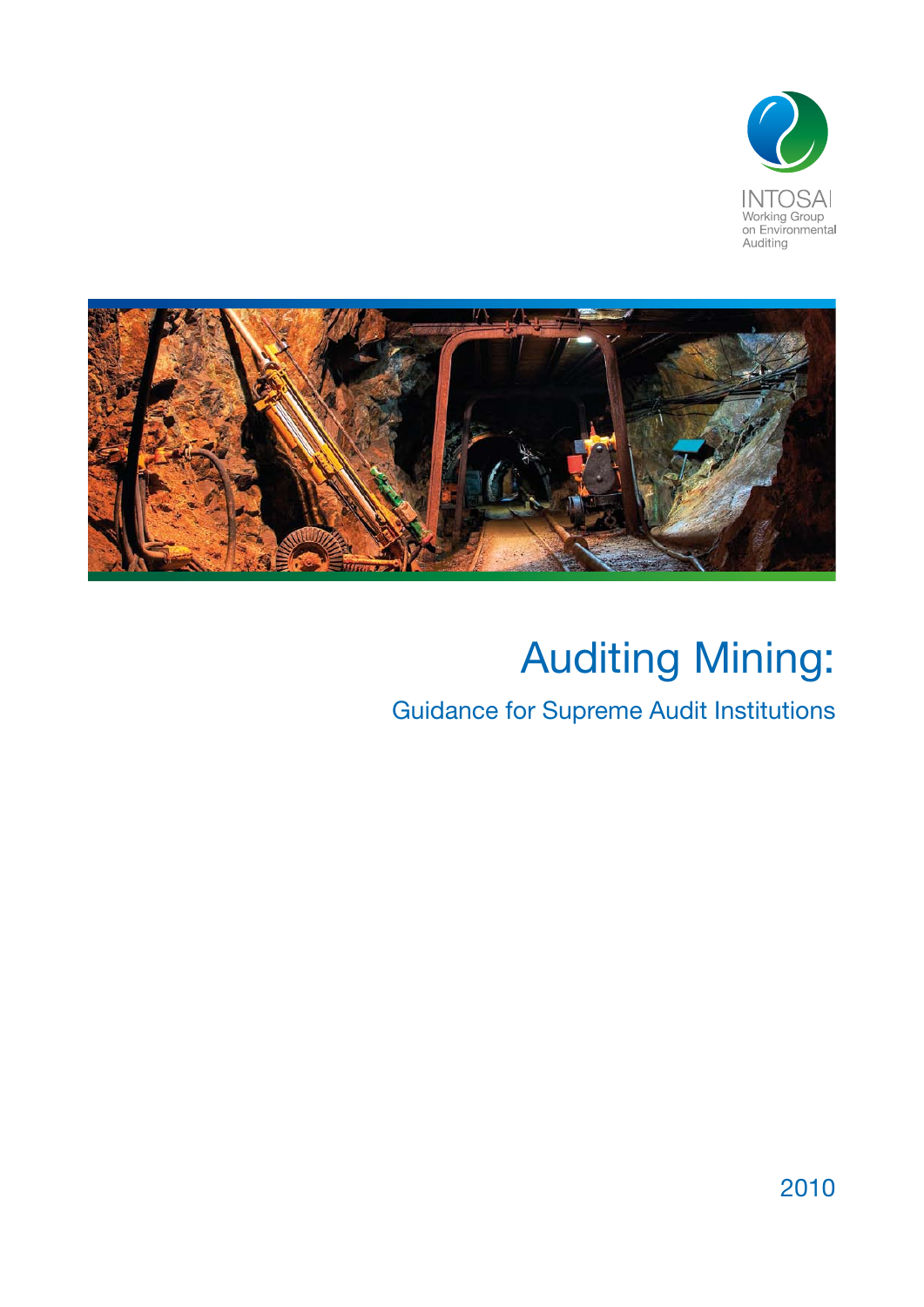This publication was prepared by the INTOSAI Working Group on Environmental Auditing (WGEA). The WGEA aims to encourage the use of audit mandates and audit methods in the field of environmental protection and sustainable development by Supreme Audit Institutions (SAIs). The WGEA has the mandate to

- help SAIs gain a better understanding of environmental auditing issues,
- facilitate exchange of information and experiences among SAIs, and
- • publish guidelines and other informative materials.

This publication may be downloaded free of charge from the INTOSAI WGEA website www.environmental-auditing.org. Permission is granted to copy and distribute this publication, giving appropriate credit, provided that such copies are for academic, personal or professional use and are not sold or used for commercial gain.

ISBN 978-9949-9055-8-4 (Publication) ISBN 978-9949-9055-9-1 (PDF)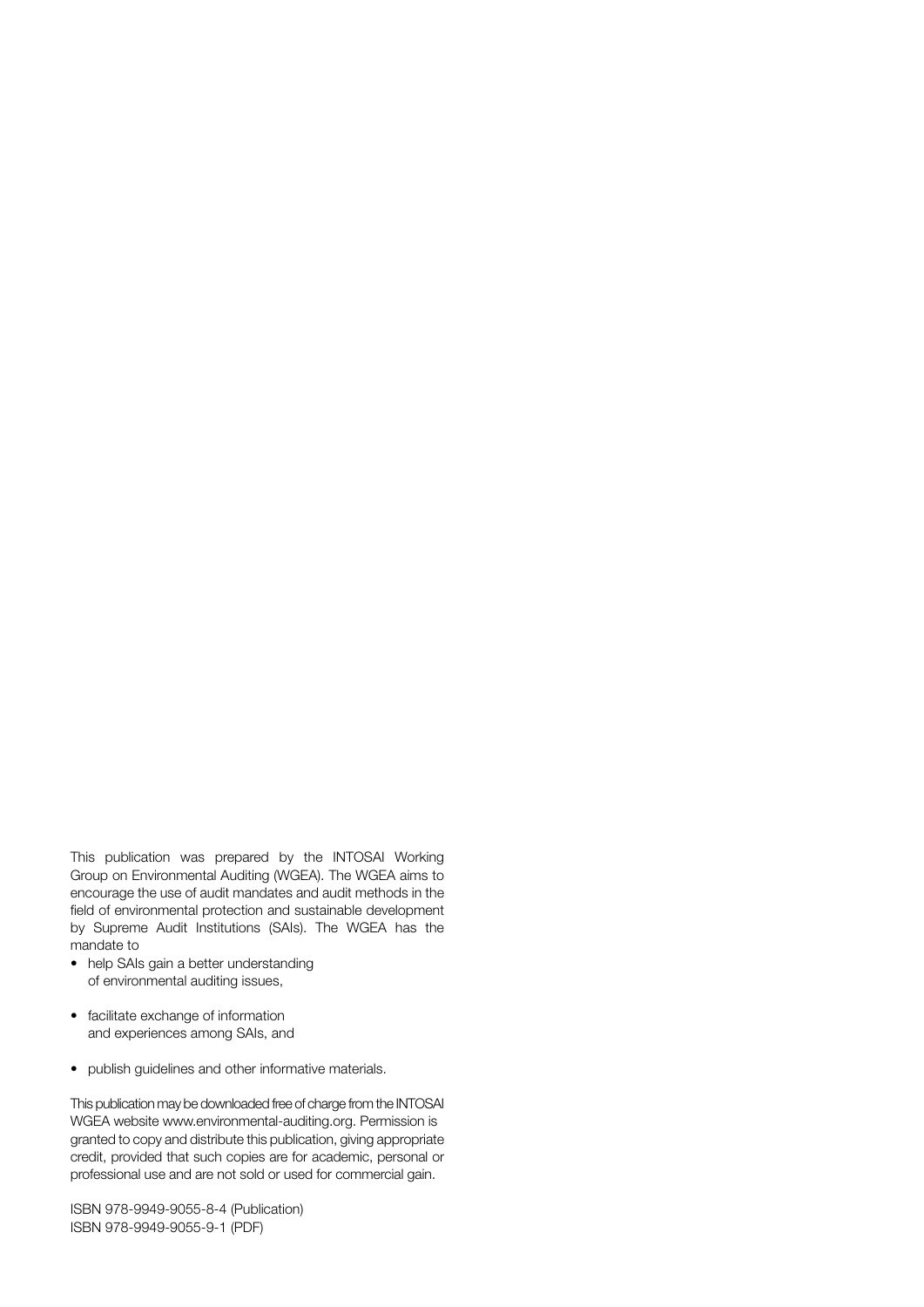# Foreword and Acknowledgements

In the 11th Working group meeting of WGEA in Arusha Tanzania in 2007; members of the International Organization of Supreme Audit Institutions Working Group on Environmental Auditing (INTOSAI WGEA) approved the 2008–10 work plan. In this work plan management of natural resources became one of the central themes of the INTOSAI WGEA.

This formulation of the theme was motivated by the fact that many countries are facing the challenge on environmental restoration due to the improper or unsustainable exploitation of natural resources, such as forests, minerals, and fisheries, these activities resulted into significant environmental degradation, social disruption and economic loss. Adoption of best management practices and effective government oversight of natural resource development is therefore important.

Mining has not been one of the most audited subjects among Supreme Audit Institutions (SAIs). The main objective of the guide is to encourage Supreme Audit Institutions (SAIs) to conduct audit on mining and mineral related activities. We do hope that this guide provides the reader with essential key questions and information needed to audit in this field. Information provided in this guide is based on numerous bibliographies and the document is designed to be used as a reference book.

*Auditing Mining: Guidance for Supreme Audit Institutions* is a resource for audit practitioners. It describes

what mining means, why it is important, what are the threats caused by mining activities, and what actions can be taken by governments,

Auhael Ovin

Mihkel Oviir

Auditor General of Estonia Chair of INTOSAI WGEA

- a suggested process for choosing and designing audits of mining and minerals, and
- practical guidance, information, and case studies related to audits on mining and minerals.

This document was led by the SAI of Tanzania in particular, we would like to thank the authors Michael Malabeja and Robert Cheyo (Project Managers) and George Haule for their hard and excellent work in preparing the document. Many thanks go also to the numerous other organizations and individuals who contributed to this document, including the Ardhi University and the National Environmental Managemement Council (NEMC) for reviewing this document. Similarly, we would like to acknowledge the contributions made by the SAIs worldwide, especially those in the project sub-committee: the SAIs of China, Ethiopia, Mongolia and Uganda, and special thanks to the INTOSAI WGEA Steering Committee for their valuable help in various stages of the project and to the SAI of New Zealand for its editing support.

Readers are invited and encouraged to consult this document as well as information on other WGEA products and services on the INTOSAI WGEA website www.environmental-auditing.org.

We hope you will find this guide useful.

Ludovick S.L. Utouh

Controller and Auditor General of Tanzania Project Leader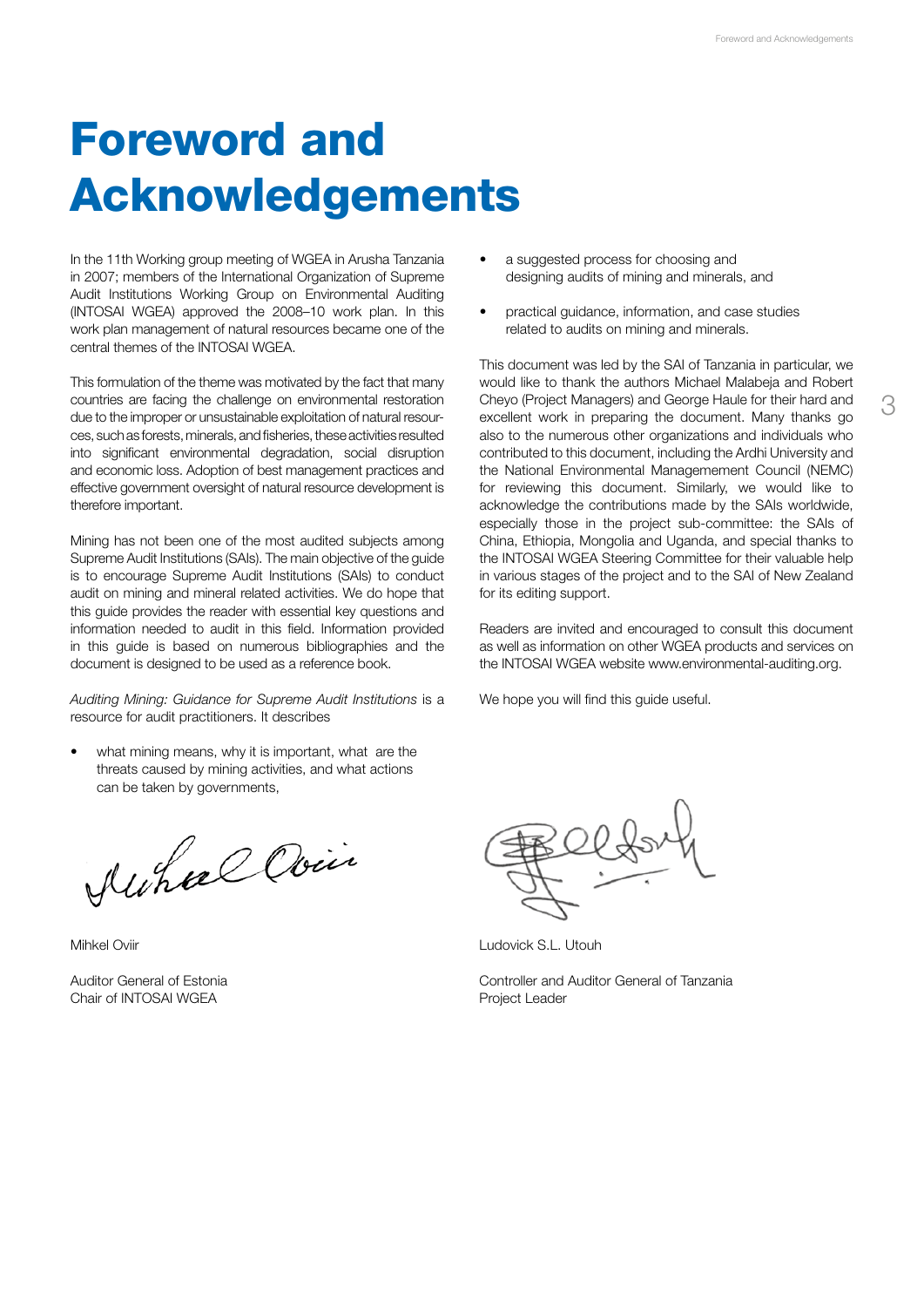ASM - Artisans and small-scale mining **BLM** - Bureau of Land Management

 $\Delta$ 

# Acronyms and Abbreviations

- CFC Chlorofluorocarbon **DSD** - Division for Sustainable Development EA - Environmental Assessment **EIA** - Environmental Impact Assessment EMA - Environmental Management Accounting EMAS - European Eco-Management and Audit Scheme GAO - General Accounting Office ICME - International Council on Metals and Environment INTOSAI - International Organization of Supreme Audit Institutions ILO - International Labor Organization ISO - International Organization for Standardization **LRTP** - Long-range transboundary pollution LVGF - Lake Victoria Gold Field MMSD - Mining, Minerals and Sustainable Development NGOs - Non Governmental Organizations OAG - Office of the Auditor General OECD - Organisation for Economic Co-operation and Development **SAI** - Supreme Audit Institution **SEA** - Strategic Environmental Assessment SO<sub>2</sub> - Sulphur dioxide **UN** - United Nations UNCED - United Nations Conference on Environment and Development UNCTAD - United Nations Conference on Trade and Development UNEP - United Nations Environment Programme WGEA - Working Group on Environmental Auditing WHO - World Health Organization
- WSSD World Summit on Sustainable Development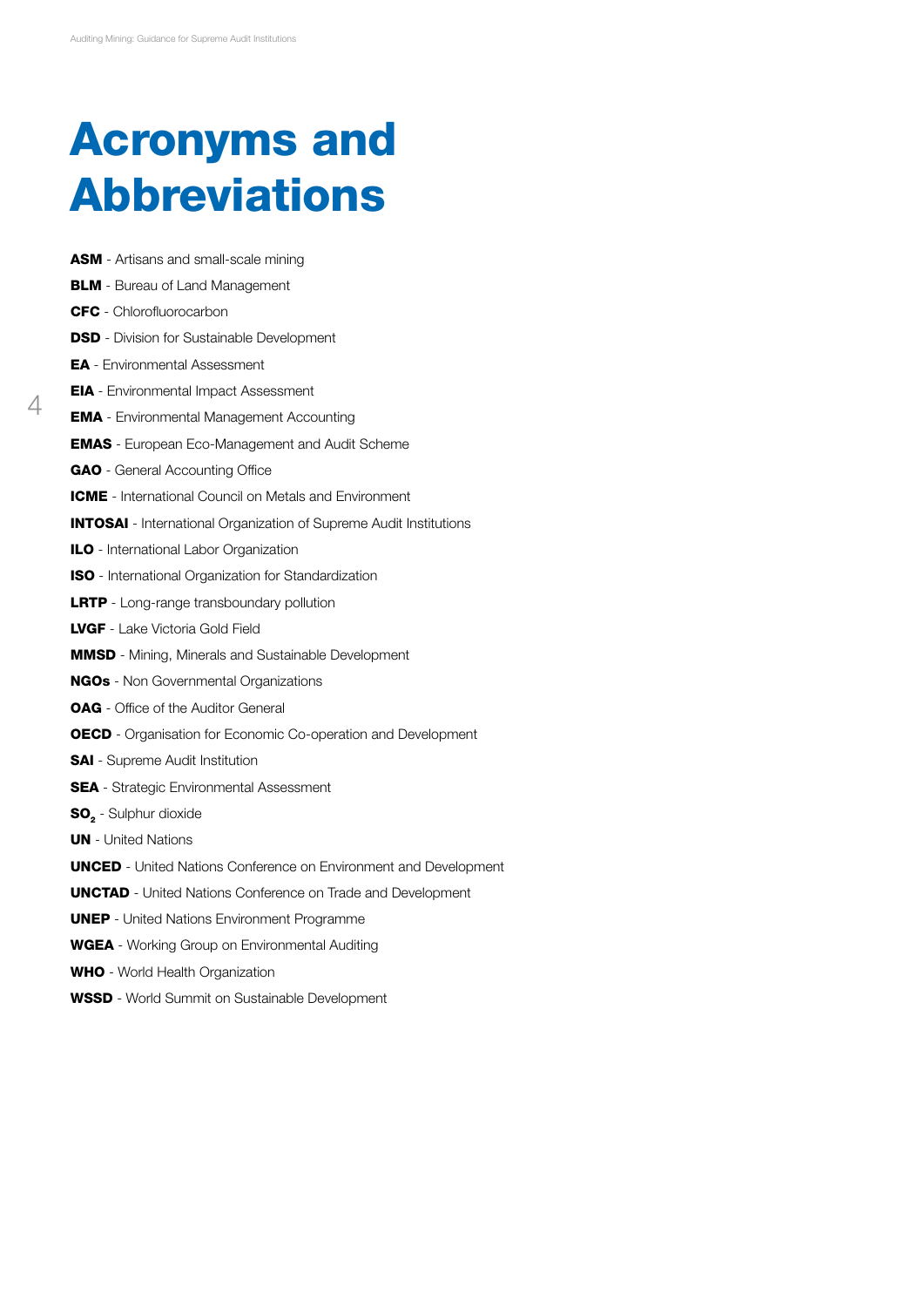# Table of Contents

| <b>Executive summary</b>                                                         | 6  |
|----------------------------------------------------------------------------------|----|
| <b>Introduction</b>                                                              | 8  |
| Chapter 1: Mining activities and their impact on the environment                 | 10 |
| 1.1<br>Mining – what, where and how?                                             | 10 |
| 1.2<br>Environmental effects of mining                                           | 11 |
| 1.3<br>Socio-economic impacts of mining                                          | 15 |
| Life cycle of mining (mining process)<br>1.4                                     | 16 |
| 1.5<br>Small-scale and artisanal mining                                          | 24 |
| 1.6<br>Sustainable development framework for mineral sectors                     | 26 |
| Chapter 2: International responses to the environmental problems of mining       | 29 |
| 2.1<br>Mining access control                                                     | 29 |
| 2.2<br>Mining process control                                                    | 30 |
| 2.3<br>Mining product control                                                    | 31 |
| 2.4<br>Banning actual products                                                   | 31 |
| 2.5<br>Private-sector guidelines and codes                                       | 32 |
| Chapter 3: Choosing and designing the audit                                      | 35 |
| Step 1: Identify if there are any mineral and mining activities in your country, | 36 |
| and whether there are any environmental threats related to these activities      |    |
| Step 2: Identify the government's response in your country                       | 38 |
| Step 3: Choose audit topics and priorities                                       | 42 |
| Step 4: Decide on audit approaches (scoping the audit)                           | 43 |
| Chapter 4: Audits on mining activities                                           | 46 |
| Appendix 1: Audit Design Matrix                                                  | 56 |
| Appendix 2: Fundamental principles for the mining sector                         | 58 |
| <b>Bibliography</b>                                                              | 59 |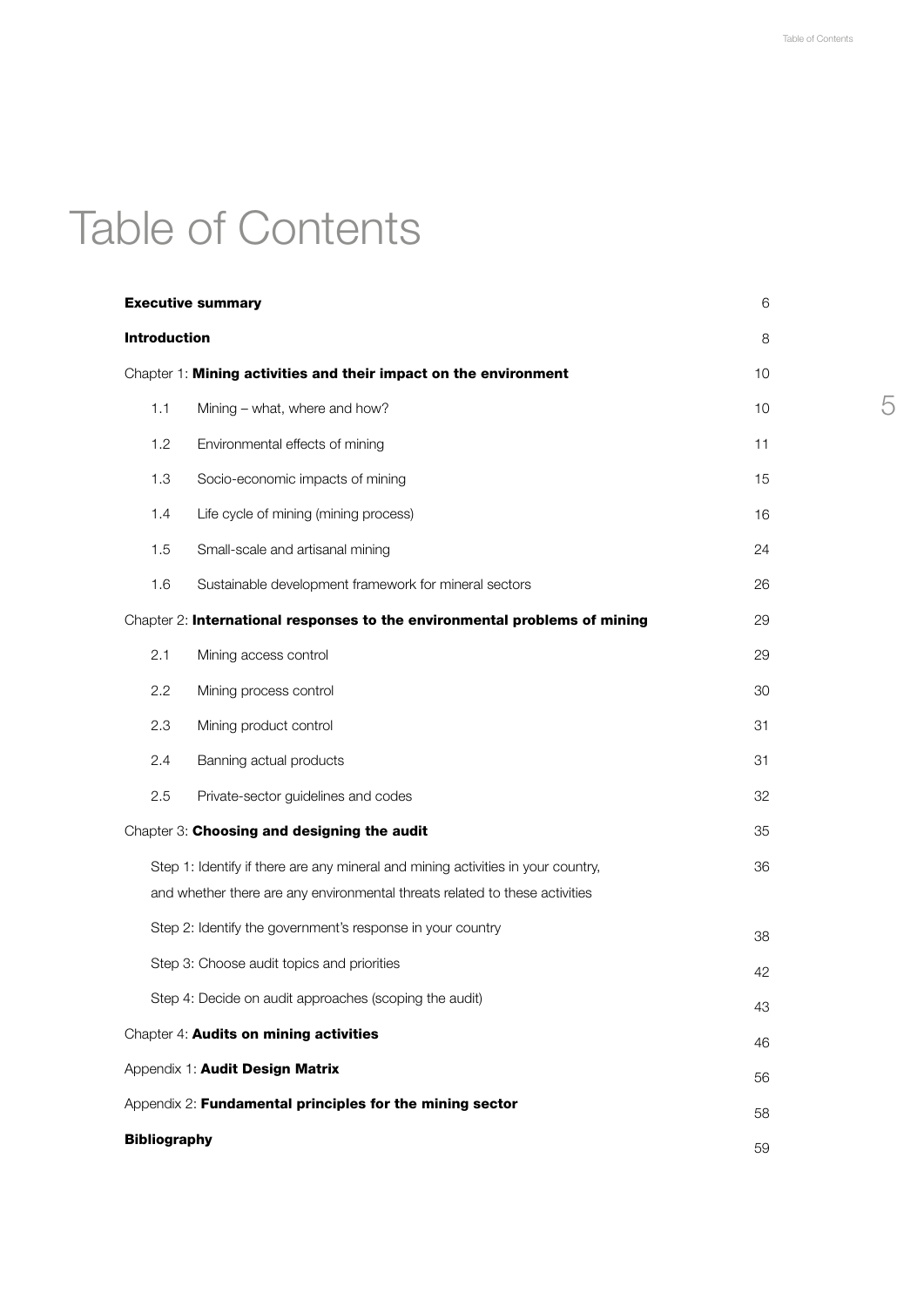# Executive Summary

A country's socio-economic development largely depends on the extent and composition of its natural resources. Examples of natural resources include forestry, minerals, and commercial sources of energy (like coal, oil, natural gas, and hydro power). Mining and mineral processing are activities for extraction and processing minerals for commercial use.

The mining sector is likely to contribute to the development of the economy of any country through taxes from large-scale mining companies, and contribute to social–economic infrastructural development within the area where the mine is located. The mining sector can:

- create employment opportunities both directly in the mines and indirectly on services to the mines,
- provide education and health services.
- • increase foreign exchange reserves (reducing a country's foreign exchange deficit),
- improve infrastructure like roads and water supply, and
- create other economic activities to support the mines Instead of importing all supplies from abroad.

In developing countries, mining is a key sector and continues to grow. Legislation for mining may require an environmental impact assessment to be carried out before a mine is developed, and that a mine be developed and operated in an environmentally sound manner with the least impact on the environment. SAIs can undertake audits to check that the mining industry is complying with requirements of this kind. A SAI can therefore play a major role in auditing a government's commitment to protecting the environment from the negative impacts of mining.

## Environmental aspects of mining

Despite the economic importance of the mining industry, there are serious environmental effects associated with it. The effects start at the exploration stage, extend through the extraction and processing of minerals, and continue after the mine has closed. The type and extent of the effects can vary from one stage to another. This guide provides an introduction to the environmental issues associated with mining activities, the relevant context where a SAI might be involved in auditing mining projects, and discusses the extent to which environmental issues should be addressed by private or public sector developers. The guide also briefly mentions certain associated social impacts and issues.

#### The environmental audit criteria

An environmental audit is a systematic, documented, periodic and objective evaluation of how well environmental regulatory requirements and commitments are met. The challenge to the auditor normally is selecting and determining the scope of the audit. This was the reason for designing a guide that will help SAIs and auditors when they choose and design audits on environmental impacts of mining. The guide presents various ways of describing the scope, from ownership and access rights for exploratory purposes through mining and processing, use of the end product and disposal of waste materials. Additionally, the guide presents the responses of governments, such as laws regulating mining and mineral activities, conventions, protocols, declarations, treaties, standards, codes and recommendations related to mining and the environment.

In conducting an audit of an environmental problem, four basic steps are essential. The four steps are:

- Step 1: Identification of the environmental threats of mining in your country
- Step 2: Identification of the government's responses to these threats
- Step 3: Choice of audit topics and priorities
- Step 4: Deciding on audit approaches (scoping the audit).

These steps are described in Chapter 3, and are used to define the objectives, scope, and criteria of an audit of mining. During the planning stage, the environmental problem(s) and responses in mitigating the negative consequences are identified. Further, auditors need to prioritise and limit the audit area.

The audit criteria are normally drawn from international conventions, legislation, policies, and programs.

### Case studies of audits on mining activities

For each topic, auditors will develop audit criteria using experiences from similar audits conducted in other countries. Chapter 4 of this guide contains 8 audit case studies from around the world. The main objective of having audit cases on mining and mineral processing is to assist SAIs to make informed planning decisions on the envisaged audits by learning from the experience of other SAIs. Whenever possible, the experiences used from other countries will include information on audit objectives, scope, findings, and recommendations.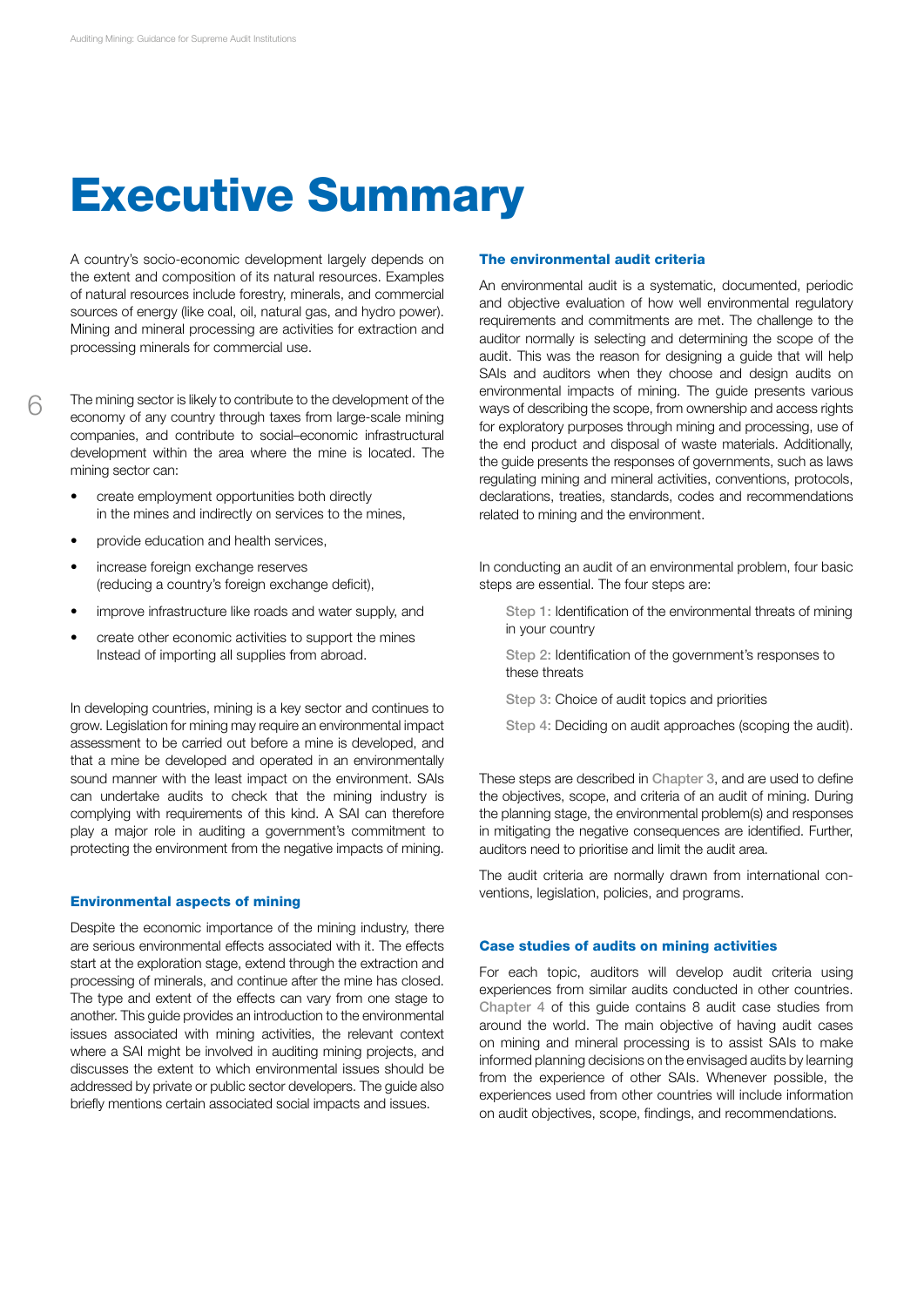7

# Encouraging mining audits

The INTOSAI Working Group on Environmental Auditing (WGEA) recommends that SAIs give attention to mining issues in their audit work. The Working Group also recommends that SAIs make use of the experiences on mining audits of their sister organizations within INTOSAI.

Through the environmental audits, SAIs will be able to raise awareness about the relevance of mining problems in their country and improve the programs of governments to solve these problems.

# Scope of this guide

This guide does not include mining of oil and gas. Although much of the discussion also pertains to those parts of the mining sector, oil and gas are excluded from this guide due to their distinctive characteristics. The Steering Committee of the INTOSAI WGEA agreed that because of their distinctive characteristics of mining of oil and gas, the new audit guideline for auditing mining of oil and gas can be developed in the future.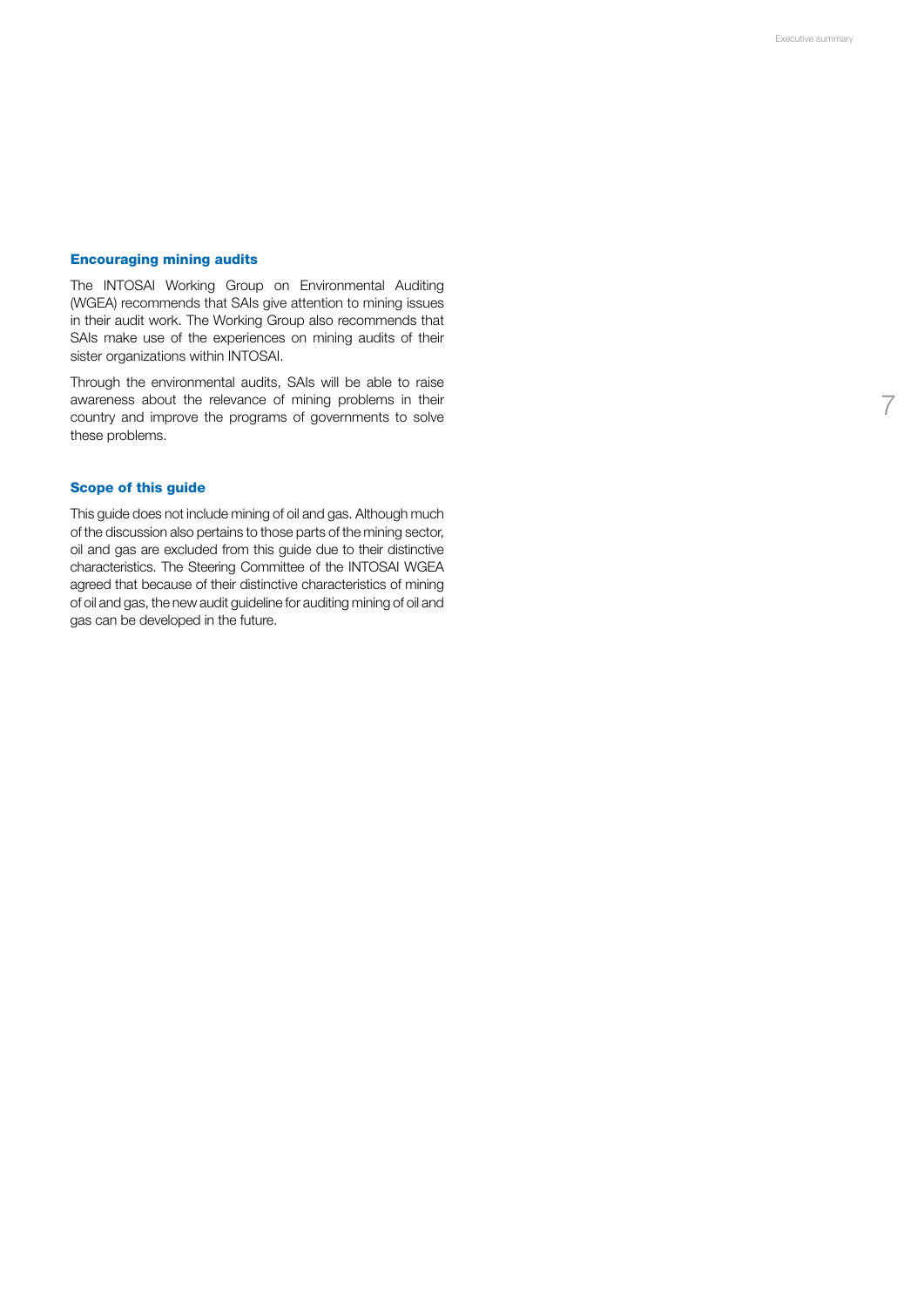# Introduction

The main objective of this guide is to increase SAIs' knowledge and awareness about auditing mining by surveying different approaches to the problem and to inspire more audits in this field. The guide is intended to make it easier to start an audit about mining and encourage SAIs, with or without prior experience, to audit various aspects of environmental-related impacts due to mining in your country. The guide contains a large selection of problem areas that can be focused on, and it is our hope that it will induce auditors to approach the audit of mining from new angles, and to prompt many countries that have yet to do mining audits to get started in this important field.

This guide will help SAIs audit mining activities by

- educating auditors on the nature of mining activities, their potential impacts on the environment;
- describing the major role SAIs can play in auditing the actions of their governments and reminding them of their commitments,
- providing a four step approach to help auditors to plan and conduct an audit of mining in their country; and
- Presenting case studies that will help SAIs learn how others have approached this audit topic.

#### The minerals and mining sector

The mining and minerals sector is central to modern life in any country. Literally millions of products are constructed using a range of more than 90 mined substances from around the globe. Mining is likely to contribute to the development of the economy of any country, through taxes from large-scale mining companies that contribute to socio–economic infrastructural development within the area where the mine is located; creating employment opportunities both directly in the mines and indirectly through services to the mines; improving human capital through the provision of education and health services; increasing foreign exchange reserves (reducing foreign exchange deficit); improving infrastructure like roads and water supply; and creating other economic activities to support the mines instead of importing all supplies from abroad.

On the other hand, the supply of metals and minerals is not without environmental and social costs. The effects of mining continue long even after the mine has stopped operating. Poor mining and mineral processing practices can poison the air, land and water and then leave the environment to suffer a slow death. Many rivers have been pronounced "biologically dead" due to release of mine tailings (waste from the mine containing rocks, metals and poisons) into lakes and waterways. Aquatic plant and animal life are choked with toxic sediment.

#### Overview of environmental aspects of mining

The environmental effects of mining start with exploration, extend through the extraction and processing of minerals, and can continue after the mine closes. The nature and extent of effects can vary throughout the stages of project implementation. Both large and small-scale mining operations have an impact on the environment. Mineral resource activities affect all environmental media – land, air, water, and associated flora and fauna – as well as the human environment – individual health and safety, local community lifestyles, cultural survival, social order and economic well-being.

Although the majority of the impacts of mining are said to be "localized", mining can cause national, transboundary and global environmental problems. Environmental hazards and impacts also threaten indigenous cultures and native community land use, and socio-economic and cultural practices in countries with resource-based economies. These disruptions include permanent loss of natural resources, preemption of alternative land uses (for agriculture, forestry, hunting or leisure), ecosystem degradation and loss, destruction of key flora and fauna, displacement of populations, settlement influxes, crime and diversion of individuals and communities from traditional practices to boom-bust employment and small-scale or artisanal mining dependence.

## The role of SAIs in auditing the mining sector

SAIs have a role to play regarding mining activities in their country. Among the roles SAIs can play is to facilitate the transparency of government operations and ensuring that an informed public guides the actions of governments in the mining sector. SAIs can promote sound financial management and public accountability – both of which are essential elements of sustainable development. Moreover, SAIs' independence in carrying out financial, compliance, and performance or valuefor-money audits puts them in a unique position to legitimately and credibly evaluate the effectiveness and efficiency of government policy and obligations, and to report on any unsustainable mining practices.

Additionally, the outcomes of an audit on mining will result in improved institutional and stakeholder capacity in the mining sector in the country. Through the recommendations in environmental audit reports, the government (through its ministries, agencies or authorities dealing with mining) will want to ensure that mining companies take an environmentally and socially responsible approach.

In mining activities, there are six possible areas of focus in which laws, regulations, and direct agreements with the mining companies, as well as proactive policy interventions, can be designed. The six areas are land and water use; waste management; chemicals and pollutants; tailings disposal; human health risks; and potential environmental risks and the plans to mitigate these risks. It is important to note that adequacy of environmental and social safeguards have to be ensured at all stages of a mining operation, ranging from exploration, construction, operation, to the closure of the mine operation. For governments, regulatory tools have to be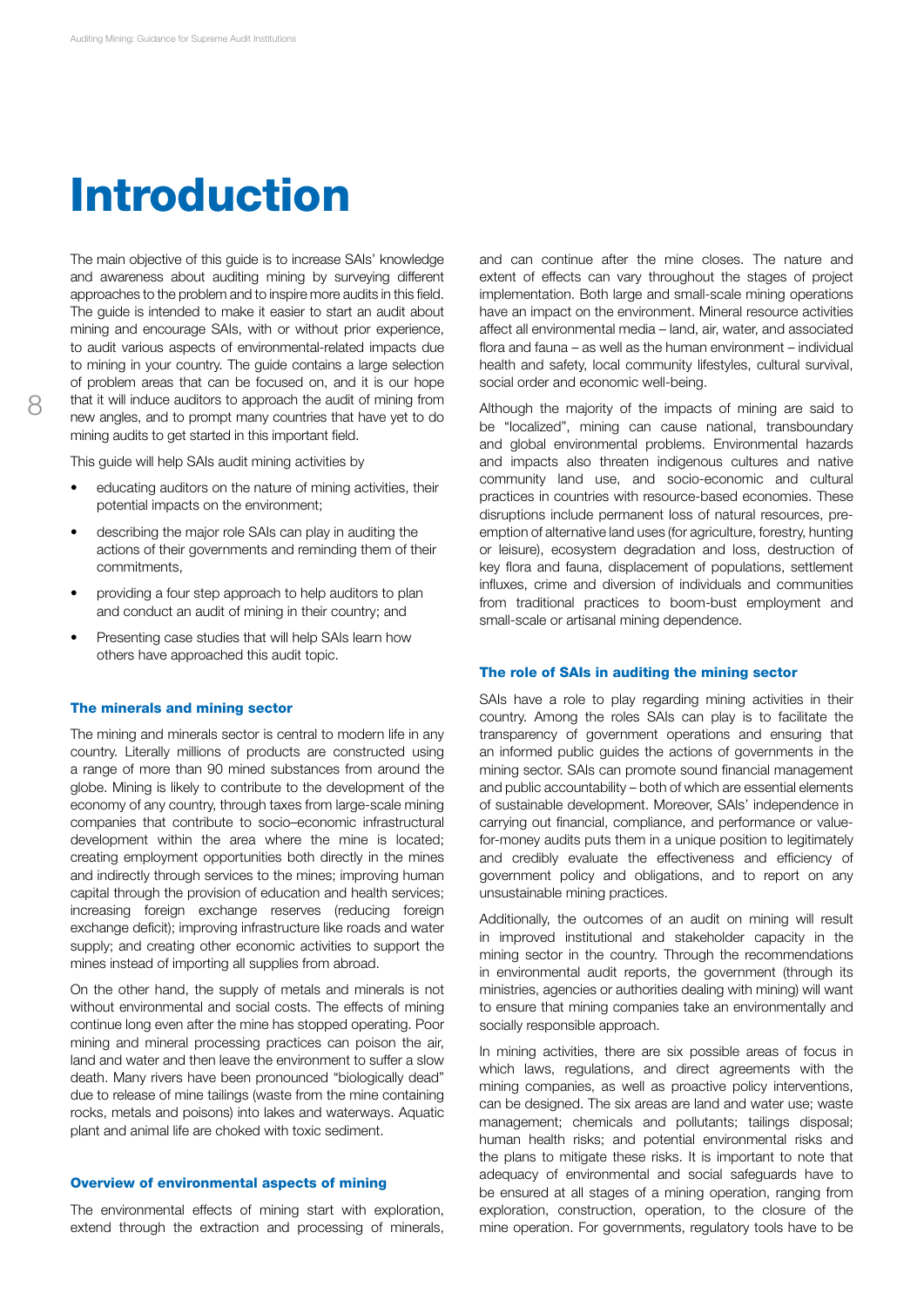sharpened considerably, with more emphasis on the planning phase (use of Environmental Impact Assessment, occasionally Life Cycle Assessment, sitting restrictions), the design phase (design standards, safe location) and operational phase (pollution standards, waste disposal, emergency response procedures, monitoring).

#### Audit topics related to mining and minerals

Between 1993 and 2009, SAIs around the world conducted a number of environmental audits on mining and mineral processing. Chapter 4 lists some audits on mining and minerals conducted by various SAIs. The mining-related audits can be found also on the WGEA website: www.environmental-auditing.org

# Where mining guideline and other WGEA guidelines might overlap

The nature of mining activities affects the whole environmental media, be it water, land, forest, fisheries etc. We advise auditors who are conducting a mining audit to consider other relevant guidance to ensure that the mining audit is adequate and comprehensive. The following are some of the INTOSAI WGEA guides that may be relevant to an audit on mining:

- • *Auditing Biodiversity: Guidance for Supreme Audit Institutions*, 2007 – loss of biodiversity due to mining activities
- Auditing Government Response to Climate Change, 2010 – emission of green house gases due to mining processes
- • *Auditing Forests: Guidance for Supreme Audit Institutions*, 2010 – forest degradation due to mining
- **Towards Auditing Waste Management, 2004 generation** and disposal of waste from mining operations

# Content and structure of this guide

The main objectives of this guidance material is to increase knowledge about auditing on environmental impacts of mining and mineral by surveying different approaches to the problem and to inspire more audits in this field. The guide should help lower the threshold for commencing audits and encourage SAIs, with or without prior experience, to audit various aspects of their country's impact of mining and minerals' activities.

The guide contains a large selection of problem areas that can be focused on, and it is our hope that it will induce auditors to approach the audit of mining from new angles, and to prompt the many countries that have yet to do audits on mining and minerals to get started in this important field.

Chapter 1 presents background information on minerals and mining sector and definitions related to mining and environmental and social economic problems caused by mining activities.

It provides background on the mining life cycle and the stages that mining passes and their corresponding impact.

Chapter 2 presents the key international conventions and standards related to mining, the most important conventions placed in this chapter are those which lead to the control of the mining acess, mining process and mining products.

Chapter 3 of the guide discusses how to select a focus for an audit of mining for your SAI. An approach, which includes a fourstep procedure, is presented.

Chapter 4 presents the experiences gained in the INTOSAI community from mining and mineral related audits. The problem areas from an audit viewpoint constitute the framework for the presentation of the audits. Financial, compliance, and performance audits are covered.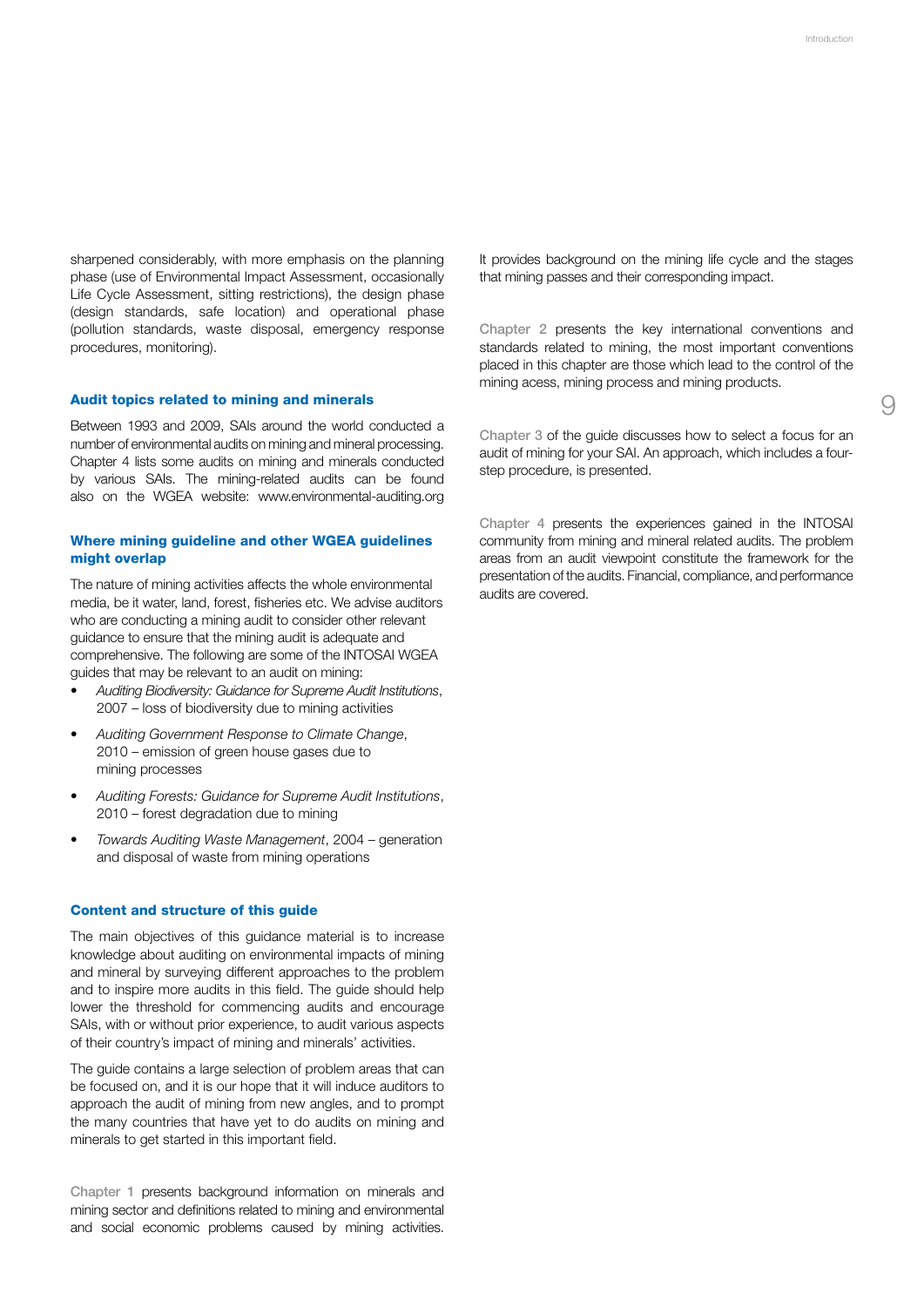# Chapter 1: Mining activities and their impact on the environment

The purpose of this chapter is to provide basic knowledge and a general overview of information related to mining activities and their impact on the environment. Readers and all SAIs in the world may use this guideline as a reference for conducting mining and mineral audits. Understanding this section will help the auditor at the planning stage in chapter three. Therefore, after going through this chapter the auditor should be in a position to understand the environmental, social and economic problems associated with mining activities. At the end of this chapter the auditor will also be in a position to understand whether there are obligations that will influence national policies.

Most of information in this chapter is an extract from the United Nations Environment Programme reports and from the International Institute for Environment and Development and the World Business Council for Sustainable Development and Mining, Minerals and Sustainable Development (MMSD) Project.

# 1.1 Mining – what, where and how?

A working definition of mining according to the UNEP could simply be "the extraction of minerals from the earth". The word "minerals" in this case would cover a wide variety of naturally occurring substances extracted for human use. Although this definition is adequate for our purposes, mining can also be seen as a process that begins with the exploration and discovery of mineral deposits and continues through ore extraction and processing to the closure and remediation of worked-out sites. Environmental impacts occur at all of these stages.

Minerals are usually classified in four main groups

- metals;
- industrial minerals (such as lime or soda ash, valued for certain special properties),
- construction materials, and
- energy minerals (i.e. coal).

The minerals extracted in the greatest quantities are those used in construction. It is estimated that some 13 billion tones of stone, 10 billion tones of sand and gravel, and 500 million tones of clay are used annually. With the rapidly growing world population and increasing construction, these figures are expected to increase. This guide focuses primarily on hard rock mining (that is, metals and precious gemstones), although the identification of environmentally and socially vulnerable areas is also relevant for other extractive industries, such as oil, gas, and forestry<sup>1</sup>.

# How are minerals obtained?

Once a commercially viable mineral deposit has been identified, the immediate problem is how to get it out of the ground. There are essentially two ways of doing this: *by open pit mining and underground mining*. An open pit is a surface excavation, usually conical in shape, dug for the purpose of extracting near-surface bodies of ore. The rock overlying the ore, called the *overburden*, is drilled and/or blasted and loaded into trucks that carry it away from the pit. The ore is then removed for initial processing. Most mines today are surface excavations.

Underground mining, which takes place when minerals lie deep beneath the surface, is only economical for high-grade ore. To get to the ore, a vertical shaft, horizontal entrance or passage (adit), or inclined passageway (winze) must be drilled for ore and waste removal, as well as to provide ventilation.

*Placer mining* is a widely used technique for extracting precious metals from sand or gravel deposits at or near the surface. The sand or gravel is mixed with water, which is then agitated so that the metals sink. The lighter unwanted material is then washed away. Panning for gold is a simple, small-scale example of placer mining.

## Processing of mined minerals

For some minerals, such as those used in construction, processing is usually limited to washing and separation. For others, especially metallic ores, processing and separation may involve a number of chemical and physical steps that can have serious implications for the environment.

The sought-after ores (known as the *values*) must be separated from the less valuable or valueless material in which they are found, known as the *gangue*. The amount of minerals contained in the removed material, expressed either as a percentage or by weight, is known as the *grade* of an ore. Based on (UNEP, 2000) productive economic ore can range from a few pounds per million (gold) to a few percentage points (lead, zinc) or higher (e.g. 17 per cent for potash; 30 per cent for manganese; 40 per cent for iron). The remainder is waste. This means that 1000 tonnes of ore at an average grade of 0.91 per cent will result in 9 tonnes of metal and 990 tonnes of waste<sup>1</sup>.

<sup>1</sup> UNEP, 2000, Industry and Environment, Volume 23 Special Issue 2000, Mining and sustainable development II Challenges and perspectives.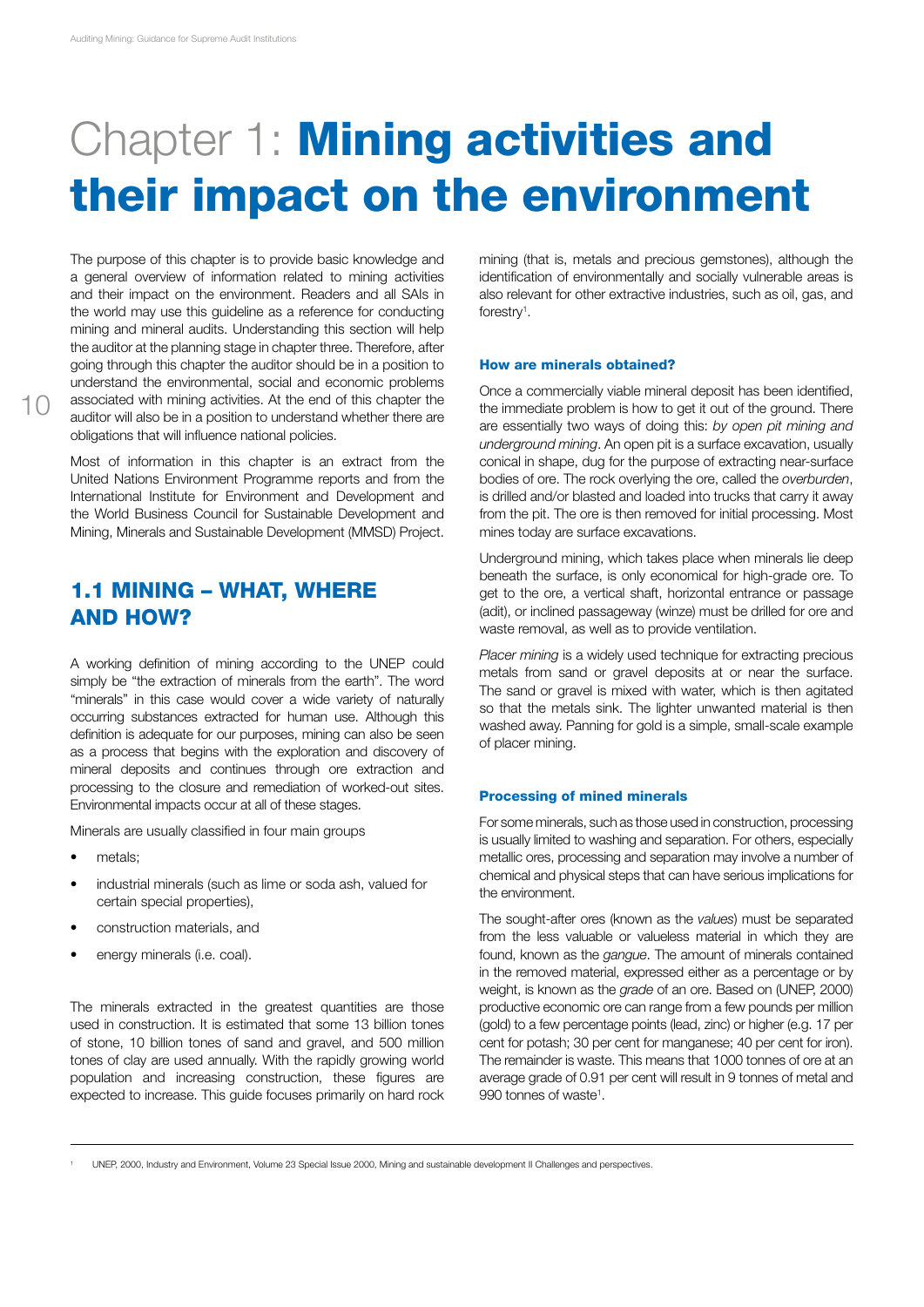The first step in processing mining products most often consists of crushing or grinding. The combined wastes generated by extraction and milling are known as tailings. The entire process of crushing, grinding, sizing, and separating ore into waste and value is often called beneficiation. After the mineral grains have been liberated in this way, they can be physically separated using one of several methods: magnetic separation, gravity methods or chemical methods. The magnetic and gravimetric methods do not generally present environmental hazards, but the chemical methods do. The most common chemical methods are flotation, capitation, amalgamation and heap leaching. These methods use large amounts of organic compounds, cyanide, mercury and acids (frequently sulphuric), all of which need to be properly handled and are frequently found in the tailings.

# 1.2 Environmental effects of mining

The environmental effects of mining vary with the type of minerals and the kind of mine being used. Mining is inherently a destructive activity involving the taking of a non-renewable resource. Some environmental damage is inevitable in any mine – the goal should be to minimize the extent of the effects. Mining effects can be sub-divided for convenience into four categories: the effects of the mine itself, the disposal of mine wastes, the transport of the mineral, and the processing of the ore, which often involves or produces dangerous materials. These activities may take place at the same site, in which case the effects are combined, or they may be separated by considerable distances.

Potential water problems/pollutants, possible air contaminants, reduction of biodiversity, depletion of natural resources, and occupational health problems can be prevented if there is an appropriate management system in place. Other problems, such as habitat destruction at the mine site, can generally be dealt with through site rehabilitation after the mine closes.

# 1.2.1 Air pollution

The main air quality issue is the dust produced by the working of open pits and by crushing and grinding operations. Dust can also be given off by tailings dams. Workers and nearby communities can be affected by dust in the atmosphere. In addition, particle fall-out around mine sites can contaminate soils and water and damage vegetation.

Mines are also sources of greenhouse gas emissions.  $CO_{2}$  is produced by energy use and methane is sometimes released from underground operations, especially in coal mines. In the past, some deep mines used ozone-depleting chlorofluorocarbons (CFCs) in refrigeration systems. This practice has now largely ceased.

Smelting (the process in which ore is heated for the purpose of separating it from the gangue) produces very large amounts of air pollutants. Worldwide, the smelting of copper and other nonferrous metals releases an estimated 6 million tones of sulphur dioxide (SO<sub>2</sub>) into the atmosphere each year  $-$  8 per cent of total worldwide emissions.

11

Non-ferrous smelters also emit large quantities of arsenic, lead, cadmium and other heavy metals (except where highly efficient pollution control equipment is used). Smelters may also be regional pollution "hot spots", whose emissions cause severe local environmental damage as well as contributing to more distant or global phenomena such as acid rain and climate change. The photograph below refers some of common greenhouse gases emitted in mineral processing and other pollutant.

Photo 1: Kara bash copper smelter (Russia)



Source: 1st MINEO Workshop 25-27 October 2001, GBA, Vienna, Austria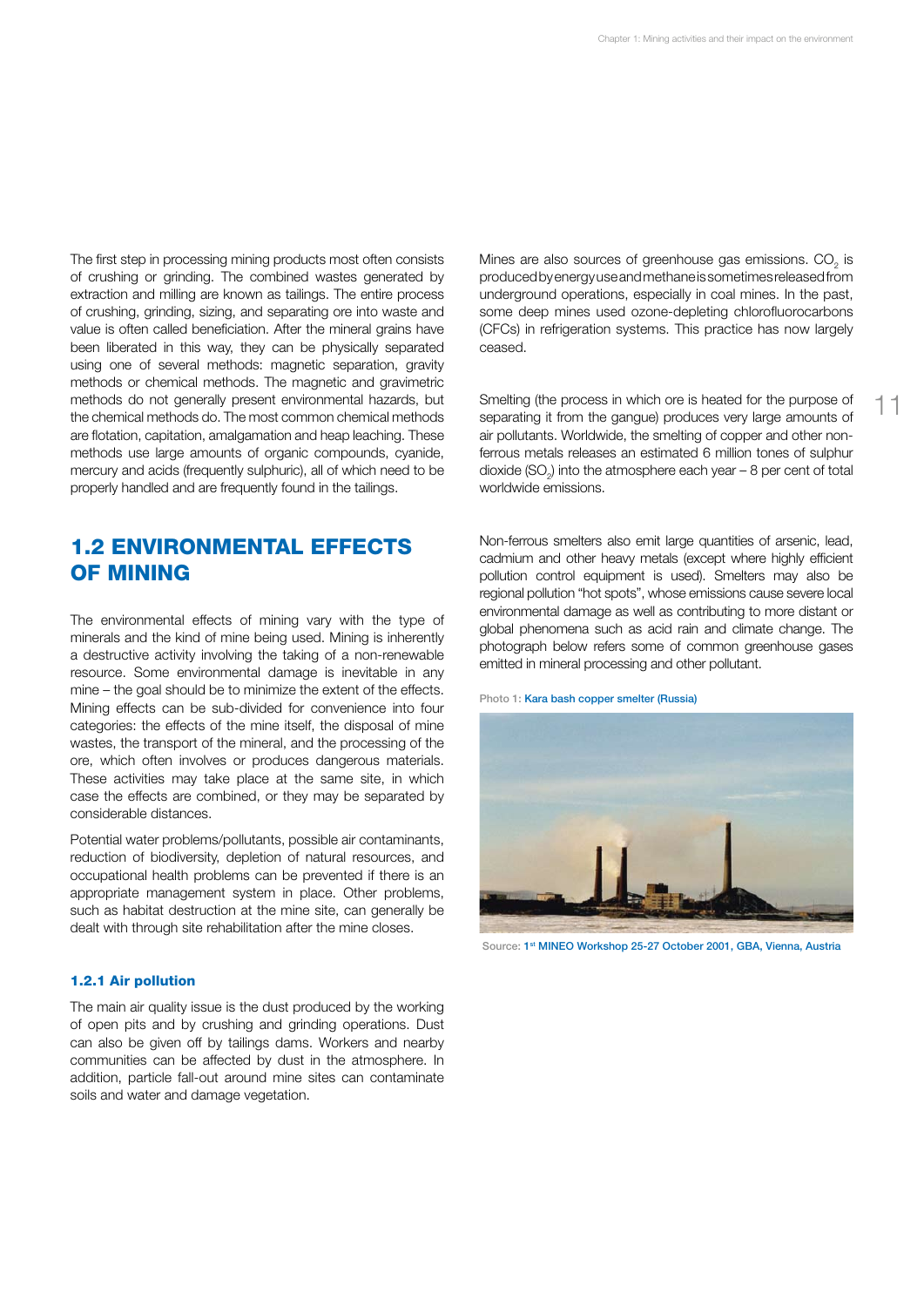# 1.2.2 Water pollution

# Figure 1 Simplified mining process and global impacts on water



Source: Francis Cottard<sup>3</sup>

Potential sources of water pollution from mining include drainage from surface and underground mines, wastewater from beneficiation, and surface run-off (see Figure 1 above). A particular problem is acid mine drainage. Many mining operations, especially those extracting ores that contain sulphides such as nickel, copper, iron, zinc, cadmium, lead and coal (if pyrites are present), may produce acidic and metal-bearing solutions resulting from the natural oxidation of the sulphides through exposure to air and water. The combination of acids and metals can have severe effects on the ecology of local watercourses, and the metals can enter and accumulate as they work their way up the food chain. Acid mine water can be a problem for drainage from both underground and surface workings, as well as drainage from waste rock stock piles and concentrated tailings deposits. It can occur while the mine is operating and long after the mine closes, unless specific measures are taken.

Mineral separation processes that make use of dangerous and toxic chemicals such as sulphuric acid or cyanide (e.g. leaching) or organic reagents (e.g. flotation) can be serious sources of contamination if appropriate control systems are not in place. Furthermore, much mine wastewater contains large amounts of suspended solids (ranging from colloidal to materials that settle) originating from the ore itself, from waste material, or from surface installations. These solids can affect aquatic flora and fauna and physically choke local waterways and lakes.

As well as causing water pollution, excavations can also influence the hydrology around the excavated area. Excavations may lead to more rapid seepage into the groundwater, causing nearby streams or wells to become dry. Underground works may cut across aquifers and bring otherwise separate bodies of water together.

Mining causes water pollution in a number of ways:

- The mining process exposes heavy metals and sulphur compounds that were previously locked away in the earth. Rainwater leaches these compounds out of the exposed earth, resulting in "acid mine drainage" and heavy metal pollution that can continue long after the mining operations have ceased.
- Similarly, the action of rainwater on piles of mining waste (tailings) transfers pollution to freshwater supplies.
- In the case of gold mining, cyanide is intentionally poured on piles of mined rock (a leach heap) to chemically extract the gold from the ore. Some of the cyanide ultimately finds its way into nearby water.
- Huge pools of mining waste "slurry" are often stored behind containment dams. If a dam leaks or bursts, water pollution is guaranteed.

Mining companies sometimes dump mining waste directly into rivers or other bodies of water as a method of disposal. This is perhaps the worst water pollution offence.

<sup>3</sup> 1st MINEO Workshop 25-27 October 2001, GBA, Vienna, Austria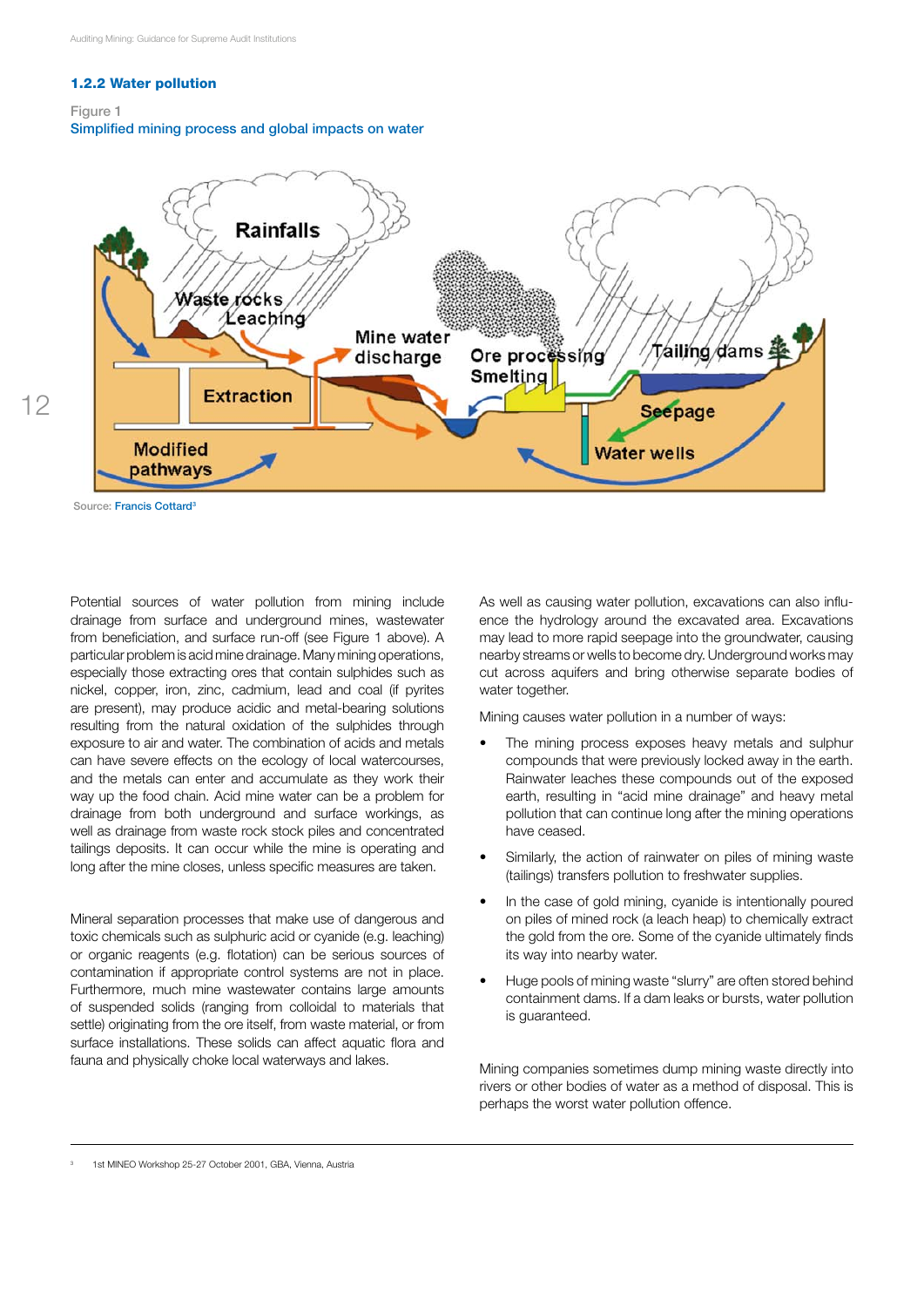### Mining operations that dump waste directly into bodies of water

Photo 2: shows tailings pipes from the Mar copper mine in Marinduque entering the sea at Calancan Bay, Philippines



Photo 3: shows the Rosia Montana gold mine in Romania.



*Photos by Catherine Coumans, Mining Watch, Canada*

# 1.2.3 Mines and mineral wastes

By nature, mining involves the production of large quantities of waste, in some cases contributing significantly to a nation's total waste output. The amount of waste produced depends on the type of mineral extracted, as well as the size of the mine. Gold and silver are among the most wasteful metals, with more than 99 percent of ore extracted ending up as waste. By contrast, iron mining is less wasteful, with approximately 60 percent of the ore extracted processed as waste.<sup>4</sup>

Disposing of such large quantities of waste poses tremendous challenges for the mining industry and may significantly affect the environment (see photos 2 and 3). The impacts are often more pronounced for open-pit mines than for underground mines, which tend to produce less waste. Degradation of aquatic ecosystems and receiving water bodies, often involving substantial reductions in water quality, can be among the most severe potential impacts of metal extraction. Pollution of water bodies results from three primary factors: sedimentation, acid drainage, and metals deposits.

Photo 4: Uchaly copper mine (Urals, Russia).<sup>5</sup>



#### 1.2.4 Biodiversity and habitat

Mining may result in additional indirect impacts far from the mine site. The most obvious impact on biodiversity from mining is the removal of vegetation, which in turn alters the availability of food and shelter for wildlife. At a broader scale, mining may affect biodiversity by changing the composition and structure of species in an area. For example, acid drainage and high metal concentrations in rivers generally result in an impoverished aquatic environment. Some species of algae and invertebrates are more tolerant of high metals and acid exposure and may, in fact, thrive in less competitive environments. Exotic species (for example, weedy plants and insect pests) may thrive while native species decline. Some wildlife species benefit from the modified habitat provided by mines, such as bighorn sheep that use coal mine walls for shelter.

#### **Forests**

Forests are the most biologically diverse terrestrial ecosystems. Tropical forests are particularly diverse and provide the greatest source of endemic plant species in the world. The key direct impact of mining on forest ecosystems is the removal of vegetation and canopy cover. Indirect impacts include road-building and pipeline development, which may result in habitat fragmentation and increased access to remote areas. While larger intact forest ecosystems may withstand the impacts of mining, smaller forests are likely to be particularly sensitive to clearing.

Several landscapes worldwide have been heavily damaged as a result of transient mining activity. In the Choco region of Colombia, for example according to Hilson, gold production increases 7.2% each year, resulting in an estimated deforestation rate of 1,000 ha largely because of intensified levels of exploration activity. According to (Hilson 2002)<sup>6</sup> heavy gold prospecting is also contributing to mass deforestation in Zimbabwe, where an estimated 100,000 ha of land is cleared annually in small-scale mining regions. Further, mining sites are usually highly congested and sanitation is typically poor, so additional deforestation occurs as a result of escalated demands for fuel wood and productive soils are often left contaminated. For example, in the Liptako-Gourma region of West Africa – which includes Burkina Faso, Mali and Niger – small-scale gold mining has intensified since 1984. By the early 1990s, as many as 10 000 people were to be found on a single

http://pdf.wri.org/mining\_background\_literature\_review.pdf <sup>5</sup> 1st MINEO Workshop 25-27 October 2001, GBA, Vienna, Austria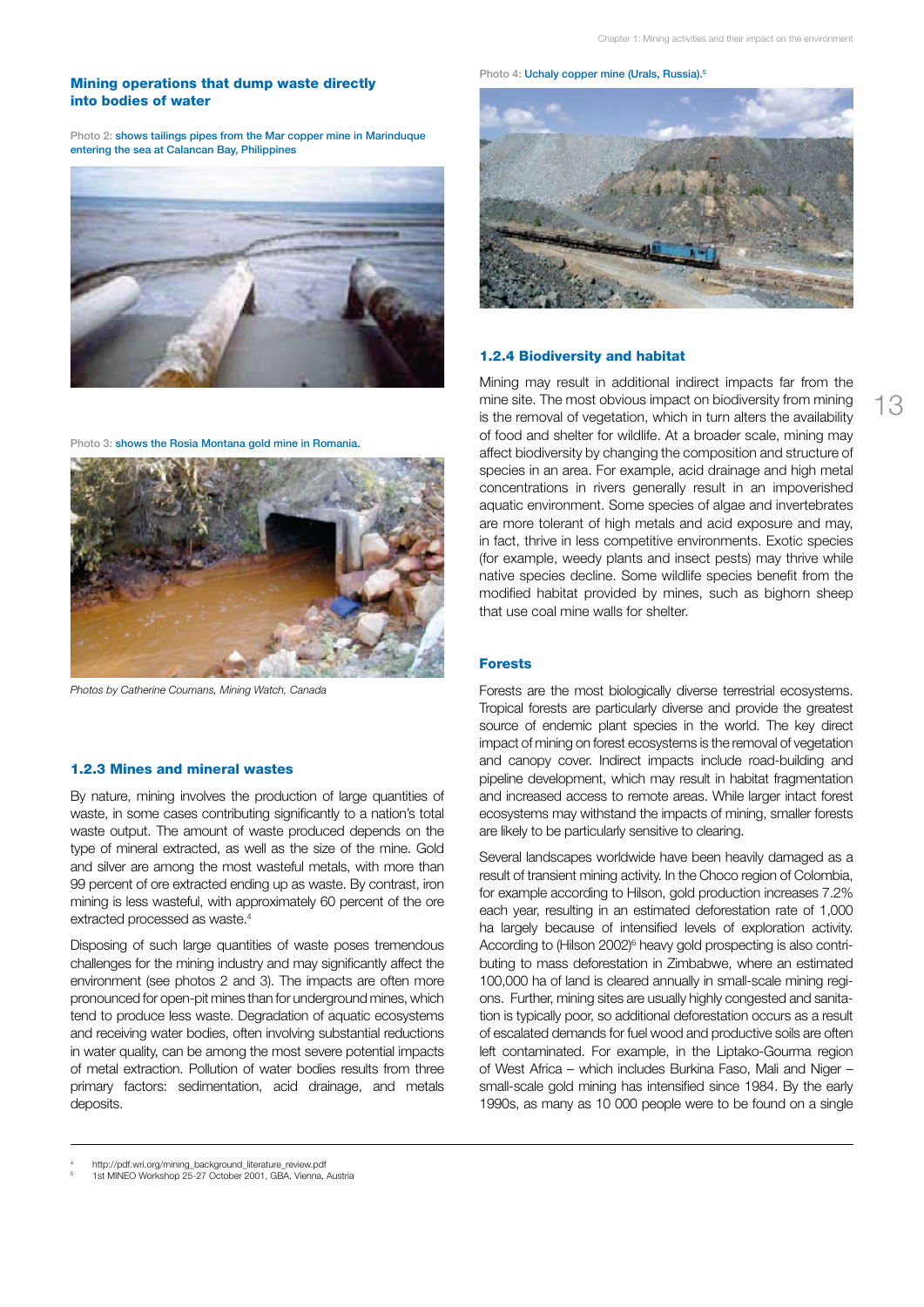site). Regional gold rushes have occurred in an anarchic manner, resulting in excessive vegetation clearing and mass trenching. Widespread precious metal extraction activity throughout the Brazilian Amazonian and southwest Colombia, for example, has left several 'moon-surface' terrains devoid of vegetation.

### Wetlands and mangroves

Wetlands (including estuaries, mangroves, and floodplains) act as natural pollution filters, as well as providing a unique habitat for aquatic species. Mangroves act as an important interface between terrestrial and marine ecosystems, often providing food and refuge for marine organisms. Wetlands may be destroyed through direct habitat elimination or by pollution from heavy metals and oil spills upstream.

Mining can also contribute to the destruction of mangroves and wetlands through altering upstream watersheds and increased sedimentation. Hilson and others described that the United States has lost at least 54 per cent of its wetlands, and European countries have lost up to 90 per cent of their wetland ecosystems.

# Mountain and arctic environments

Extreme northern ecosystems are characterized by cold temperatures and short growing seasons. Arctic ecosystems exhibit far fewer plant and animal species than in the tropics, but they are often highly sensitive to disturbance and the loss of one or two species has a far greater impact. Lichens and mosses are often among the first species to disappear due to pollution and human disturbance. Permafrost degradation associated with mining and oil development may extend far beyond the initial area of disturbance, due to melting of ice, soil degradation, and impoundment of water.

The arctic environment often takes longer to recover from pollution due to the slow speed of biological processes. In addition, the lack of sunlight throughout the winter months makes management of some mining wastes (e.g. cyanide-laced tailings) more difficult.

### Arid environments

Water scarcity is the primary constraint in arid environments. Vegetation is limited, but biodiversity is high among insects, rodents, and other invertebrates, especially in semi-arid regions. The main impact of mining on these ecosystems is the alteration of the water regime, especially lowering of the water table and depletion of groundwater. These impacts may result in increased salinisation of the soil and erosion, which eventually lead to a decline in vegetation and wildlife species. In densely populated areas, the competition for scarce water resources makes these ecosystems especially fragile.

# Coral reefs

Coral reefs harbor the most biodiversity of any marine ecosystem. Located primarily in the Indo-Western Pacific and

Caribbean regions, coral reefs are important links in maintaining healthy fisheries. Reef systems are highly sensitive to human disturbance. Sedimentation from upstream land uses and pollution are among the greatest threats to coral reefs. Mining directly impacts coral reefs through increased sedimentation, especially in cases where wastes are dumped directly in rivers and oceans, as well as through increased pollution of heavy metals<sup>7</sup>

# Case study: Democratic Republic of Congo

In the Democratic Republic of Congo (DRC) the Kahuzi-Biega National Park was designated a World Heritage Site in 1980 because of its rich biodiversity in both plants and animals. In the late 1990s, armed factions involved in the civil war set up mining operations within the boundaries of the Park to extract valuable minerals such as tantalum and cassiterite. Thousands of Congolese whose lives had been devastated by the war subsequently flooded to the mines in search of income. An estimated 15,000 people were thought to be working at about a hundred sites throughout the Park.

Tragically, not only were tantalum and cassiterite extracted, but also trees, vegetation, and large mammals. The miners hired hunters to feed the people working at the mining sites. Gorillas, elephants, chimpanzees, buffaloes and antelope at first were easily found within proximity to the Park. But, as the months passed, it became increasingly difficult to find large mammals. Hunters searched longer and further. By March of 2001, most of the large animals had been killed. The Grauer's gorilla suffered the most, because this sub-species of gorilla is only found in this area. Before the mining, the total population was estimated to be 17,000 – with 86% living in the Kahuzi-Biega National Park. Now, it is estimated that only 2-3,000 Grauer's gorillas remain. According to Ian Redmond, the chairman of the Ape Alliance, the remaining Grauer's gorilla population is fragmented, which makes them more vulnerable to poaching and inbreeding. The fate of this sub-species is unknown at this time.

# 1.2.5 Tailings

The tailings that remain after extraction and processing are mostly mud and slurries containing a very high proportion of extremely finely ground material. Due to their vast quantities, liquid nature, and very high content of fine particles (finely crushed coal or ore); their containment and control are an ongoing management concern at virtually all mine sites.

The separation processes used for most metals do not extract all of the minerals present. Tailings therefore contain quantities of metals and other minerals, as well as residues of the chemicals used to extract them. The finely ground material from processing makes contaminants formerly bound up in solid rock (such as arsenic, cadmium, copper, lead and zinc) accessible to water. Acid drainage, which exacerbates contamination by heavy metals,

<sup>6</sup> Hilson, G, 2002. *The environmental impact of small-scale gold mining in Ghana: identifying problems and possible solutions*,: The Geographical Journal, Article date: March 1, 2002.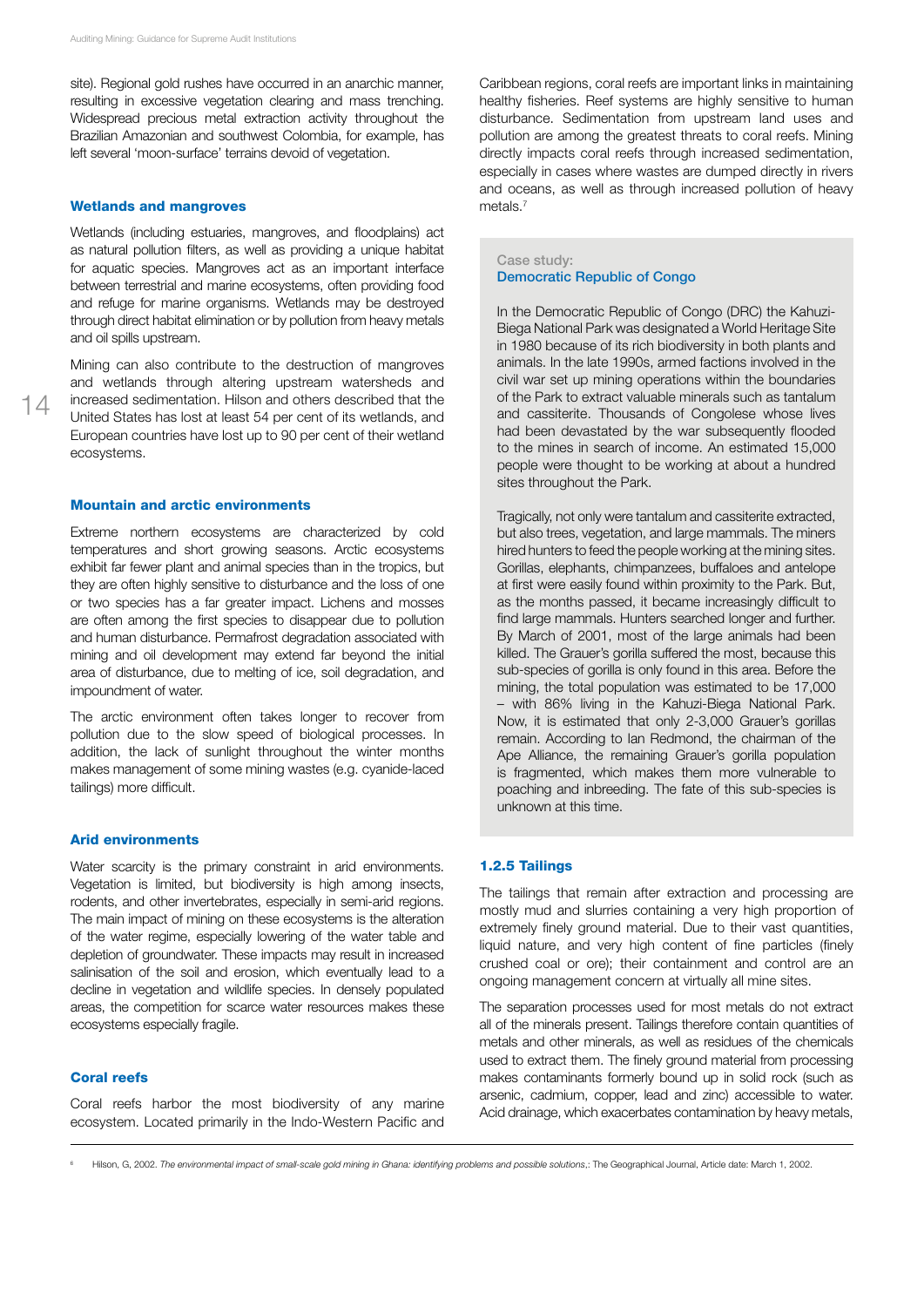is often a problem when tailings are exposed to the atmosphere. It arises from the sulphide minerals that are often associated with the commonly mined ores of many metals including copper, gold, lead, nickel and zinc.

Tailings are usually dumped in heaps, released into ponds, or retained by tailings dams. In some cases, submarine disposal or release into rivers occurs. This avoids acid generation but introduces large amounts of suspended solids and contaminants directly into aquatic habitats. Tailings dams, the most common form of disposal, can be large engineering works. The "World Register of Mine and Industrial Tailings Dams" lists eight higher than 150 meters, 22 higher than 100 meters and 115 higher than 50 meters. Six impoundments are known to have a surface area greater than 100 km2 and a storage volume of over 50,000,000 m3 . Experience has shown that tailings dams represent a potentially serious safety and environmental hazard. An example of tailing failure accident is explained below.

In January 2000, a tailings dam at the Baia Mare mine in Romania split open, releasing more than 100,000 tons of wastewater laden with cyanide and heavy metals into the Tisza river, and eventually into the Danube. The spill killed 1,240 tons of fish and contaminated the drinking water supplies of 2.5 million people. Faced with skyrocketing cleanup costs and only partially covered by its insurance, Esmeralda Exploration Ltd, the Australian company that held the principal interest in the mine, went into a form of bankruptcy to protect its shareholders. Unfortunately, the citizens of the countries affected received no such protection.

Economic Impacts - No Dirty Gold: www.nodirtygold.org/ economic\_and\_financial\_toll.cfm



Fish killed from cyanide spill at Baia Mare, Romania. *Photo by Tibor Kocsis*

# 1.3 Socio-economic impacts **OF MINING**

This guide is mainly concerned with the environmental impact of mining activities. This section, however, describes some of the socio-economic impacts of mining.

As soon as a mineral is discovered and its mining potential established, the local people are affected. The value of the land increases, and people from outside can start buying land and establishing businesses. Mining and associated activities can have the following effects on the local population.

## Displacement of the people

For opencast as well as underground mining, the surface must be cleared of all buildings, structures, and vegetation – not only in the area designated for mining but also in a large area nearby, which is required for external dumps and associated activities. Therefore, all the people living in the immediate area are often displaced or affected.

# Loss of livelihood

The people living in the designated areas generally depend on the land for their livelihood. When land is taken for mining and associated activities, these people lose their livelihood.

#### Changes in population dynamics

Invariably, all the managerial, skilled, and semi-skilled people required for mining and associated activities come from outside the area, because trained personnel are usually not available in populations that rely on the land for their livelihoods. Other people come to the mining areas for trade and other purposes. Thus, the population of the area undergoes a major change over the years, diluting the ethnic population and their culture and religion, reducing the ratio of women to men, and so on. The population may decrease at a faster rate when the mining activities come to an end.

15

# Cost of living

Societies dependent on agriculture and forests usually have low income levels. The development of industrial and other activities in the area increases the economic activity. Increased industrial and economic activities generate more money and increase the buying power of the people directly and indirectly associated with these activities. This leads to an increase in the cost of living, which adversely affects any local people who are not associated with these activities.

#### Water scarcity

Mining either by opencast or underground methods damages the water regime and reduces the overall availability of water in and around the mining areas. In the sedimentary deposit mining areas, the water table and aquifers are damaged and the availability of water from these sources is substantially reduced.

## Health impacts

The health and well-being of the people living in and around a mine are affected due to the pollutants in the air and water, noise and vibrations. The people in the mining complex have to bear the various costs of abating the effects of environmental pollution in various ways. The people working in the mines and associated facilities also get affected by the workplace environment, which can cause various problems, e.g. skin problems, lung diseases, hearing loss, and so on.

See World Resources Institute, *Mining and Critical Ecosystems: Mapping the Risks*, http://pdf.wri.org/mining\_background\_literature\_review.pdf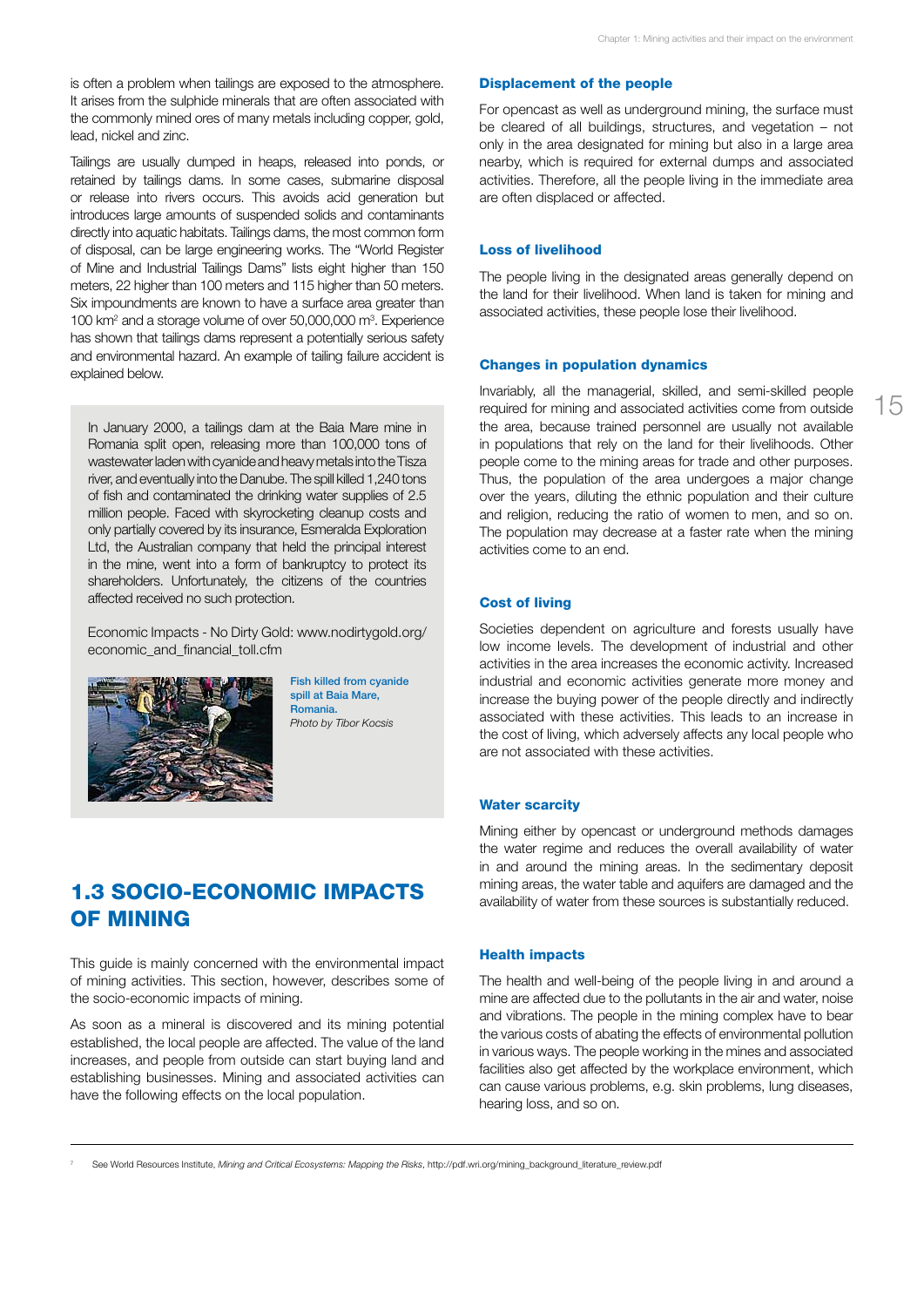#### Infrastructure facilities

Mining and associated activities in the mineral-bearing areas bring about infrastructural development, i.e. roads are constructed, schools and hospitals are established, and communication facili-ties are developed. These changes tend to improve the quality of life of those living within the mining complexes.

#### Employment opportunities

Mining and associated activities offer employment opportunities to eligible people from the local population. People affected by the mine are often given jobs and trained for self-employment as a result of provisions in any rehabilitation and resettlement schemes. People are also employed in other developmental and mineral-based activities in and around the mining complexes.

### Economic disparity and frustration

Industrial and economic activities in mining complexes bring about economic disparity among the population living in the complexes. The people employed in the organized activities usually earn more than those employed otherwise; this economic disparity leads to the development of frustrations in the poorest groups of people.

# 1.4 Life cycle of mining (mining process)

# 16

Minerals are a non-renewable resource, so mining represents a temporary use of the land. The mining life cycle during this temporary use of the land can be divided into the following stages: exploration, development, extraction, processing, and mine closure.

In this section, we explain the various phases of mining, the associated impact in each phase, and the suggested mitigation or amelioration measures. The figure below sets out the five physical stages of the life cycle of a mine.



### 1.4.1 The exploration phase of mining

Exploration activities encompass all actions in the field that precede feasibility studies. Exploration activities include initial reconnaissance flights and geophysical surveys, stream sediment studies and other geochemical surveys, construction of access roads, clearing of test drilling sites, installation of drill pads and drilling rigs, benching, trenching/pitting, erection of temporary accommodation, and power generation for exploratory drilling.

Exploration activities also include determining the location, size, shape, position, and value of a body of ore using prospecting methods.

The potential environmental effects of exploration depend on a number of factors, notably:

- constructing new access routes,
- the proximity of surface water to drill sites (particularly those used for potable water abstraction),
- the ecological significance of the affected habitat, and the extent to which access has been improved as a result of exploration,
- the proximity to, and intrusion upon, existing settlements or resources used by local or indigenous people,

• the extent to which local or indigenous communities are voluntarily isolated, or have been exposed to diseases prevalent among exploration workers.

The exploration stage (surveys, mapping, drilling, and so on) generally produces the least-pronounced adverse environmental effects. Still, these can include the clearing of trees and vegetation, displacement and death of wildlife, and landform change through construction of access roads, camps, excavations, pads, pits, holes, and shafts. While frequently dismissed as localised, the impacts of the exploratory phase can displace people, foreclose alternative land uses, create social conflict, and, by building roads, open up sensitive ecosystems to unplanned population influxes.

Potential environmental impacts during the exploration phase of mining include

- land alienation from protection options,
- disruption of habitat and harvesting and fishing activities,
- pollution of water sources from drilling,
- camp garbage, and
- deforestation.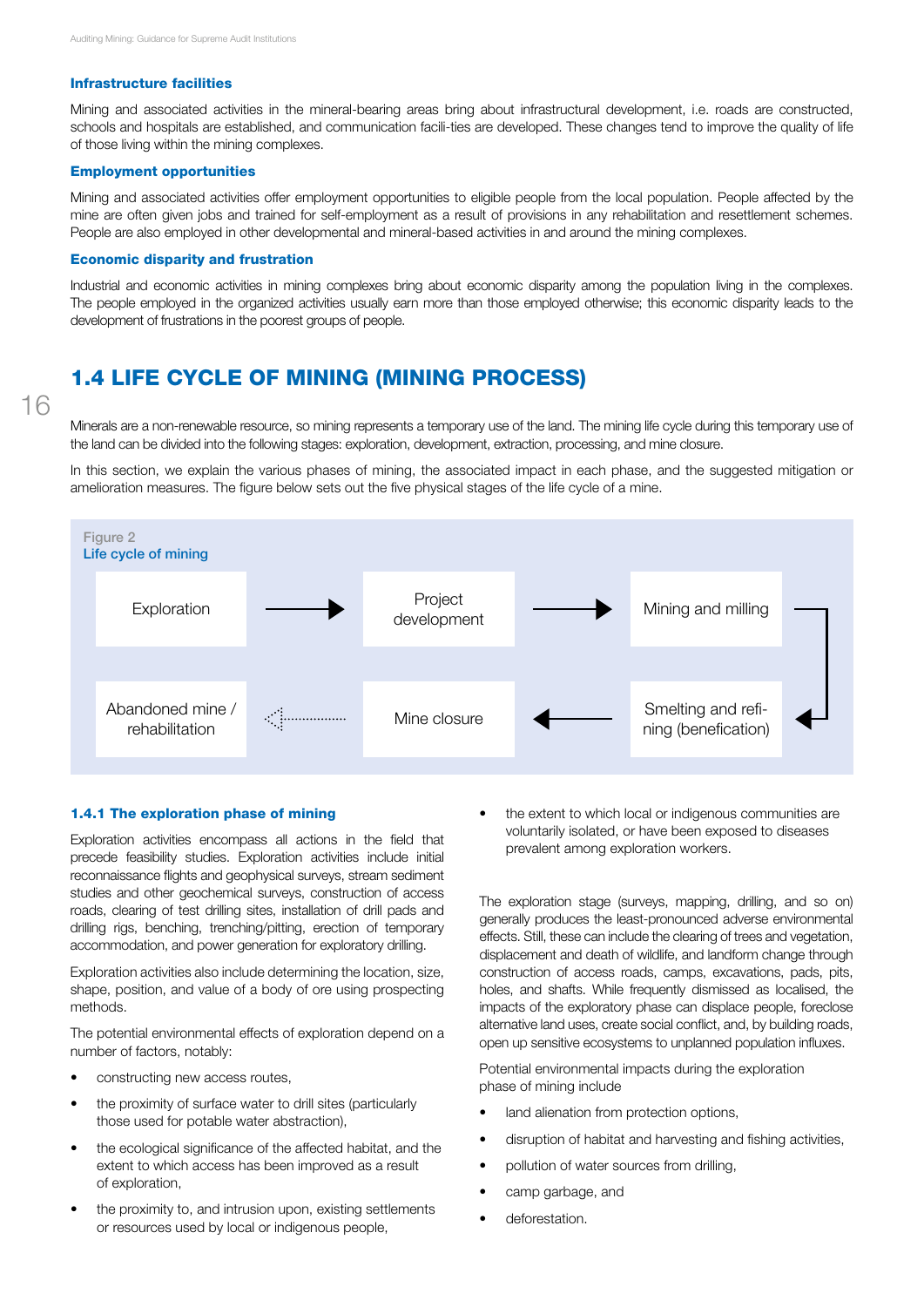# 1.4.2 The development phase of mining

The development of a mine consists of several principal activities: conducting a feasibility study, including a financial analysis to decide whether to abandon or develop the property; designing the mine; acquiring mining rights; filing an Environmental Impact Assessment (EIA); and preparing the site for production. Preparation could cause environmental damage by excavation of the deposit to remove overburden (surface material above the ore deposit that is devoid of ore minerals) prior to mining.

The development phase may include such activities as

- overburden stripping and placing,
- road/trail, building and/or helicopter transport,
- drilling and trenching,
- erecting treatment plants, preparing disposal areas, and constructing services, infrastructure such as power line or generating plants, railways, water, supplies and sewerage, laboratories and amenities.

# Potential environmental impacts during the development phase

The development and operational stages (extraction) magnify other environmental impacts described in the first stage above. In this stage, large areas of vegetation and topsoil are cleared, and the excavations create potential hazards that include landslides, slope failures, cave-ins, erosion and subsidence. The environment is disturbed by many human developments. Ecosystems and other users of water are deprived by water-intensive practices, and the extraction produces noise, dust, and quantities of solid waste in the form of tailings and waste rock disposal sites (as much as 1,000 units of waste for a single unit of mineral yield).

Toxic chemicals (xanthenes, cyanides, sulphates, and so on) are used in primary processing, and some base metals are themselves toxic (lead, mercury, cadmium). Toxic and otherwise harmful gases can be released (for example, methane - a major greenhouse gas - is released in coal mining). Water quality (surface water, wetlands, groundwater and oceans) can be adversely affected by this extraction phase. Acid drainage from mines and tailings/waste dumps, toxic leaks and overflows from tailings dams or reagent ponds, leaching of metals from waste piles, and sedimentation/ erosion from de-vegetated sites and excavations can cause serious localized problems as well as extend for hundreds of kilometers, causing trans-border impacts on people and nature.

# 1.4.3 The mining and milling phase of mining

This stage generates even more risks to human health and the environment, as explained below.

- Air pollution includes direct emissions of compounds such as sulphur, carbon, nitrogen, and toxic metal particulates, indirect emissions from the fossil fuels used for energy, releases of potentially hazardous dusts and gases in the workplace, and the generation of acidic deposition (acid rain, etc.).
- Water pollution includes all of the above acidic substances, toxic and sedimentary process discharges, leaks, spills, leaching, and surface runoff. Solid and hazardous waste treatment, storage, and disposal issues multiply with the metallurgical residues.
- Wildlife and fisheries lose their habitats.
- There are changes in the local water balance.
- There is increased erosion and sedimentation of lakes and streams.
- Toxins are contained in tailings ponds or leaching solutions.
- • Tailings ponds or leaching pads can be unstable and fail.
- There is the potential for acid generation from waste rock and pit walls.
- Heavy metal can leach from acid mine drainage systems.
- Cyanide solutions can be contained at heap leach operations.
- Surface water and ground water can be contaminated from the discharge of acid mine drainage, including heavy metals originating in ore and tailings, and organic chemicals and cyanide originating from milling processes.

17

- Alienation of land occurs as a result of waste rock piles and tailings disposal areas.
- The mine generates noise and wind-borne dust.

# 1.4.4 The smelting and refining phase of mining

The smelting and refining phase may include activities such as subjecting minerals to high heat or electro-chemical process to form ingots or bars of pure metal or alloys. On-site processing may include combination to reduce particle size, flotation using selected chemicals, gravity or magnetic separation, electrical or optical sorting, and ore leaching with a variety of chemical solutions. Associated transport, storage of ore and concentrates may pose a handling risk, which can result in localized site contamination.

The potential environmental impacts during the smelting and refining phase of mining include

- heavy metals, organics and sulphur dioxide emissions to air,
- discharges of toxic chemicals, such as sulphuric acid and ammonia used during processing,
- alienation of land as a result of the generation of slag, and
- high energy consumption resulting in indirect environmental impacts.

# 1.4.5 Mine decommissioning

Mine decommissioning usually occurs when the economic recovery of minerals has ceased. The overall mine decommissioning process is integrated with the overall mine operation planning process. In other words, the mine should be designed and operated with a continual focus on closure outcomes. Factors contributing to cessation of mining activities include

- depletion of reserves that can be mined,
- changes in market conditions,
- changes in the financial viability of the company; or adverse environmental or political conditions.

The mine closure phase may include such activities as

- re-contouring pit walls and waste dumps,
- covering of reactive tailing dumps.
- decommissioning roads,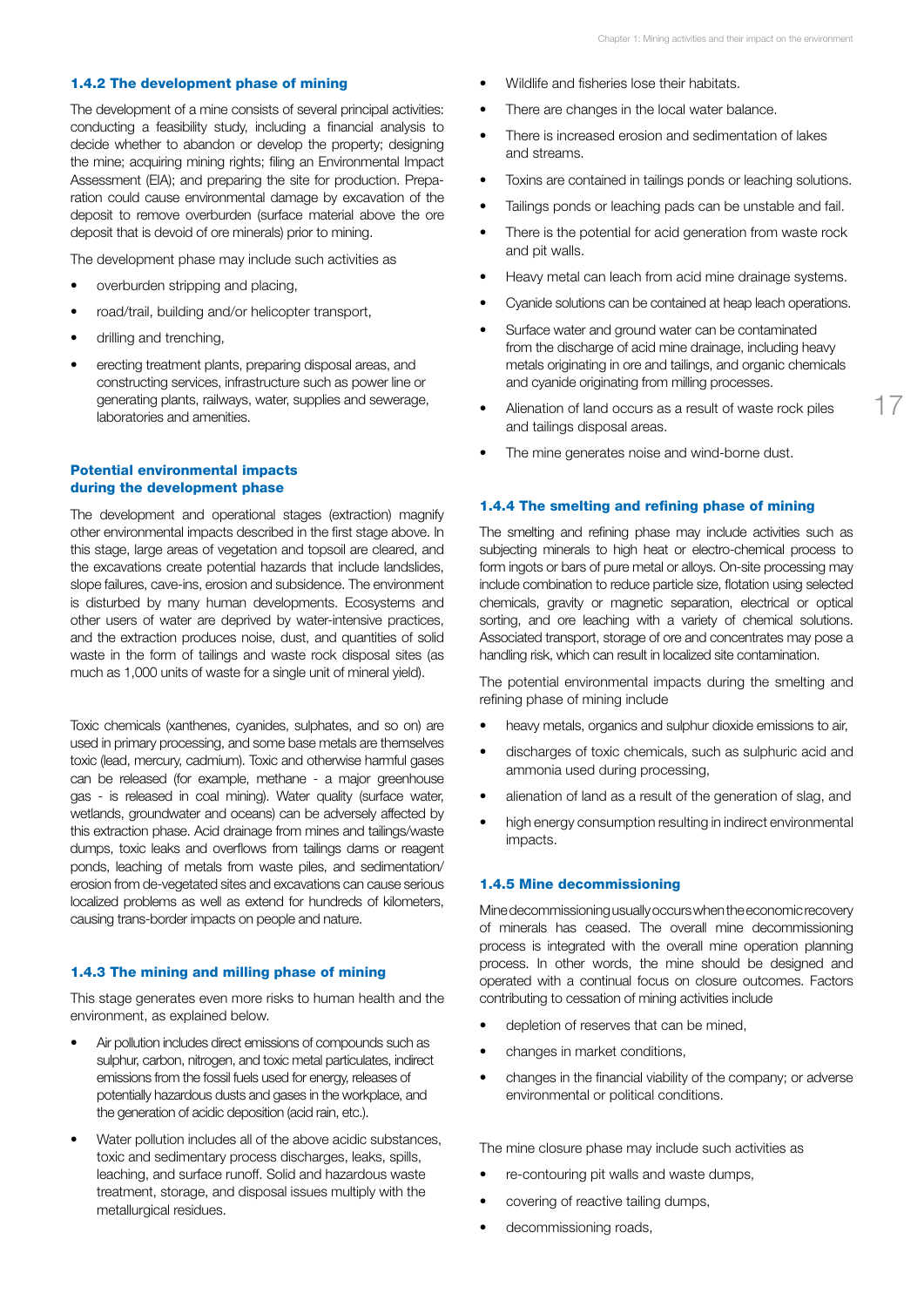- dismantling buildings,
- re-seeding/planting disturbed areas,
- ongoing monitoring,
- possible treatment for water quality,
- other mine reclamation activity, and
- abandoning the mine.

Mine decommissioning ultimately determines what is left behind as a benefit or legacy for future generations. If decommissioning and closure are not undertaken in a planned and effective manner, chances are that the site will continue to be hazardous and a source of pollution for many years to come. The overall objective of mine closure is to prevent or minimize adverse long-term environmental, social and economic impacts, and to create a stable landform suitable for some agreed purpose.

Decommissioning and closure plans

Issues to consider in developing a reclamation plan include

- long-term stability of impoundments, slopes, and surface materials,
- safety issues relating to open pits, shafts, subsidence, toxic, or radiological hazards,
- the physical characteristics, nutrient status, and inherent toxicity of tailings or waste rock which may constrain re-vegetation,
- the potential for acid drainage from abandoned pits and shafts, tailings, and waste rock dumps (as a consequence of oxidation of sulfides contained in the ore or wastes),
- the potential for methane emissions from coal mines, and
- the costs of ongoing and post-decommissioning rehabilitation.

The socio-economic aspects of decommissioning are also important, particularly where the existence and economic survival of large communities may depend on a mine. Aside from loss of incomes, the provision of services – such as water, sewerage, electricity, and health care – may be directly linked to the mine. All these issues should be factored into postclosure plans that are adequately costed.

Planning for and progressively implementing effective mine decommissioning can produce significant benefits both during and at the end of operations. These benefits include

continually reducing liabilities by optimizing rehabilitation works undertaken during the productive phase of mining operations rather than deferring costs to the end of the project,

Some examples on impact of mining – marine waste in Buyat Bay, Indonesia

Some examples on impact of mining. In 2004, the Newmont Minahasa Raya (NMR) gold mine began closing down its operations in North Sulawesi. It left local communities in Buyat Bay and Ratatatok with a dubious legacy: long-lasting environmental damage, economic decline, and a host of health problems. Affected communities have appealed to NMR, a subsidiary of Denver-based Newmont Mining Corporation (which owns 94 per cent of NMR), and the Indonesian government to address their concerns.

Villagers are reporting skin diseases that are believed to be the result of pollution from the mine. Credit: JATAM NMR was the first mine in Indonesia to dump mine waste into the ocean. Known as submarine tailings disposal (STD), the method has been banned in many countries due to its harmful environmental and health impacts. NMR pipes its mining waste approximately ten kilometers from the open-pit mine and discharges it into Buyat Bay at a depth of 82 meters. Since it opened in 1996, the mine has dumped more than 4 million tons of mine waste into the bay.

Coastal dumping of mine waste has destroyed local fisheries in Buyat Bay. Credit: JATAMCoastal dumping of tailings is a grave ecological concern because coastal waters are biologically the richest parts of the oceans. Many open-ocean species depend on the coastal habitat for part of their life cycle. It is also a hazard to public health. In addition to facing severe coastal pollution and the destruction of local fisheries, villagers living around Buyat Bay have reported skin rashes and sores on their bodies, severe headaches, tumors and reproductive health problems. Tailings pipes are notorious for breaking and leaking tailings, both on land and in the sea. NMR's tailing pipe has broken multiple times, leaking waste into water as shallow as ten meters deep and seriously affecting coral reefs and marine life. A 2003

report by the Indonesian Forum for the Environment (WALHI) found that NMR's tailings contain four times the government-allowed level of cyanide and high levels of mercury, cadmium, and arsenic. A team of researchers led by Dr. Ir. Rizal Max Rompas, toxicologist at Sam Ratulangi University, North Sulawesi, also found similar results in 1999; the amount of toxic compounds in the area exceeded the legal threshold.

Extract were obtained from: www.nodirtygold.org/buyat\_bay\_indonesia.cfm





18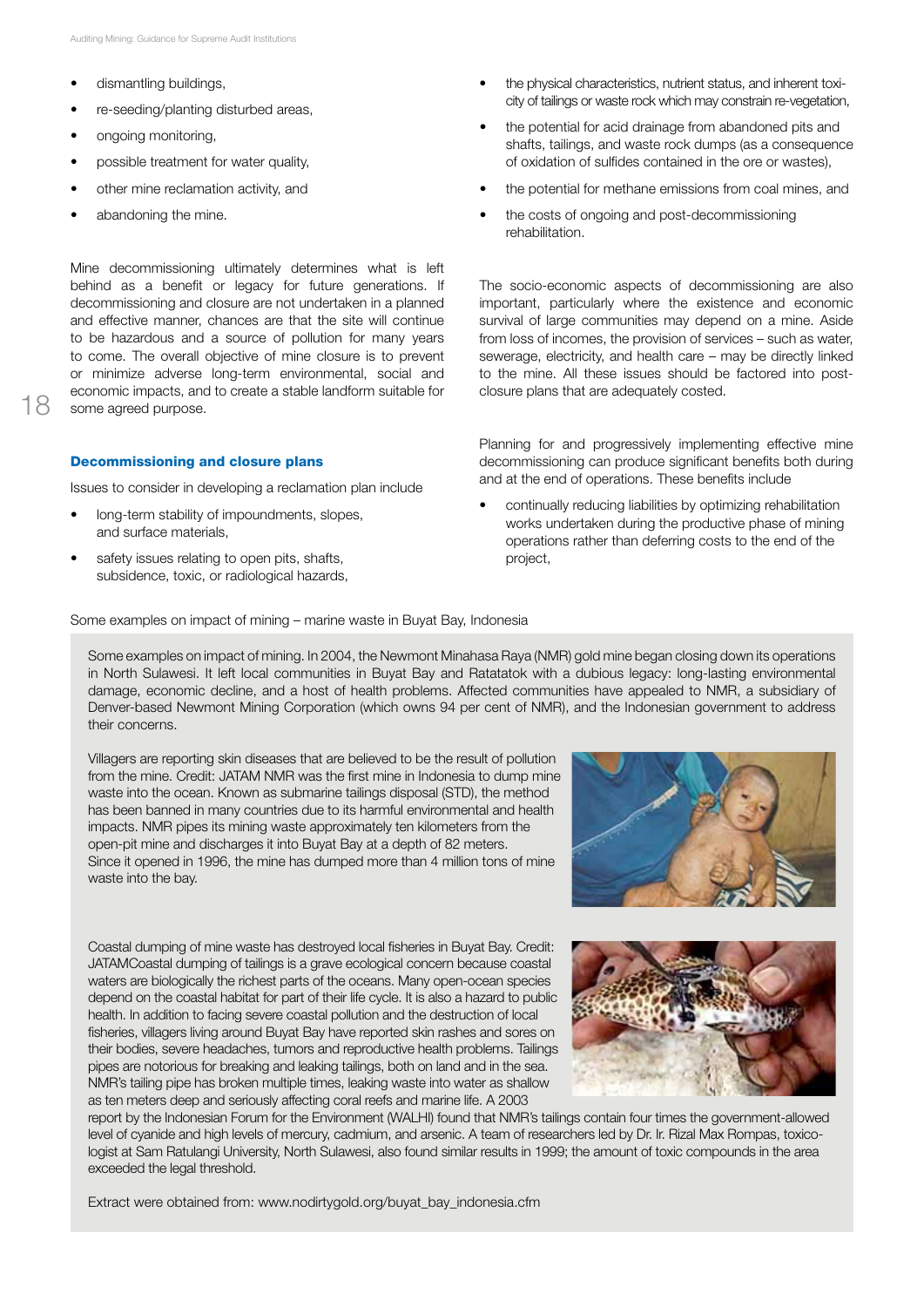- providing a basis for estimating rehabilitation costs prior to final closure so that sufficient financial and material resources can be set aside,
- testing rehabilitation designs and/or processes in a site-specific fashion and allowing for scrutiny of the outcomes, with feedback during the active mine life,
- reducing double-handling of waste materials and topsoil,
- reducing the area of land disturbance by using smaller waste landforms and mining paths, and in some circumstances progressive backfilling,
- identifying areas of high risk as priorities for ongoing research and/or remediation,
- facilitating the direct involvement of operations personnel in achieving mine rehabilitation outcomes,
- facilitating the involvement of key stakeholders (especially local communities) in setting priorities for mine rehabilitation,
- reducing the ongoing responsibilities for the site and facilitating timely relinquishment of tenements and bond recovery, and
- easing the impact on local communities that may be economically reliant on the mine.

The potential environmental impacts during the mining decommissioning and closure phase of mining include:

- seepage of toxic contaminants, such as heavy metals, into surface and ground water from acid mine drainage,
- wildlife and fisheries habitat loss,
- alienation of land; re-vegetation failure,
- wind-borne dust, and
- slope and tailings impoundment failure, causing discharge of contaminants and sediments to water.

# 1.4.6 Abandoned mines

There are many thousands of former mining sites that continue to pose a real or potential threat to human safety and cause health and/or environmental damage in many areas. This is considered a negative legacy of the mining industry and is important because it both demonstrates a lack of care and planning in past practice and adherence to regulations that were inadequate because of the lack of detailed understanding. In general, the presence of abandoned mines negatively influences public perceptions of the industry. Generally, abandoned mines are sites where advanced exploration, mining or mine production ceased without rehabilitation having been implemented at all or without its completion. According to the UNEP working paper on Abandoned mining<sup>8</sup> some elements that contribute to the legacy of abandoned mines include: Regulation – few governments had mine reclamation policies and regulations until the latter part of the twentieth century. Nothing was in place to provide governments with financial security if a mining company was declared bankrupt and was unable to cover the costs of rehabilitation. Ineffective government enforcement, usually due to a lack of capacity, also contributed to the number of abandoned mines. Governments control the permitting system and have a duty to keep updated records and ensure that operators do not abandon operations irresponsibly.

- Loss of mine data information that was not well stored. The loss of data may be due to a disaster or unscheduled closure.
- Local political problems  $-$  in some regions, political problems led to the unscheduled closure of a number of mines. For example, the Kilembe copper mine in Uganda was abandoned in the early 1980s due to political unrest. The Bougainville mine in Papua New Guinea was abandoned in 1989 due to a landowner rebellion.
- Small scale mining the uncontrolled occupation of mine sites by artisanal or illegal miners has occasionally led to a site being abandoned.

1 O

Since abandonment is usually sudden and unplanned, or the mining company has gone out of business, governments are often left responsible for mine closure and rehabilitation. According to the UNEP working paper on abandoned mines, the closure and rehabilitation costs "must be directly or indirectly born by the State. As such the abandoned mines represent not only a major liability for the government but for the affected communities, adjacent areas and society at large: the latter must ultimately bear the financial burden of ensuring appropriate closure."9

# Physical considerations

Some abandoned mines present only physical concerns. These concerns include public health and safety, visual impacts, stability issues and dust problems. Accidents related to vertical openings or deteriorating structures are the most common cause of death and injury in abandoned mines. Lethal concentrations of explosive and toxic gases like methane, carbon monoxide and hydrogen sulphide can accumulate in underground passages. It is also possible to encounter pockets of oxygen-depleted air in such workings.

Rock falls and cave-ins from adits or pit walls can be a safety hazard. Unsafe structures include support timbers, ladders, cabins and other related features. These may seem safe but due to weathering they may easily crumble under a person's weight. Sometimes unused or misfired explosives are triggered. Many abandoned mines become flooded and shallow water can conceal other hazards like tunnels and sharp objects.

# Environmental considerations

Abandoned mines and associated features can have a detrimental effect on soil, water, plants and animals. The extent of the effects is not fully known because inventories are incomplete and some abandoned mines are still being evaluated. Generally, the common environmental consequences associated with abandoned mine

www.iied.org/pubs/pdfs/G00882.pdf<br>UNEP working paper on Abandoned Mines April- 2002 No. 28; www.iied.org/pubs/pdfs/G00882.pdf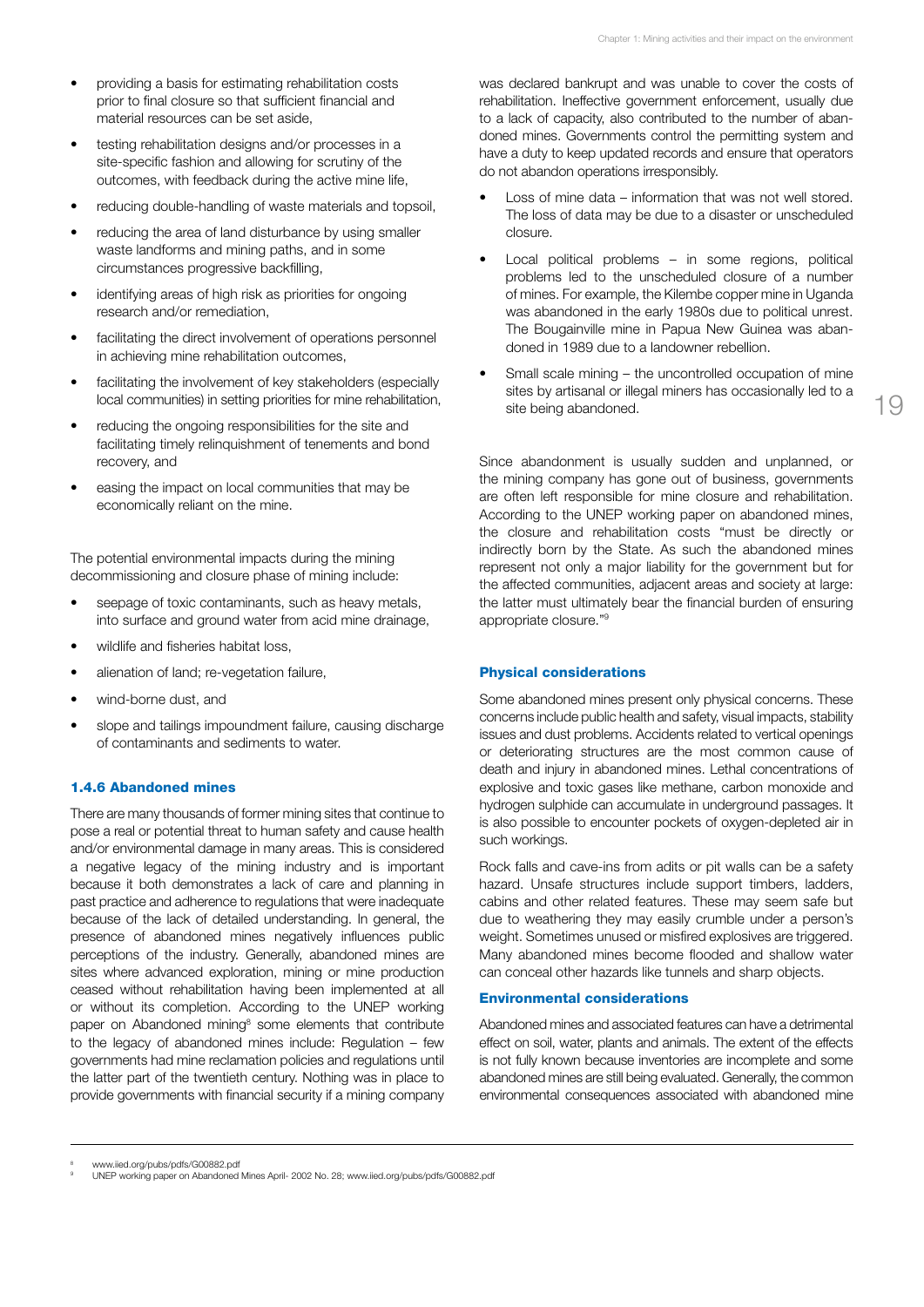sites include altered landscape, unused pits, shafts and adits, land no longer useable due to loss of soil or soil contamination, spoil heaps covering the land, abandoned tailings disposal facilities, contaminated aquatic sediments, subsidence, derelict works sites with compacted and polluted soil, burning coal waste dumps and workings, and changes in vegetation.

#### Socio-economic considerations

The most important socio-economic concern caused by abandoned mines is the loss of employment and business activities in the community, due to the unscheduled closure. The other socio-economic considerations of abandoned mines mostly arise from the physical and environmental considerations. These include the safety hazards caused by abandoned mines that usually result in the loss of lives. The physical impacts of abandoned mines like slope stability, contamination of soils by acid drainage, and other metals released from waste piles usually cause the loss of productive land.

Disturbed lands and unprotected slopes are susceptible to erosion. Uncontrolled surface drainage and subsidence can remove soils and may make large areas unstable. Abandoned mines are often used for the dumping, both legally and illegally, of industrial and household waste, which adds to the problems with contamination.

#### Financial implications

Funds are required for the rehabilitation of abandoned mine sites. The questions when dealing with abandoned mines include who provides these funds, what mechanisms exist in various jurisdictions to raise these funds, and who is ultimately responsible for the rehabilitation work and the long-term care of the sites?

In some cases, governments are forced to take on the task of rehabilitating abandoned mines when there are no identifiable owners or if the owners have no funds to pay for rehabilitation. In some countries, legislation may be designed to fund the rehabilitation of abandoned mines. The costs are affected by the lack of agreed criteria as to what conditions need to be mediated and what the goals of rehabilitation should be.

Mine closure legislation can enable the regulating authority to control and prevent operating mines from becoming abandoned mines by setting up funds for rehabilitation. The cost estimates to rehabilitate abandoned mine lands are very uncertain. In 2004, Mining and Mineral Sustainable Development report (www.iied. org/mmsd) estimated that between US\$32.7 billion and US\$71.5 billion would be needed to reclaim the 557,650 abandoned mines they listed in the USA. The biggest cost range was associated with 14,400 mines where surface water contamination was estimated to cost between US\$14.4 billion and US\$43.2 billion. The Canadian Institute for Environmental Law and Policy estimated in 1999 that it would cost more than C\$3 billion to rehabilitate the more than 5,000 abandoned mines in Ontario.

Societies often question who should pay for the rehabilitation of these mines. One opinion is that the government should pay for rehabilitation. Others believe that the previous owners (or their heirs) should be held responsible for such clean-up actions (i.e. the polluter-pays principle in its purest form).

## Financial Surety

Governments are usually ultimately responsible for the cost of dealing with the social and environmental problems created by the abandonment of a mine. As a result, it is becoming common practice for some form of financial surety or rehabilitation bond to be established before a mining project is approved. This provision should be designed to guarantee performance and to cover both the technical and financial failure of a mine operator to meet the full obligations at the time of closure or in the event of an unplanned closure. Governments should establish financial sureties in order to protect the environment and avoid the costs of cleaning up abandoned sites.

The cost of a surety can be significant and could deter a potential mining investor. It is important to note that, in the forestry sector for example, the means used for long-term financial surety are highly vulnerable to politically motivated misuse or to corruption (such as long-term hidden funds). Smaller or thinly capitalized companies often have difficulty with surety requirements. It is therefore necessary for governments to have a good understanding of the issues involved in the design and application of a financial surety policy.

For some mine operators, the amount of financial surety is established during project negotiations based on information in the environmental impact assessment and is an estimate of the closure and rehabilitation costs. Another method is for the mine operator to be charged a levy on every tonne of rock or ore mined or processed or on every tonne of concentrate or metal produced.

The financial surety should be available to either the mine operator or the relevant regulatory authority, to pay for rehabilitation. If the mine operator defaults, the money remains in the hands of the regulatory authority. Thus, the funds from the guarantee should be separate and not reachable by creditors in the case of bankruptcy or business failure. Once all stages of rehabilitation have been completed, including a passive care programme, the remaining funds may be returned to the mine operator.

Whichever method is used to establish a financial surety, it is essential that it is regularly assessed, as part of the environmental management of the project, and increased or decreased as necessary. In some countries, contributions to a financial surety are tax-deductible. An audit case from Canada and south Africa in Chapter 4 on topic abandoned mine presents a good example to illustrate how auditors conducted an audit on the topic of abandoned mines.

Mining, by its nature, has environmental impacts in all the phases of a mining project. Exhibit 1-1 below outlines the main physical environmental impacts of the mining industry, as well as a broad time frame over which they occur. Possible remediation and/or mitigation measures are also summarized.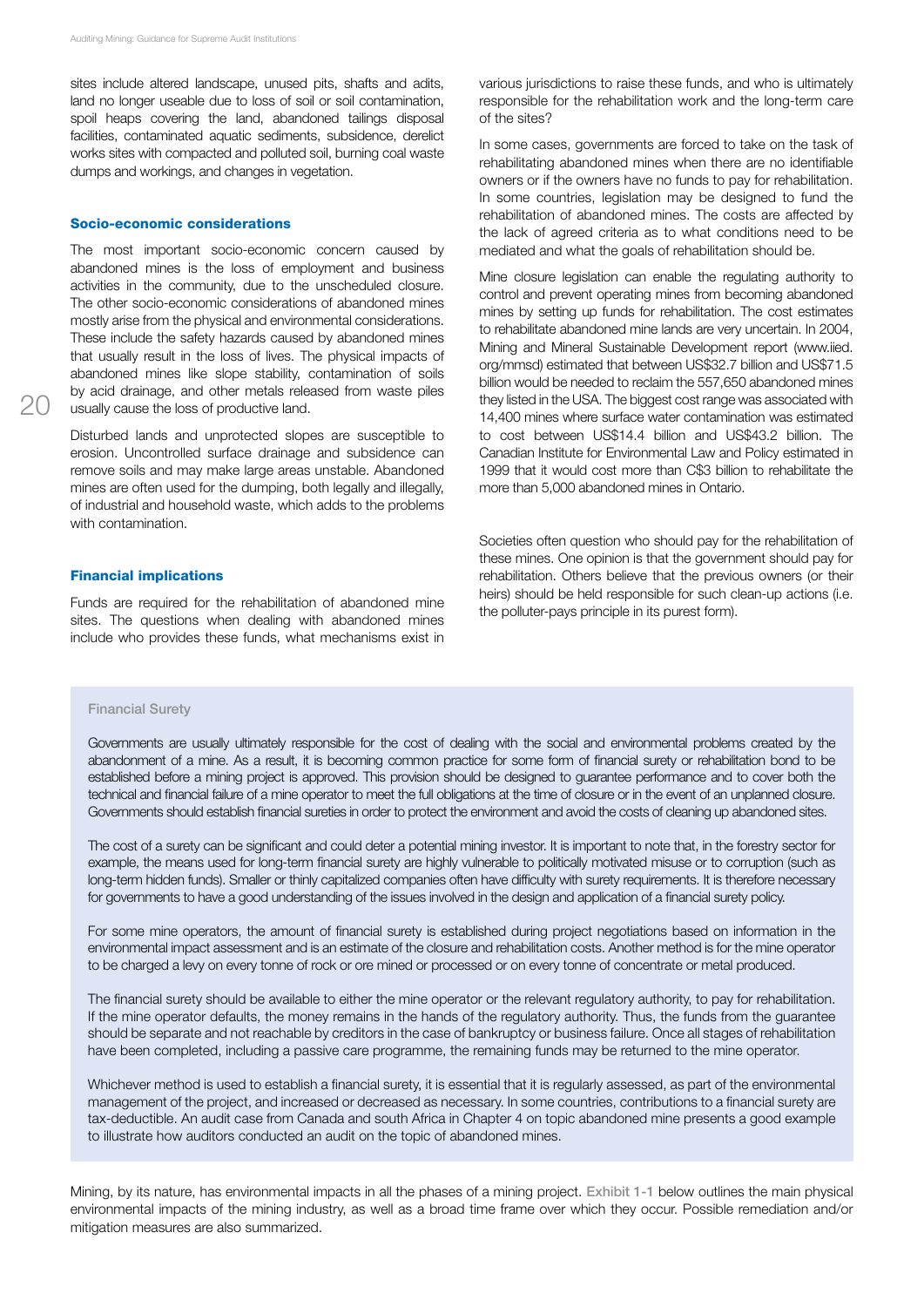| EXHIBIT 1-1: SUMMARIZED PHYSICAL ENVIRONMENTAL IMPACTS OF MINING PHASE: GENERAL |                                                                                                                   |                                               |                                                                                                                                                                                                 |  |  |
|---------------------------------------------------------------------------------|-------------------------------------------------------------------------------------------------------------------|-----------------------------------------------|-------------------------------------------------------------------------------------------------------------------------------------------------------------------------------------------------|--|--|
| <b>ACTIVITY</b>                                                                 | PHYSICAL IMPACT                                                                                                   | <b>TIME FRAME</b>                             | <b>MITIGATION</b>                                                                                                                                                                               |  |  |
|                                                                                 | Energy consumption                                                                                                | Energy consumption                            | Energy conservation measures                                                                                                                                                                    |  |  |
|                                                                                 | Climate change                                                                                                    | Permanent                                     | Evaluate risks prior to operations                                                                                                                                                              |  |  |
|                                                                                 | Abandoned equipment                                                                                               | Long term                                     | Adequate dismantling and disposal                                                                                                                                                               |  |  |
|                                                                                 | Loss of cultural or<br>archaeological heritage sites                                                              | Permanent                                     | Public consultation                                                                                                                                                                             |  |  |
|                                                                                 | Effects on indigenous populations                                                                                 | Permanent                                     | Consultation, community relations                                                                                                                                                               |  |  |
|                                                                                 | Loss of biodiversity                                                                                              | Can be permanent                              | Rehabilitation                                                                                                                                                                                  |  |  |
| PHASE: EXPLORATION                                                              |                                                                                                                   |                                               |                                                                                                                                                                                                 |  |  |
| Access road<br>construction                                                     | Potential influx of population may lead<br>to increased natural resource use                                      | Potentially long term                         | Minimize where possible                                                                                                                                                                         |  |  |
| Line cutting                                                                    | Removal of vegetation. Soil erosion.<br>Possible habitat destruction                                              | Short-term if mitigated                       | Minimize line width,<br>re-vegetation where necessary                                                                                                                                           |  |  |
| Trenching<br>and pitting                                                        | Land scars.<br>Danger to fauna, livestock.                                                                        | Short term                                    | Infill after sampling, mapping.<br>Re-vegetation                                                                                                                                                |  |  |
|                                                                                 | Noise and vibration (impact depends<br>on proximity to settlements)                                               | During drilling only                          | Discussions with public to minimize nuisance.                                                                                                                                                   |  |  |
| Drilling                                                                        | Land clearing for drill sites                                                                                     | Short term                                    | Re-vegetation                                                                                                                                                                                   |  |  |
|                                                                                 | Soil and water contamination by oil spills<br>and drilling wastes                                                 | Short term                                    | Good maintenance of machinery<br>management of wastes                                                                                                                                           |  |  |
| <b>PHASE: MINING</b>                                                            |                                                                                                                   |                                               |                                                                                                                                                                                                 |  |  |
|                                                                                 | Plant and mine noise                                                                                              | Life of mine                                  |                                                                                                                                                                                                 |  |  |
|                                                                                 | <b>Blasting vibrations</b>                                                                                        | Life of mine                                  |                                                                                                                                                                                                 |  |  |
| In general                                                                      | Health and safety risks related<br>to explosives handling                                                         | Life of mine                                  | Adoption of stringent safety procedures                                                                                                                                                         |  |  |
|                                                                                 | Loss of land                                                                                                      | Can be permanent                              | Rehabilitation where possible                                                                                                                                                                   |  |  |
|                                                                                 | Solid waste                                                                                                       | Life of mine                                  | Implement good disposal practices                                                                                                                                                               |  |  |
|                                                                                 | Vegetation removal                                                                                                | Life of mine                                  | Reclamation by backfill of depression with waste<br>rock, replacement of topsoil, re-vegetation                                                                                                 |  |  |
| Strip or open-cast                                                              | Increased soil erosion                                                                                            | Life of mine                                  | Reclamation as above                                                                                                                                                                            |  |  |
|                                                                                 | Diversion of water courses                                                                                        | Life of mine to permanent                     | Reclamation as above                                                                                                                                                                            |  |  |
|                                                                                 | Increased sediment load in rivers                                                                                 | Can continue post-mine                        | Reclamation as above                                                                                                                                                                            |  |  |
| Open-pit                                                                        | Land scar plus potential danger<br>to inhabitants and fauna                                                       | Permanent                                     | Stabilization of pit walls<br>Block access to the area - poses long-term<br>liability problems<br>Pits may be used for waste disposal or filled<br>with water (reservoir/recreational facility) |  |  |
| Shallow under-                                                                  | Collapse over workings                                                                                            | Potentially long term well after mine closure | Stabilize workings with waste rock                                                                                                                                                              |  |  |
| ground (less than<br>300 m deep)                                                | Acid mine drainage (surface and<br>underground water contamination due<br>to acidity and dissolved metal content) | During mining and post-mine                   | Seal workings                                                                                                                                                                                   |  |  |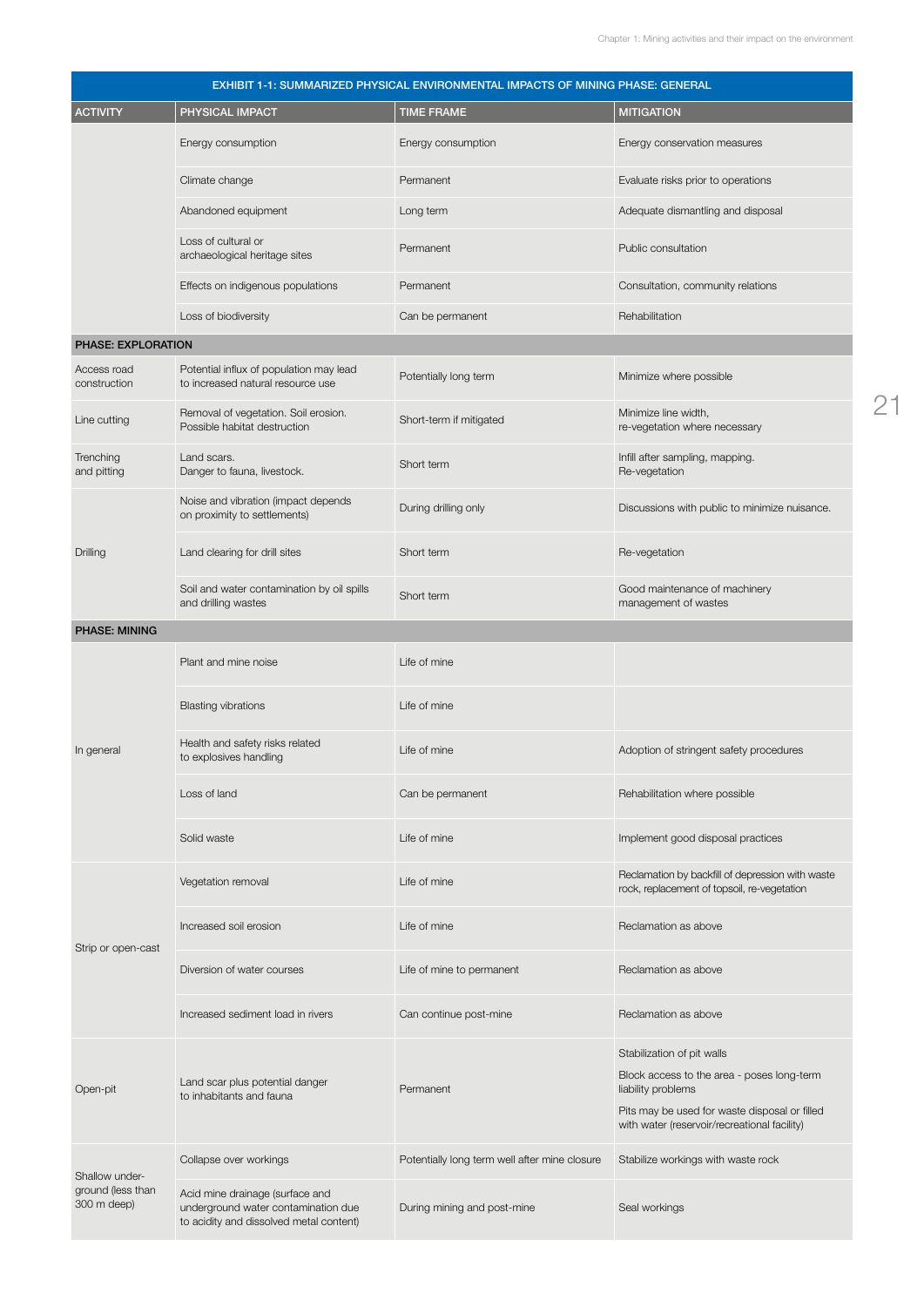| EXHIBIT 1-1: SUMMARIZED PHYSICAL ENVIRONMENTAL IMPACTS OF MINING PHASE: GENERAL |                                                                                                                 |                                       |                                                                                                                                                                        |  |  |
|---------------------------------------------------------------------------------|-----------------------------------------------------------------------------------------------------------------|---------------------------------------|------------------------------------------------------------------------------------------------------------------------------------------------------------------------|--|--|
| <b>ACTIVITY</b>                                                                 | PHYSICAL IMPACT                                                                                                 | <b>TIME FRAME</b>                     | <b>MITIGATION</b>                                                                                                                                                      |  |  |
| <b>PHASE: MINING</b>                                                            |                                                                                                                 |                                       |                                                                                                                                                                        |  |  |
| Deep underground                                                                | Land subsidence                                                                                                 | Potentially long term                 | Infill with mine waste stabilised<br>with cement; revegetation                                                                                                         |  |  |
|                                                                                 | Disposal of mine water                                                                                          | During mining                         | Discharge into streams if good quality<br>Use in processing<br>Treat poor quality water before discharge                                                               |  |  |
|                                                                                 | Acid mine drainage                                                                                              | Long term, potentially permanent      | Neutralization with lime; use of manmade wet-<br>lands (densely planted reed beds to neutralize<br>acidity and precipitate metals) if small volumes<br>are involved*   |  |  |
|                                                                                 | Seismic disturbances                                                                                            | During mining and post-mine           |                                                                                                                                                                        |  |  |
|                                                                                 | Visual impact                                                                                                   | Long term to permanent                | Landscaping and re-vegetation                                                                                                                                          |  |  |
|                                                                                 | Land alienation                                                                                                 | Long term to permanent                | Use of waste as backfill in underground mines                                                                                                                          |  |  |
| Waste rock<br>and overburden                                                    | Airborne dust                                                                                                   | During mining                         | Spraying with water                                                                                                                                                    |  |  |
| disposal                                                                        | Acid drainage                                                                                                   | Long term to permanent                | Landscaping and re-vegetation                                                                                                                                          |  |  |
|                                                                                 | Erosion leading to increased sediment loads                                                                     | During mining and post-mine           | Landscaping and re-vegetation                                                                                                                                          |  |  |
|                                                                                 | Burning discard dumps (coal)                                                                                    | During mining and post-mine           | Compaction, covering and re-vegetation<br>to prevent air ingress                                                                                                       |  |  |
|                                                                                 | PHASE: ORE PROCESSING/PLANT OPERATION                                                                           |                                       |                                                                                                                                                                        |  |  |
|                                                                                 | Suphur Dioxide, Nitrogen Dioxide,<br>and other green house gases emissions<br>can lead to air pollution         | Emissions occur during life of mine   | Installation of filters on stacks.<br>Conversion of recovered sulphur dioxide<br>to sulphuric acid                                                                     |  |  |
| Roaster plants<br>and smelters                                                  | Fallout/spills can cause soil and water<br>contamination                                                        | Potentially long term                 | Depends on mitigation of emissions                                                                                                                                     |  |  |
|                                                                                 | Disposal of smelter wastes (slag)<br>Dumps may cause visual impact                                              | Post mine-life, potentially permanent | Reclamation of dumps                                                                                                                                                   |  |  |
| Other plants<br>(tailings, the process<br>wastes are dealt<br>with separately)  | Process water discharge can lead to<br>soil contamination and water pollution.<br>Use of hydrological resources | During the life of the mine           | Recover effluent for recycling<br>Treat process water (e.g. cyanide destruction)<br>before it is released into tailings dams<br>Maximize use of recycled process water |  |  |
|                                                                                 | Hazardous chemicals handling and disposal                                                                       | During the life of the mine           | Chemicals handling, storage<br>and disposal procedures                                                                                                                 |  |  |

\* This is a major environmental problem in South Africa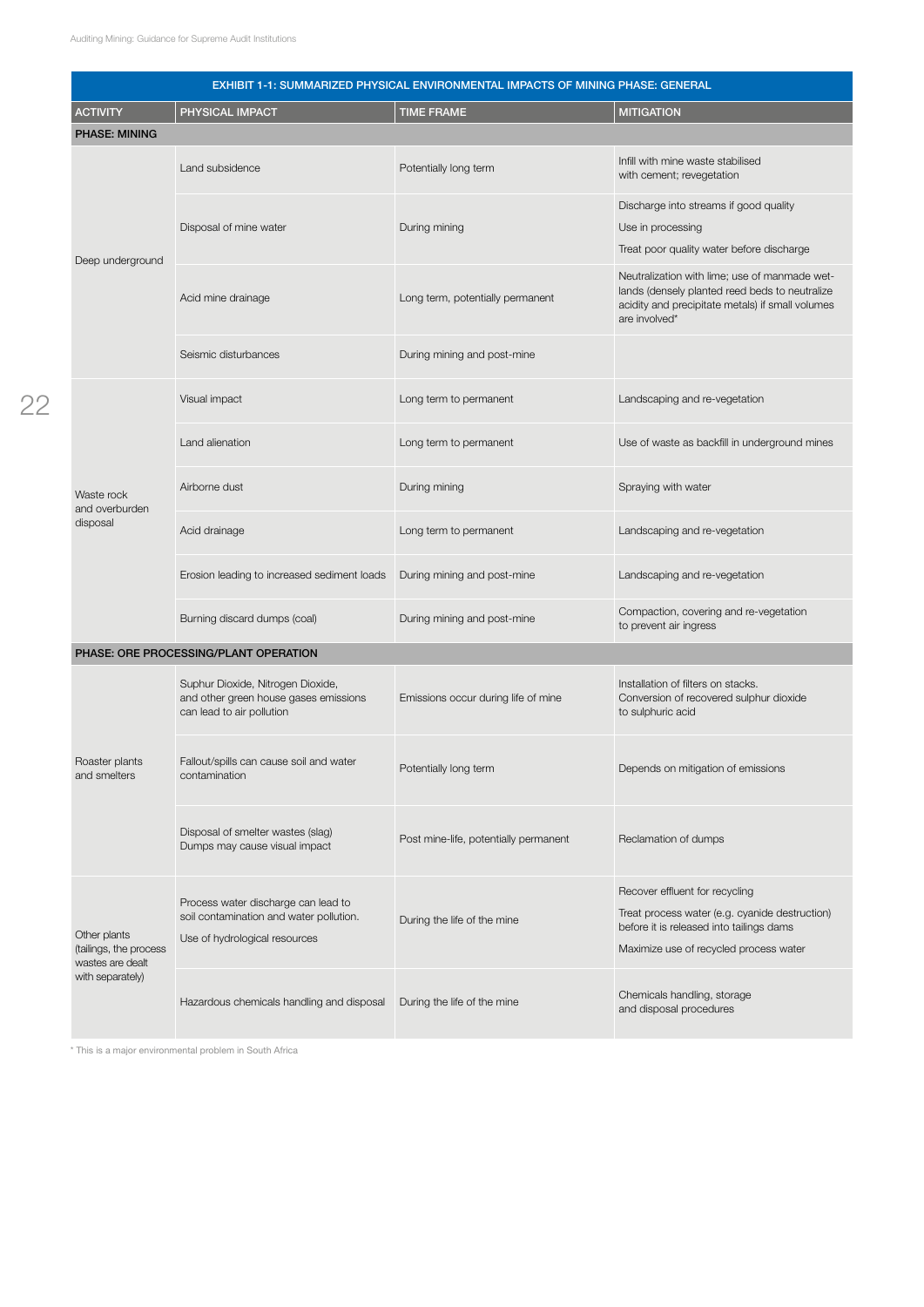| EXHIBIT 1-1: SUMMARIZED PHYSICAL ENVIRONMENTAL IMPACTS OF MINING PHASE: GENERAL                                                                                                          |                                                                                                                                  |                                                                           |                                                                                                                                       |  |  |  |
|------------------------------------------------------------------------------------------------------------------------------------------------------------------------------------------|----------------------------------------------------------------------------------------------------------------------------------|---------------------------------------------------------------------------|---------------------------------------------------------------------------------------------------------------------------------------|--|--|--|
| <b>ACTIVITY</b>                                                                                                                                                                          | PHYSICAL IMPACT                                                                                                                  | <b>TIME FRAME</b>                                                         | <b>MITIGATION</b>                                                                                                                     |  |  |  |
| PHASE: ORE PROCESSING/PLANT OPERATION                                                                                                                                                    |                                                                                                                                  |                                                                           |                                                                                                                                       |  |  |  |
| Heap leach<br>operations                                                                                                                                                                 | Contamination of surface and underground<br>waters by cyanide bearing solutions                                                  | During and potentially after<br>the life of the mine                      | Line leaches pads. Design of closed circuit to<br>recycle leaching solutions<br>Treatment of waste solutions to break down<br>cyanide |  |  |  |
|                                                                                                                                                                                          | Water pollution from seepage,<br>wind-blown dust                                                                                 |                                                                           | Line the tailings dam<br>Seepage trenches<br>Treatment of process water before damming                                                |  |  |  |
|                                                                                                                                                                                          | Water-logging of adjacent land                                                                                                   | During and potentially<br>after the life of the mine,<br>may be long term | Line the tailings dam<br>Collect and recycle water in seepage trenches<br>Monitor water levels in adjacent land                       |  |  |  |
|                                                                                                                                                                                          | Wind-blown dust                                                                                                                  |                                                                           | Re-vegetation                                                                                                                         |  |  |  |
| Tailings dams                                                                                                                                                                            | Tailings erosion                                                                                                                 |                                                                           | Re-vegetation                                                                                                                         |  |  |  |
|                                                                                                                                                                                          | Tailings rupture - release of toxics<br>During and potentially after the life<br>(e.g. cyanide)<br>of the mine, may be long term |                                                                           | Requires sound engineering design, continuous<br>monitoring and verification of dam stability<br>Prepare emergency plans              |  |  |  |
|                                                                                                                                                                                          | Poisoning of wildlife drawn to water<br>Permanent                                                                                |                                                                           | Block access to tailings dam area                                                                                                     |  |  |  |
|                                                                                                                                                                                          | Land loss                                                                                                                        |                                                                           | Re-vegetation and rehabilitation<br>to allow future use of land                                                                       |  |  |  |
|                                                                                                                                                                                          | Visual effects                                                                                                                   | Permanent                                                                 | Landscaping and re-vegetation                                                                                                         |  |  |  |
|                                                                                                                                                                                          | PHASE: ACCESS AND ENERGY, INFRASTRUCTURE                                                                                         |                                                                           |                                                                                                                                       |  |  |  |
| Function of proximity to suitable access to<br>infrastructure and energy sources as well as<br>Access roads<br>proximity to protected areas, water bodies<br>May cause population influx |                                                                                                                                  | Long term                                                                 |                                                                                                                                       |  |  |  |
|                                                                                                                                                                                          | PHASE: MINE TOWNS/CONSTRUCTION CAMPS                                                                                             |                                                                           |                                                                                                                                       |  |  |  |
| Worker influx                                                                                                                                                                            | Forest degradation; water supply<br>contamination; destruction of fauna<br>Sewage                                                | Long term, potentially permanent<br>Life of mine town                     | Construct necessary facilities                                                                                                        |  |  |  |
|                                                                                                                                                                                          | PHASE: DECOMMISSIONING, POST-CLOSURE ACTIVITIES                                                                                  |                                                                           |                                                                                                                                       |  |  |  |
|                                                                                                                                                                                          | Acid drainage<br>Subsidence<br>Waste dumps                                                                                       | Long term (100s of years)                                                 | See mining and processing operations above                                                                                            |  |  |  |

Source: This table is extracted from an OECD<sup>10</sup> report, originated from: Acquah, 1995; Balkau, 1998; Balkau and Parsons, 1999; Robb and Robb, 1998; Tosen and Conklin, 1998; Viljoen, 1998;<br>Wilson, 1998a, b.

Environmental Impacts of Foreign Direct Investment in the Mining Sector in Sub-Saharan Africa, OECD GLOBAL FORUM ON INTERNATIONAL INVESTMENT Conference on Foreign Direct<br>Investment and the Environment, Lessons to be learne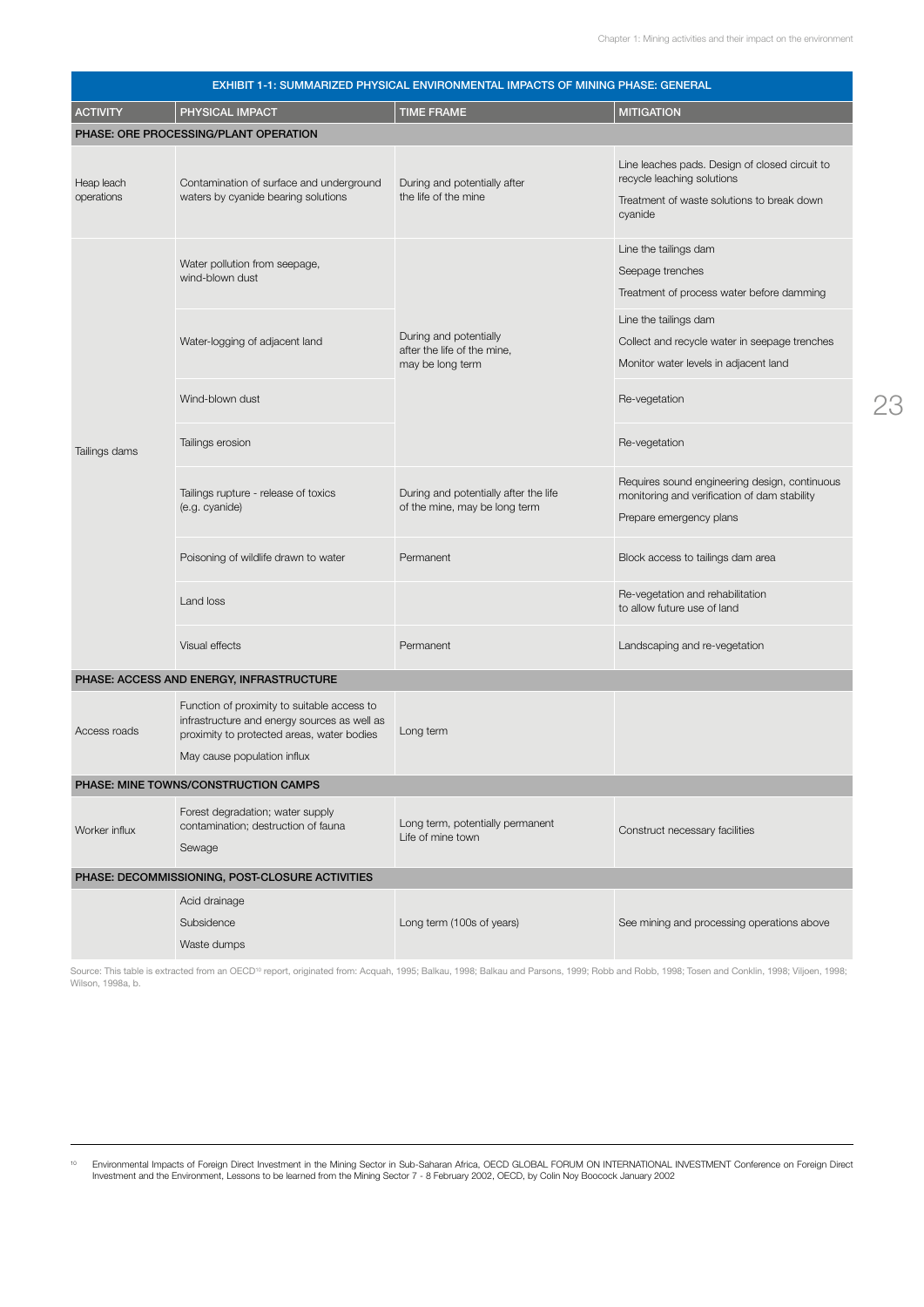# 1.5 Small-scale and artisanal mining

Most of the activities and impacts described above relate to industrial/large mining operations. However, in some countries, such as Tanzania, Brazil and the Philippines, small-scale mining is also important and may dominate the sector—for example, in Tanzania fewer than 3,000<sup>11</sup> people are employed in industrial mining operations compared with more than 500,000 in smallscale mining using artisanal techniques. Artisanal techniques involve rudimentary methods of ore extraction and processing. Small-scale and artisanal mining activities can have a severe impact on the social, physical and ecological environments.

Artisanal and small-scale mining (ASM) refers to mining by individuals, groups, families or cooperatives with minimal or no mechanization, often in the informal (illegal) sector of the market. Despite many attempts, a common definition of ASM has yet to be established. In some countries a distinction is made between 'artisanal mining' that is purely manual and on a very small scale, and 'small-scale mining' that is more mechanized and on a larger scale. In some West African countries (Mali, Niger and Burkina Faso), small-scale mining is differentiated from artisanal mining by the presence of permanent, fixed installations established once the existence of a body of ore is confirmed. In this paper, the terms artisanal and small-scale mining are used interchangeably.

ASM is characterized by a number of conditions, which are

- • a lack, or much-reduced degree, of mechanization and a great amount of physically demanding work,
- a low level of occupational safety and health care,
- inadequate qualifications among the personnel working at all levels of the mining operation,
- inefficiency in the exploitation and processing of the minerals (low recovery of values),
- exploitation of marginal and/or very small deposits, which cannot be economically exploited by mechanized mining,
- a low level of productivity,
- low levels of salaries and income.
- periodical operation by local inhabitants or according to the market price,
- a lack of social security,
- a lack of working and investment capital, and
- workers who do not hold legal mining titles.

These parameters characterize the mining as an artisanal activity. The development of the sector is usually strongly related to the general economic indicators of the country. Although ASM is related to poverty, the sector is perhaps better known for its high environmental costs and poor health and safety record. Many continue to view it as dirty, unprofitable and fundamentally unsustainable. According to a survey carried out by ILO and MMSD, at present there are around 13 million people working in small mines throughout the world, mainly in developing countries. A large percentage of these miners are women, and regretfully, also children.<sup>12</sup>

Small-scale and artisanal mining deserves special note. It is important in many developing countries. The United Nations estimates that this type of mining involves some five million people in China, more than one million people in Africa, and about half a million people in Brazil and in Indonesia. Smallscale mining often has serious environmental consequences, especially gold mining. There are three important problems. The first is the danger from unprotected pits into which people fall, leading to many injuries and deaths. The second is damage to human health from inhaling gases that contain mercury during the amalgamation of gold. The third problem is both environmental and social – the set of problems associated with "unplanned gold rush villages", including an almost complete lack of sanitation, clean water, education, and medical care.

Artisanal and small-scale mining takes place throughout the world, but is particularly widespread in developing countries in Africa, Asia, Oceania, and Central and South America. According to research by MMSD, the most significant ASM countries are Burkina Faso, Ghana, Malawi, Mali, Mozambique, South Africa, Tanzania, Zambia, Zimbabwe, China, India, Indonesia, Papua New Guinea, Philippines, Bolivia, Brazil, Ecuador and Peru.

Other ASM countries are

- in Africa the Central African Republic, Congo, Ethiopia, Guinea, Kenya, Madagascar, Namibia, Nigeria, Niger, Sierra Leone, Uganda,
- in Asia Laos, Malaysia, Myanmar, Thailand and Viet Nam,
- in Latin America Chile, Colombia, Dominican Republic, French Guyana, Guyana, Mexico, Nicaragua, Surinam and Venezuela, and
- in the Caribbean.

### Employment

The most recent ILO research undertaken on a global scale estimates that 13 million people are engaged directly in small-scale mining activities throughout the world, mainly in developing countries. The livelihoods of a further 80-100 million people are affected by it. There is a lack of clarity over the actual number of people employed in the sector. Many factors make it difficult to ascertain the full extent of employment, including the informality of the sector, the lack of official statistics, the number of seasonal and occasional workers, and definitional issues. The significance of this is demonstrated by the MMSD Country Study for China, which estimated that somewhere between 3 and 15 million people are involved in artisanal and small-scale mining activities in that county.

In spite of these difficulties, there is no doubt that ASM is an important employment-generating sector.

The World Bank, Environment Department March 1998. (environmental assessment source book, Number 22-update).<br>UNEP, 2000, Industry and Environment, Volume 23 Special Issue 2000, Mining and sustainable development II Challen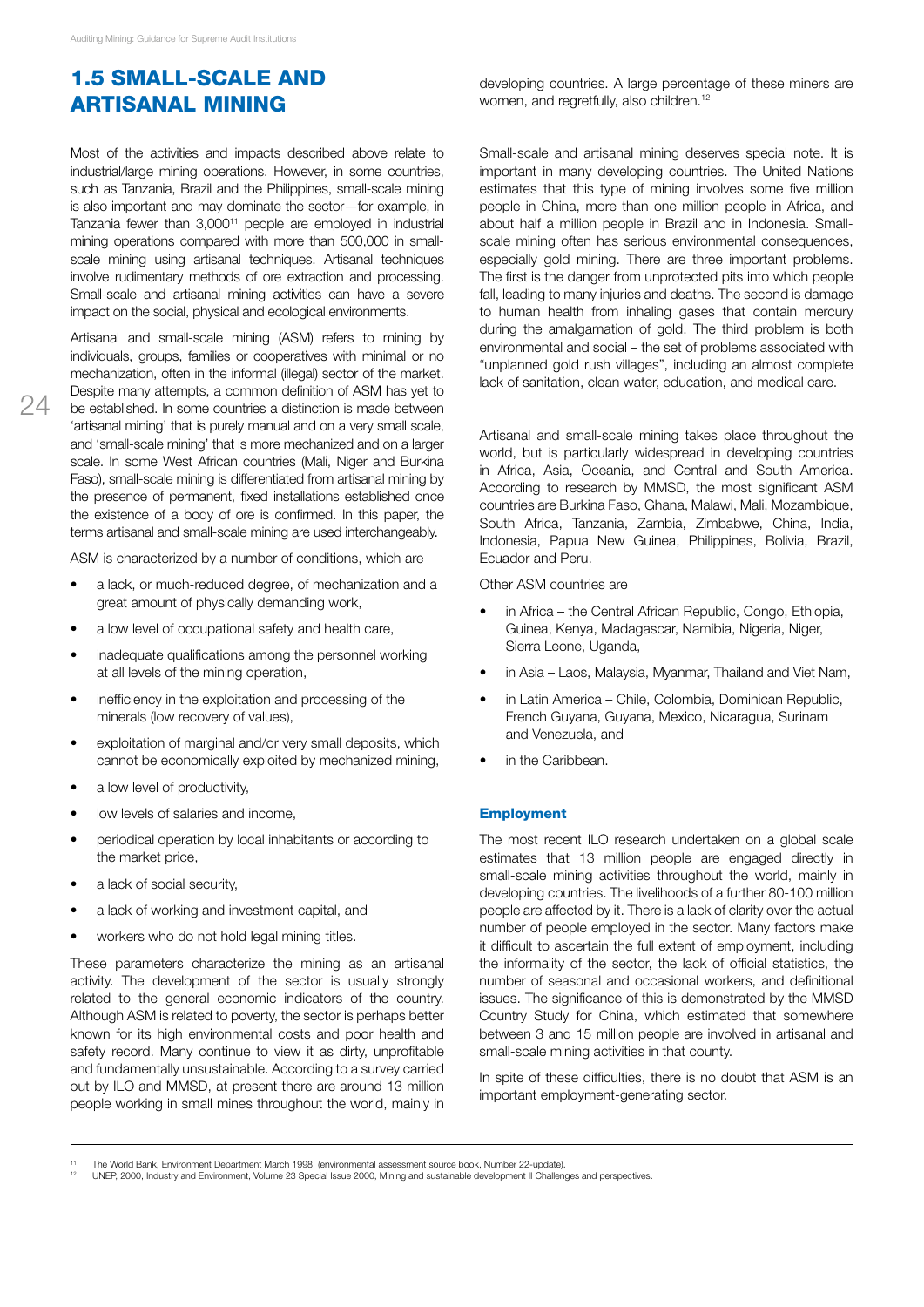# Environment

The environmental costs of ASM are, in general, higher than those of other types of mines; this means that ASM is dirtier per unit of output than medium, large and modern mining operations. Another problem of ASM is the great number of individual polluters, normally concentrated in a particular region, who cause significant local impacts. It is very difficult to control, monitor and enforce environmental violations due to lack of resources and the inaccessible nature of the sector. The ASM produces negative impacts on the physical and social environment during the different stages of mining (exploration, exploitation, processing and closure).

Several landscapes worldwide have been heavily damaged as a result of transient small-scale activity, and intense exploration activity has led to high levels of deforestation, excessive vegetation clearing and mass trenching in some countries in South America and Africa. In the process, large pits have been left uncovered, which have rendered the land unsuitable for any other purpose, and many have filled with water and now serve as breeding grounds for malaria-infected mosquitoes.

Other noteworthy environmental impacts from small-scale gold mining include acid mine drainage (on a micro scale), cyanide contamination (in certain districts), silting, river dredging and alteration, and erosion.

There are multiple reasons for the severe environmental impacts caused by ASM. The most important reasons are

- lack of knowledge, education and training (technical and environmental),
- inefficient technology and limited techniques,
- inefficient administrative management,
- • economic limitations,
- lack of access to better techniques,
- lack of information about good practice,
- lack of regulation and enforcement,
- Inadequate environmental legislation.

# The most important environmental problems are the following:

| Mercury pollution | Direct dumping of tailings<br>and effluents into rivers | Acid rock drainage          | River damage in alluvial areas          | Erosion damage and deforestation                                                                              |
|-------------------|---------------------------------------------------------|-----------------------------|-----------------------------------------|---------------------------------------------------------------------------------------------------------------|
| Cyanide pollution | Improperly constructed<br>tailings dams                 | Improper closure            | River silting                           | Landscape destruction                                                                                         |
|                   | Garbage and solid waste                                 | Tropical diseases (malaria) | Induction of subsequent<br>colonization | Cultural damage due to invasion<br>of sensitive tribal land Uncontrolled<br>ASM activities in protected areas |

In carrying out environmental audit on mining covered by artisanal and small scale mining where there are no laws and regulations to uphold these operations the auditor in carrying out such audits is expected to apply criteria like:

- estimated environmental costs, liabilities and risks associated with artisans' mining sites,
- systems of establishing priorities and management of mines opened by artisans and small scale miners,
- • comprehensive plans for legalization through registering the artisans and issuing them with licenses in order to adhere to environmental laws and regulation.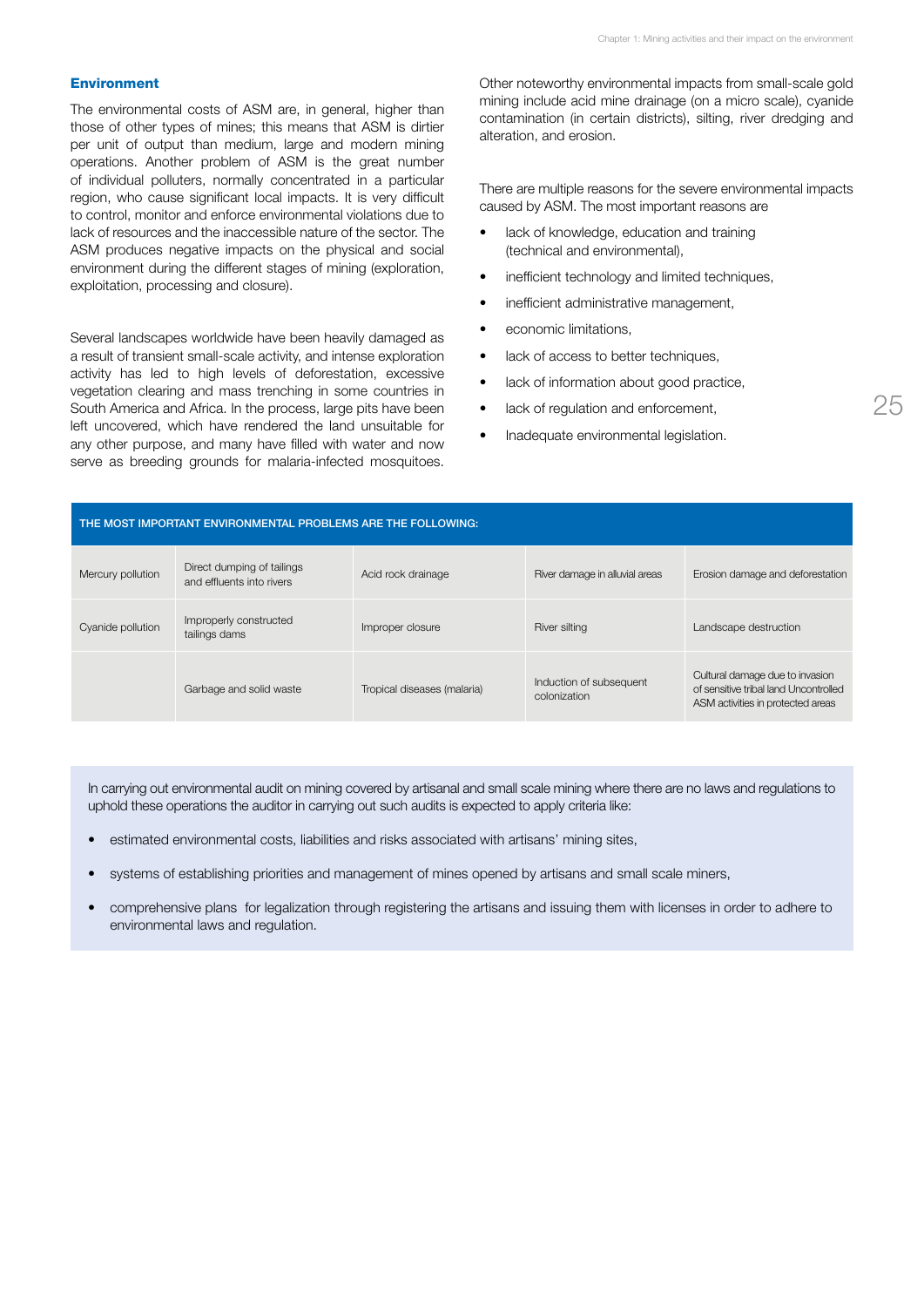The photographs below show the mineral processing methods used in Artisinal and small scale gold mininers in Tanzania.



Retort made of a few inexpensive pieces of plumbing



Young boy burning off mercury during extraction of gold



# 1.6 Sustainable development framework for mineral **SECTORS**

Sections 1.3, 1.4 and 1.5 helped us to understand the nature of mining and minerals and their associated impacts. In order to consider the balance between mining activities, environmental conservation and social acceptability, the next part of the Guide discusses the concept of sustainable development.

#### What is sustainable development?

According to World Commission on Environment and Development, sustainable development can be defined as development that meets the needs of present generations without compromising the need and the ability of future generations to meet their own needs.13 More specifically, this term refers to a more integrated approach to environmental management and protection that is characterized by three distinct aspects – environment, social, and economic – that should interact holistically and in a harmonized manner, and taking a long-term view.

Sustainable development and mining are not necessarily contradictions in terms. Mining, by its very nature, involves the exploitation of non-renewable resources so is not a sustainable activity. However, minerals create the springboard of infrastructure and the economic base from which the development of sus-tainable economic activity and social benefits to mining communities become possible.

Much of information in this section (Sustainable Development Framework for Mineral Sectors) is based on the book called Breaking New Ground.<sup>14</sup>

The challenge of the sustainable development framework is to see that the minerals sector as a whole contributes to human welfare and well-being today without reducing the potential for future generations to do the same. If the minerals sector is to contribute positively to sustainable development, it needs to demonstrate continuous improvement of its social, economic, and environmental contribution, with new and evolving governance systems. The sector needs a framework within which it should judge and pursue any development.

Mining, Minerals and Sustainable Development Project developed a set of guiding principles, using four dimensions of sustainable development (a governance dimension has been Included, in addition to environment, social, and economic). These are shown in Exhibit 1-2 below.

<sup>13</sup> From the 1987 World Commission on Environment and Development, known as the Brundtland Commission.<br>14 Breaking New Ground Mining, Minerals and Sustainable Development, 2002, Part 1.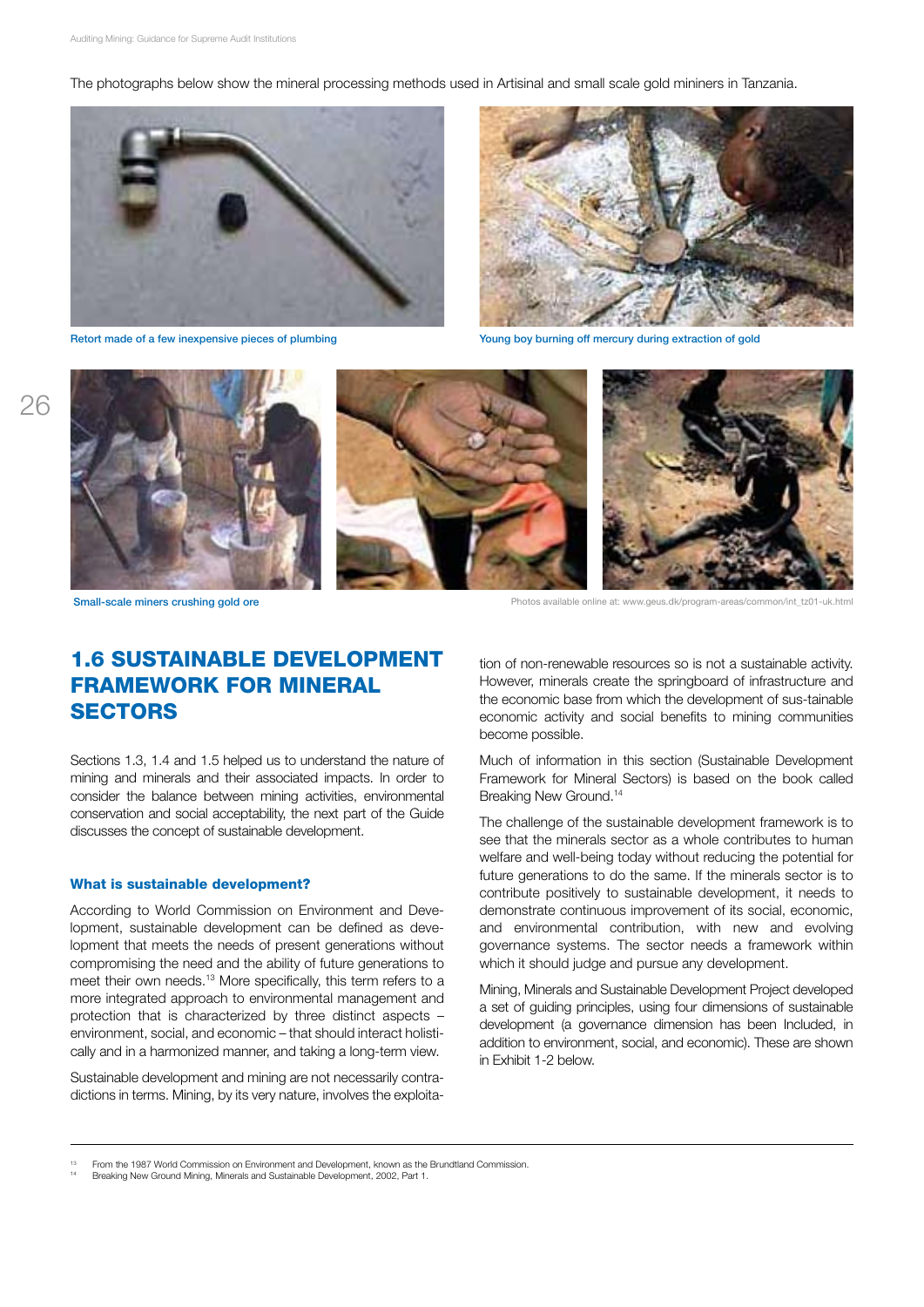#### Key areas of action and challenges

The International Institute for Environment and Development embarked on the MMSD project and established the nine key areas of action and challenges. For those countries or SAIs interested in sustainable development approach may critically explore the key areas as explained below.

#### Viability of the minerals industry

The minerals industry has a key role to play in assisting the mining sector to make a substantial positive contribution to

#### Exhibit 1-2: Dimensions of sustainable development

#### Economic sphere

Maximize human well-being. Ensure efficient use of all resources, natural and otherwise, by maximizing rents. Seek to identify and internalize environmental and social costs. Maintain and enhance the conditions for viable enterprise.

#### social sphere

Ensure a fair distribution of the costs and benefits of development for all those alive today. Respect and reinforce the fundamental rights of human beings, including civil and political liberties, cultural autonomy, social and economic freedoms, and personal security. Seek to sustain improvements over time; ensure that depletion of natural resources will not deprive future generations through replacement with other forms of capital.

#### environmental sphere

Promote responsible stewardship of natural resources and the environment, including remediation for past damage. Minimize waste and environmental damage along the whole of the supply chain. Exercise prudence where impacts are unknown or uncertain. Operate within ecological limits and protect critical natural capital.

#### governance sphere

Support representative democracy, including participatory decision-making. Encourage free enterprise within a system of clear and fair rules and incentives. Avoid excessive concentration of power through appropriate checks and balances. Ensure transparency through providing all stakeholders with access to relevant and accurate information. Ensure accountability for decisions and actions, which are based on comprehensive and reliable analysis. Encourage cooperation in order to build trust and shared goals and values. Ensure that decisions are made at the appropriate level, adhering to the principle of subsidiarity where possible.

The fundamentals of sustainable development must become embedded in the culture of mining companies in order to have significant and cumulative effects on a whole range of aspects of company life in terms of health and safety of workers as well as long term skills training.

#### The control, use, and management of land

The development of minerals unavoidably competes with other land uses. Uncertainty over the ability to obtain access to land for mineral exploration and development imposes serious constraints on industry. At the same time, many other actors – including local communities and indigenous people – have vital interests in how land is used and who makes decisions regarding land use. Land use decisions has to be arrived at through a process that respects the principle of prior informed consent arrived at through democratic decision making processes that account for the rights and interests of communities and other stakeholders, while still allowing for the negotiated use of renewable and non-renewable resources. This should equally apply to negotiations for access to land used by people whose rights to that land are not formally recognized by the state or who do not have the capacity to defend those rights.

The decision of whether or not to explore and mine in a certain area must be based on an integrated assessment of ecological, environmental, economic, and social impacts and thus be governed by a land use strategy that incorporates the principles of sustainable development. Decision-making processes must be open to the decision not to mine in circumstances where cultural, environmental, or other factors override access to minerals or where mining would impose unacceptable loss in the view of those it is being imposed on. There must be compensation for any harm that occurs as a result of land use decisions.

#### National economic and social development

The potential for mining to bring economic and social development, particularly to developing countries, should be harnessed. Mining should bring benefits that can be sustained at the national level even after mining ceases. Potential benefits are by no means automatic, however. Any country that wishes to translate mineral wealth in the ground into human development for its people faces stiff challenges.

Creating and sustaining mineral wealth can play an important role in maximizing human well-being, but it must be undertaken in a way that protects environmental quality and other social and cultural values while recognizing the sovereign rights of governments to act in the best interest of the nation. Economic efficiency of mineral production should be achieved such that the marginal benefits and costs to society are equalized.

A portion of the rents derived from minerals and other nonrenewable resources needs to be set aside and re-invested,

sustainable development. Important changes will take place, and the ultimate shape of the industry cannot be known with any certainty. But two challenges are clear.

"The global market for minerals must develop in terms of internalizing costs over time, while maintaining viable enterprises and rewarding good practice. Creating incentives for industry through market based solutions must go hand in hand with enforcing standards and guidelines."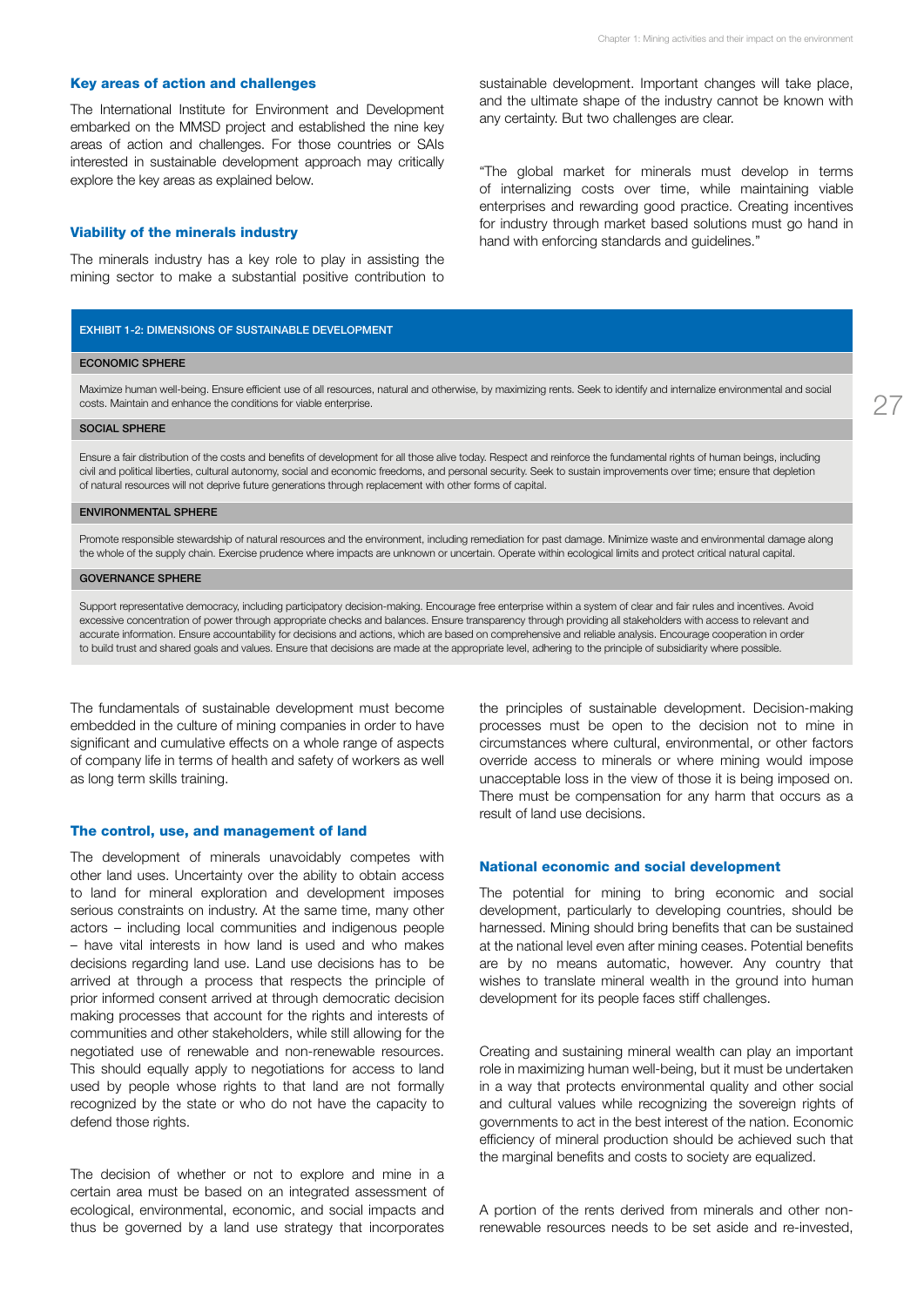in order to ensure a sustainable income when the resource is used up. This may include investing in financial assets or physical and human resources. Revenues should be shared equitably between the public and private sectors and among central, regional, and local levels.

#### Community development

The challenge at the community level, as elsewhere, is to maximize the benefits and to avoid or mitigate any negative impacts of mining. Priorities and ultimately choices regarding trade-offs relating to different social, environmental, and economic goals need to be determined through participatory processes, involving all relevant actors, including members of the affected community, and in accord with the local context. The relationship between the mining company and other actors needs to be one of collaboration, trust, and respect. The goal should be that no one be made worse off, although it is inevitable that there will be losers in both the absolute and the relative sense.

The economic benefits brought by mining should be shared equitably within communities. To ensure that benefits are sustained, a proportion of the rents should be invested in other forms of capital, such as trust funds, skills training, or social infrastructure. Mining should not leave unacceptable environmental or other negative legacies.

## Environmental management

There is a considerable degree of environmental impact associated with most exploration, mining, and mineral processing, and negative impacts can be spread over large areas. Though ideally the minerals sector should not operate at the expense of the environment, in practice there is a balance to be struck if the decision to proceed with an operation is made. The challenge becomes how to optimize the trade-off between environmental damage and the potential development benefits to local and national economies.

The negative effects of minerals and metal products on the environment and human health should be minimized through all phases of the minerals life cycle. Long-term damage should be avoided. No permit should be sought on the basis of a trade-off today against long-term and irreparable legacies that may harm future generations.

#### An integrated approach to using minerals

The use of minerals is essential for modern living – for meeting basic requirements and the aspirations for improved welfare for current and future generations. Yet current patterns of use face a growing number of challenges, ranging from concerns about efficiency and waste minimization to the risks associated with the use of certain minerals. Added to this is the call for more equitable shares in mineral use world-wide.

The basic needs of individuals and communities for mineral products should be met. Clearly, this requires sufficient income and the availability of minerals. Effort should be made to attain a more equitable distribution of use between industrial and

developing countries. While recognizing the essential need for minerals, efficient use should be encouraged to reduce waste, depletion, and pollution. Remanufacture, re-use, and recycling should be encouraged. The social and economic impacts associated with these changes must be assessed and responded to. Life-cycle analysis should be used as a decisionmaking tool to assess production processes, mineral uses, and the impacts and alternative materials choice. Where the risks associated with certain end uses are unknown, prudence should be exercised.

#### The flow of information

Sustainable development requires increased openness and greater transparency in information production and dissemination throughout the minerals life cycle. The processes by which information is generated and communicated play a key role in building or undermining trust and in improving all players' ability to negotiate effectively. Systems of accountability and verification are essential to monitor the performance of companies, governments, and civil society. Knowledge needs to be shared and gaps progressively filled.

#### Artisanal and small-scale mining

Artisanal and small-scale mining (ASM) activities can play a crucial role in providing sources of income in poor areas. The sector is better known, however, for its high environmental costs and poor health and safety record. Irrespective of whether it is a net contributor to sustainable development, the fact remains that ASM activities will persist for at least as long as poverty continues to make them attractive.

ASM's contribution to poverty alleviation and local economic development must be optimized by investing a proportion of the revenue generated in other forms of capital, such as education and alternative income-producing opportunities, and through ensuring that ASM activities are incorporated into broader local development planning. The negative environmental and social impacts of small-scale mining as well as adverse impacts on human health should be avoided or reduced. Where applicable or feasible, alternative economic activities more appropriate for working towards sustainable development should be sought.

The development of 'fair trade' markets for artisanal and smallscale mining products should be encouraged to ensure that producers get a fair return and that they adhere to the practices of sustainable development.

#### Roles, responsibilities, and instruments for change

Accompanying the rights of different groups are corresponding responsibilities to safeguard the interests of others. The boundaries of responsibility and what is considered good behavior have to be agreed upon and respected if progress is to be made. These will be led by the best practice of the day, but may well change as knowledge improves. Participatory and democratic decision-making structures should be adhered to.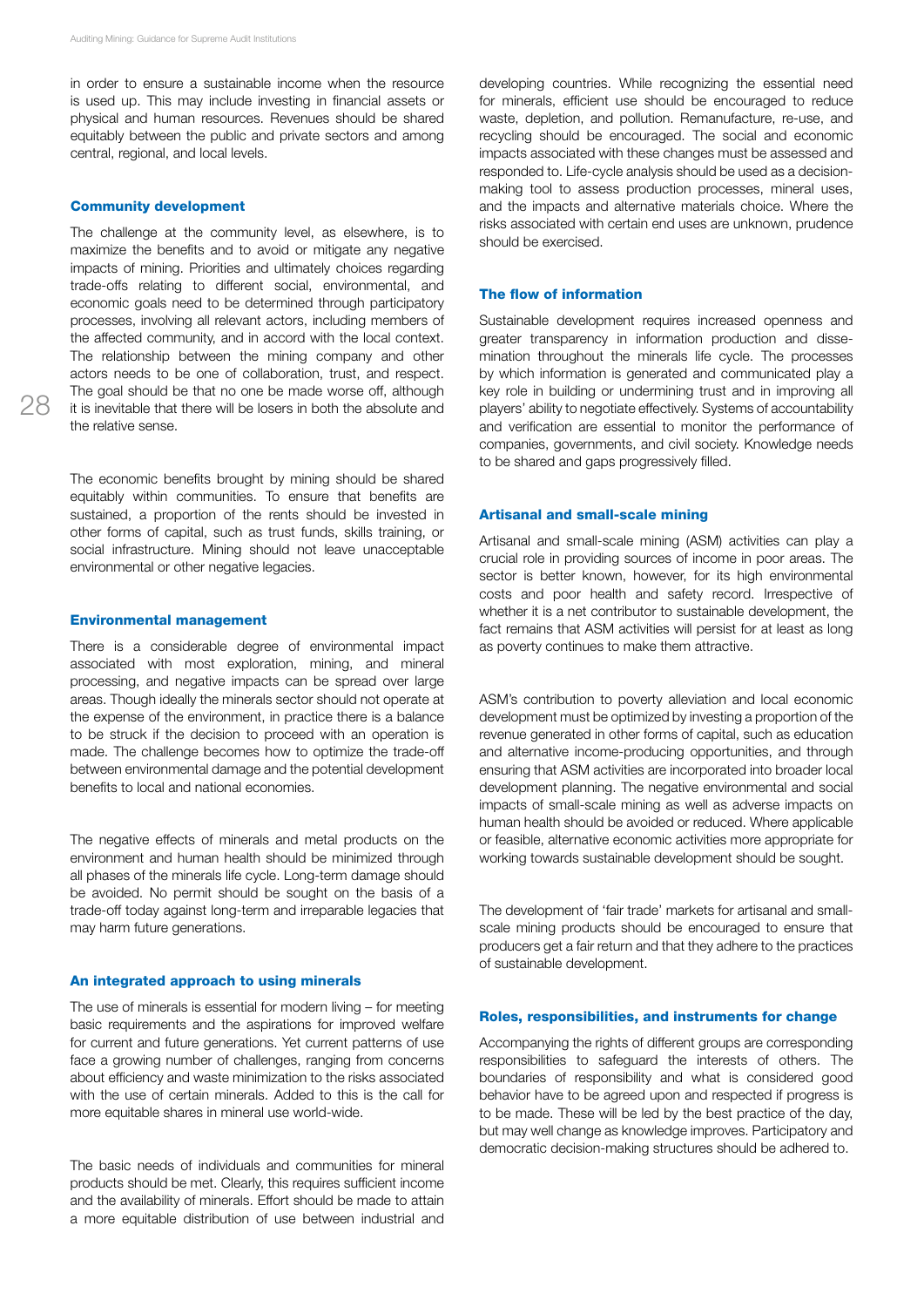# Chapter 2: **International** responses to the environmental problems of mining

The environment is of global interest and importance. Pollution does not recognize national borders and is transported freely between countries and continents. The international community has recognized this fact, and a number of attempts to improve the environment have been recorded during the last few decades. The most relevant of these agreements regarding mining are presented below. These agreements may be used as a source for developing audit criteria when auditing mining and minerals. Relevant internet sites on the environment and development are used as sources in this chapter, and give more details and references to agreements on the environment and development.

International agreements on nature preservation can affect mining activities in the main three phases of mineral development and marketing, which are access to mining, mineral processing, and mining product controls.

# 2.1 Mining access control

Most international treaties related to nature preservation limit access to mines. In addition to national laws protecting parks, wilderness, wetlands, and nature generally, various international treaties have been developed since the 1940s to protect outstanding natural areas and resources. One example is the UNESCO World Heritage Convention for the Protection of the World Cultural and Natural Heritage (the World Heritage Convention, 1972). It provides for the preservation of outstanding natural and cultural sites by listing them as part of "the world heritage" – in these areas no developed activities such as mining are permitted.

In general, natural areas must be outstanding examples of major stages of the earth's history; significant ongoing ecological and biological processes; superlative natural phenomena; exceptional natural beauty and aesthetic importance; or important natural habitats for in-situ conservation of biological diversity. Once a site is listed, enforcement is left up to each state. The only express sanction is "delisting" a site that a state has failed to preserve adequately (a surprisingly strong motivator for some).

A 21-state elected committee of the treaty parties (the World Heritage Committee) decides which sites to list, and then states are obligated to protect their sites in perpetuity. Over 100 states are parties to the treaty, and 119 "natural" and "mixed" natural-cultural sites had been established as of 1996, including Yellowstone National Park and the Grand Canyon in the United States, the Mount Everest region of Nepal, and Australia's Great Barrier Reef (http://whc.unesco.org/).

Similarly, other important international conventions that limit the access of mining are the 1971 Ramsar Convention on Wetlands of International Importance, Convention on Nature Protection and Wildlife Preservation in the Western Hemisphere, the 1968 African Convention on the Conservation of Nature and Natural Resources, the 1979 Bern Convention (Europe) and subsequent European Union Council Directives, and the 1985 ASEAN Agreement on the Conservation of Nature and Natural Resources.

As an example of how a regional treaty can affect access to mining, in 1997 the EU announced it would sue 10 of its membercountry Governments for failing to implement their 1995 Natura 2000 agreement (about setting aside a network of habitats for endangered species). National laws inspired by international treaties can also create problems for mining. For example, in 1997 Brazil postponed a major auction of mining rights on a tract of over 2 million hectares in part to allow the Government more time to determine whether it could legally allow mining in the portion of the tract in the environmentally protected Pico da Neblina National Park.

These treaties are potentially very significant for the negotiation of sustainable development in mining, as they can be used to block or redirect mining access and development. One example is the defeat of the Windy Craggy mine proposal by the listing of the Tatshenshini-Alsek Region, British Columbia, Canada, as a World Heritage Site. The Coronation Hill mine in the Northern Territory of Australia was turned down primarily because of Aborigines' claims. Protection of sites under these nature treaties can provide significant leverage to resource-based economies, NGOs and others in dealing with future mining proposals.

# The United Nations Convention on the Law of the Sea

Nearly 75 per cent of our planet's surface is ocean. The 1982 United Nations Convention on the Law of the Sea, which came into force on 12 November 1994, is a comprehensive framework for regulating our use, development and preservation of these vast marine areas, including mining and other mineral development in the ocean (http://www.un.org/Depts/los/).

The Convention establishes two different mining regimes depending on the location of the minerals. Mineral resources generally within 200 miles of shore (within territorial seas, "exclusive economic zones" and continental shelf areas) are under the exclusive sovereignty of the coastal state. In these areas (about 35 per cent of the ocean), which are under a nation's jurisdiction, the national laws control mining access, environmental protection and other requirements can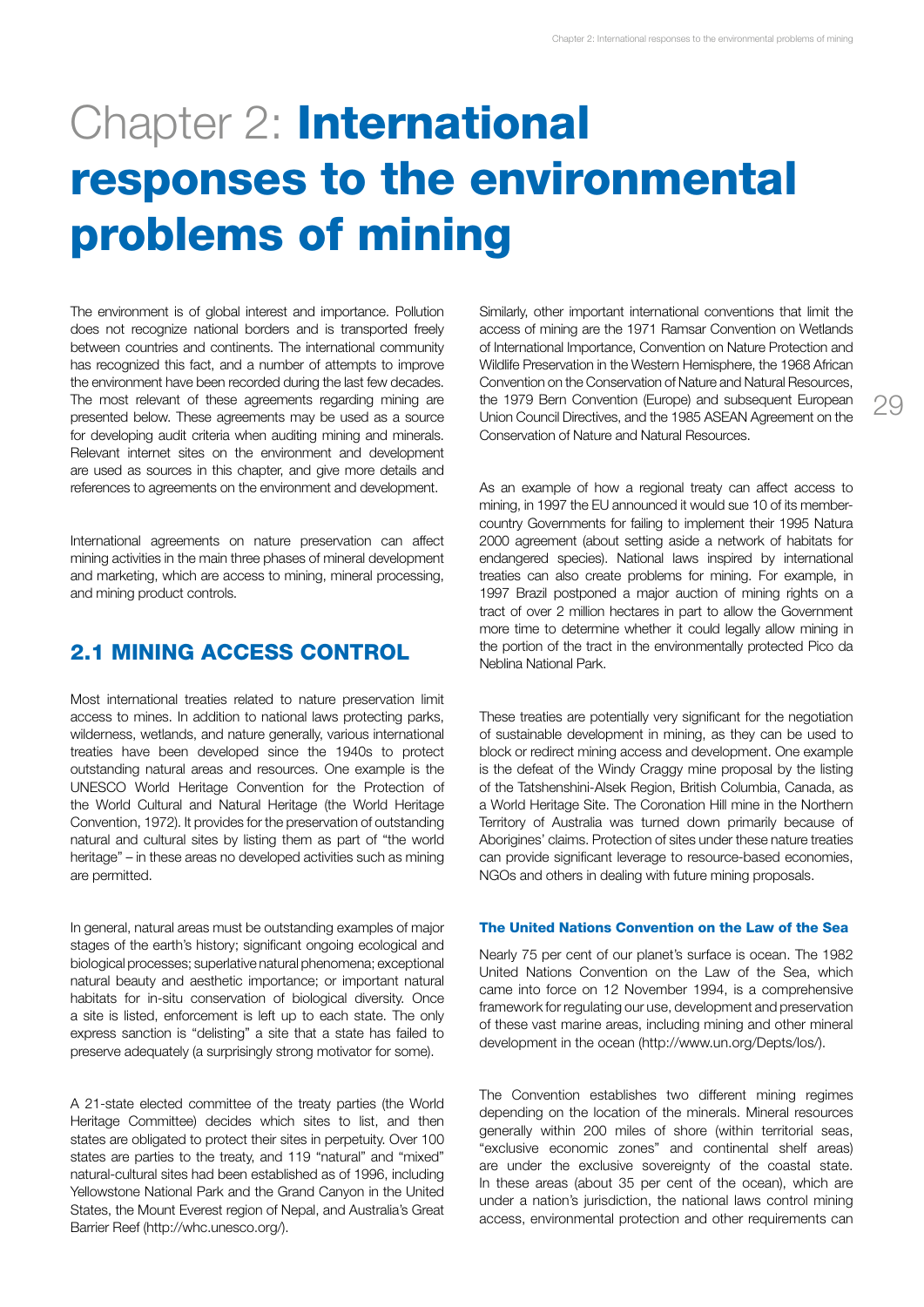30

be applied. The other two thirds of the ocean (termed the "International Seabed Area" or "Area") is beyond any nation's jurisdiction and is governed by the Convention under a unique "global commons" regime. The Convention declares the Area's resources to be "the common heritage of mankind" and stipulates that the benefits of mining and other development are to be shared among all nations.

To accomplish this, the Convention established the "International Sea Bed Authority" (ISA), headquartered in Kingston, Jamaica (website: http://www.isa.org.jm). The treaty gives the ISA the power to permit and control all mining exploration and activity in the area. The Legal and Technical Commission makes recommendations to the Council on applications for mineral exploration rights, rules and compliance.

Within areas of a nation's jurisdiction, the treaty obliges states to "protect and preserve the marine environment" and expressly qualifies states' "sovereign right to exploit their natural resources pursuant to their own environmental policies" with the limitation that all development be "in accordance with their duty to protect and preserve the marine environment". Environmental protection provisions require states to adopt laws and regulations to control all forms of pollution, as well as monitoring and environmental assessment. Significantly, for the deep seabed, "international rules, regulations and procedures shall be established", and these will be precedentsetting because states are required to adopt pollution laws and regulations "no less effective than the international rules, regulations and procedures".

# Convention on Environmental Impact Assessment (Espoo Convention)

Environmental Impact Assessments or studies (EIAs) are now becoming an international standard for major developments such as mines. Most EIA requirements are coming from multilateral development banks and development assistance agencies. In many countries it is now a legal obligation to conduct an EIA study for development projects, including mining.

The United Nations Economic Commission for Europe (UN/ ECE), a grouping of more than 50 northern hemisphere Governments, has negotiated the Convention on Environmental Impact Assessment in a Transboundary Context (Espoo Convention) (covering nations in the northern hemisphere). The treaty came into force in 1997, with 17 ratifying countries (chiefly in Europe) as well as the EU. It only applies to developments in a country that will have "significant adverse impacts" across national borders in another country and sets up a regime of notification, EIA preparation, consultation, dispute settlement and research (www.unece.org/env/eia).

Certain other treaties contain EIA provisions, such as the Biodiversity Treaty and the Convention on The Law of the Sea (discussed above), which oblige states to require environmental assessments of projects, policies or programmes likely to have significant adverse environmental effects. Such EIA requirements can be expected to strengthen for mining as the treaties' general environmental standards develop. Some regional agreements require EIAs or exchange of comparable information; the 1985 European Union EIA Directive, for example, requires all EU member states to adopt EIA laws. The 1985 ASEAN Agreement on the Conservation of Nature and Natural Resources in Southeast Asia and the 1974 Convention on the Protection of the Environment between Denmark, Finland, Norway and Sweden (Nordic Convention) are additional examples of international EIA laws for particular geographic regions.

Since EIAs provide an effective and flexible tool in dealing with new mining and industrial development, and since less than half the world's countries have national laws requiring them (such as the United States National Environmental Policy Act), international EIA laws can be of great support and importance to resource-based economies. Countries without such EIA laws may find involvement with one of the regional treaty regimes a good substitute. Progressive international mining companies may agree to prepare or finance EIAs even in situations where national law does not require them, in order to avoid future liability for not meeting "international standards" of performance.

# 2.2 Mining process control

Most of the conventions that hinder the access of mining, as discussed in section 2.1, can create international law requirements that carry over into the mining process. With respect to deep seabed mining, the Convention on the Law of the Sea sets up the framework for developing a complete regime of operational law. With respect to terrestrial mining, the nature/biodiversity treaties can also increase the controls on mining. An example is the Crown Butte Mines Company's New World Mine site adjacent to Yellowstone National Park (a listed site under the World Heritage Convention). In that case, had mining been allowed to proceed, the permits would likely have been conditioned with extraordinary environmental requirements because of United States concern over protecting Yellowstone and not jeopardizing its listing under the treaty. Similarly, when EIA laws apply, the findings of the study can reveal the need to condition the permits with special environmental requirements controlling the operation.

#### Water quality treaties

Other examples of international standards intruding on the mining process are the various international and regional treaties governing water quality. These include a number of treaties about marine pollution from land-based sources, vessels, and dumping and pollution of fresh water resources. Mining operations whose wastes can reach any of the covered water bodies need to pay especially close attention to the requirements of, and future developments in, these treaties, as many set relatively concrete international standards (http:// www.unep.org/).

# The Prevention of Marine Pollution from Land-Based Sources

The 1974 Paris Convention for the Prevention of Marine Pollution from Land-Based Sources (applicable to parts of the North Atlantic, Arctic Ocean and North Sea), the 1972 Oslo Convention for the Prevention of Marine Pollution by Dumping from Ships and Aircraft, and the 1973 London International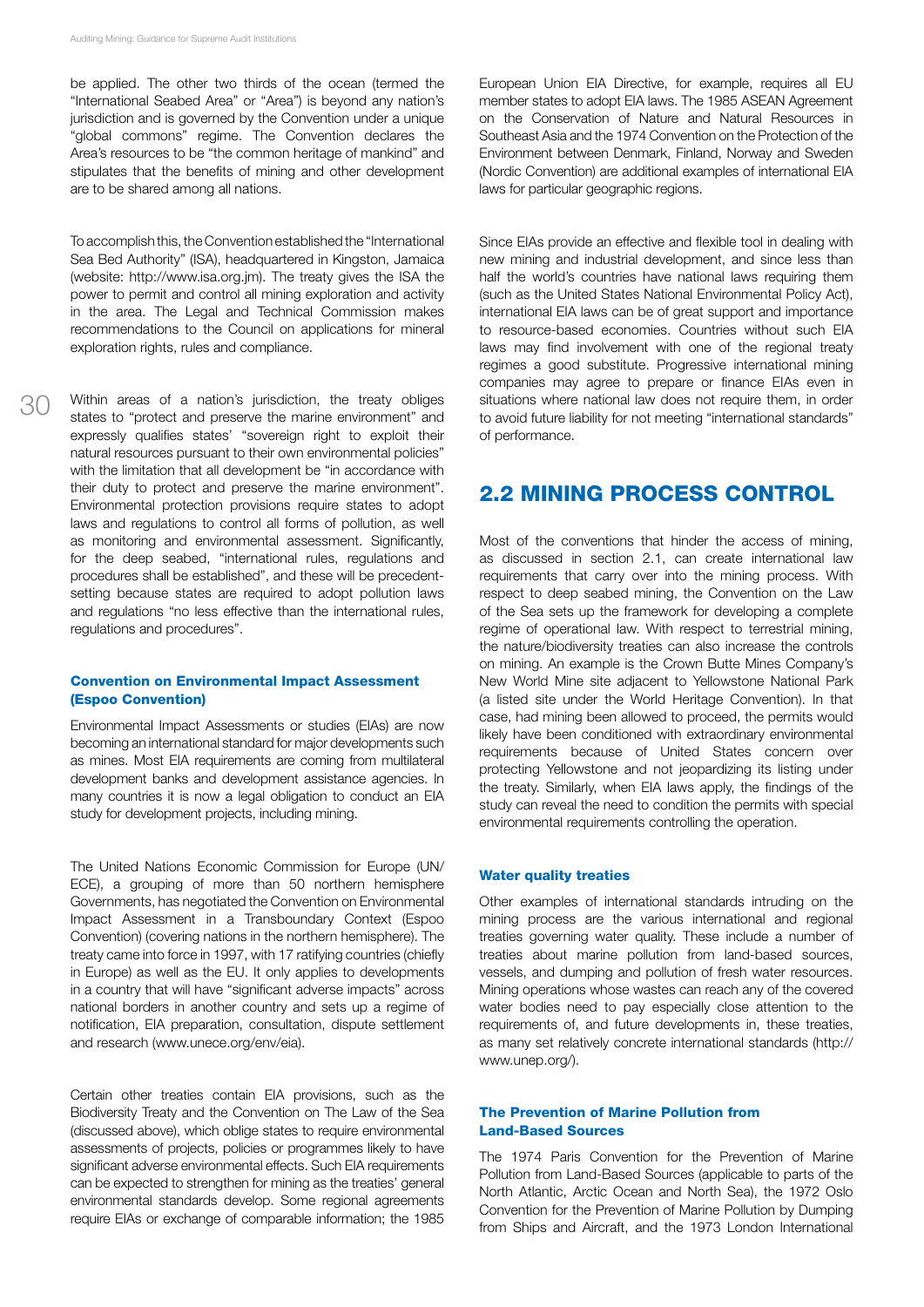#### Air pollution treaties

Air pollution from mining, smelting and related operations is still regulated chiefly by national laws. However, there are several international air agreements that have potential implications for the future of the mining industry.

## Convention on Long-Range Transboundary Air Pollution (LRTAP)

There is an increasing number of regional treaties governing transboundary air pollution – emissions originating in one country that cross national borders into another country. The Convention on Long-Range Transboundary Air Pollution (LRTAP) - which has four protocols setting specific emissions limitations on sulphur dioxide, nitrogen oxides and volatile organic compounds - provides very substantive restrictions on some of the basic mineral beneficiation pollutants in northern hemisphere countries (such as the EU, United States, Canada, and Russia). (www.unece.org/env/1rtap.)

The LRTAP Heavy Metals Protocol is particularly significant to the metal mining/smelting industry, both because of its air quality restrictions and because it could ban certain metal production processes and products when their use or disposal could lead to transboundary air pollution. Additional regional treaties are being developed to control transboundary air pollution, with similar potential impact on mining and the environment, for example, in the United States, Canada and Mexico.<sup>15</sup>

## Kyoto Protocol

The Kyoto Protocol provides a comprehensive approach for controlling greenhouse gases (GHGs), those chemicals which form a heat-trapping layer in the upper atmosphere and contribute to "global warming", chiefly carbon dioxide and methane. The mineral industry is affected, to the extent its processes release  $CO_{2}$ , methane and other GHGs (www.unfccc.int).

# 2.3 Mining product control

A paradigm shift is occurring in the way the global community views mining products – a change from the historical view of them as beneficial "commodities" to seeing them as polluting "chemicals". This commodities-to-chemicals view is manifesting itself in a movement toward international treaty

restrictions on trade in certain mining end-products, and even outright bans. The trend is to control waste or pollution by controlling or banning the use of the commodity in trade, recycling and/or products.

#### Mineral hazardous waste and recovery

The mineral hazardous waste and recovery treaties include outright bans on imports and exports of hazardous wastes. The well known Bamako Convention bans imports into Africa and the South Pacific island states, but allows states in each region to trade with each other, subject to certain controls. The 1989 Lomé Convention bans exports from the EU to the African, Caribbean and Pacific States parties, except if the importing country has adequate facilities.

The alternative approach has been to allow hazardous waste transfers, subject to protective requirements like notification, informed consent, and facility adequacy (for example, the 1989 Basel Convention on the Transboundary Movement of Hazardous Wastes and Their Disposal (Basel) and earlier OECD and EC law). In 1993, the EU adopted a detailed regulation greatly limiting hazardous waste shipments within, into and out of EU member countries, even for recovery (UNCTAD). Next, in 1995, a majority of the Basel parties adopted a very controversial "export ban" amendment that prohibits developed countries (generally OECD and EU members) from exporting any hazardous waste to developing countries. The ban applied immediately for disposal, and from 1997 for materials recovery or recycling (UNEP/Guidance).

31

# 2.4 Banning actual products

The metals-banning trend, lead by international environmental groups and concerned EU countries, has expanded to general consumer products. For example, in 1996, the EU proposed a ban on use of cadmium, mercury, chrome, PVC and lead (except in batteries) in motor vehicles sold within the Community. In 1997, it proposed a ban on the use of cadmium in products which would outlaw nickel-cadmium batteries. One of the EU members, Denmark, proposed a ban on virtually all products containing lead (except batteries). The World Health Organization (WHO) has raised questions about copper in drinking water, which could affect the use of copper in piping, roofing and building materials and other products. The LRTAP Heavy Metals Protocol (discussed in more detail above) and other developing air, water, and land pollution control laws are also focusing on minerals in a way that can ultimately affect products that use those resources.

Another initiative of relevance is the development by UNEP and the Food and Agriculture Organization (FAO) of an internationally binding treaty requiring prior informed consent procedures for international trade in certain hazardous chemicals (including metals). As conceived, prior informed consent is an information exchange requiring that importing countries are advised of

<sup>15</sup> Guruswamy L D & Hendricks B R, 2003, International Environmental Law in a Nutshell; West Group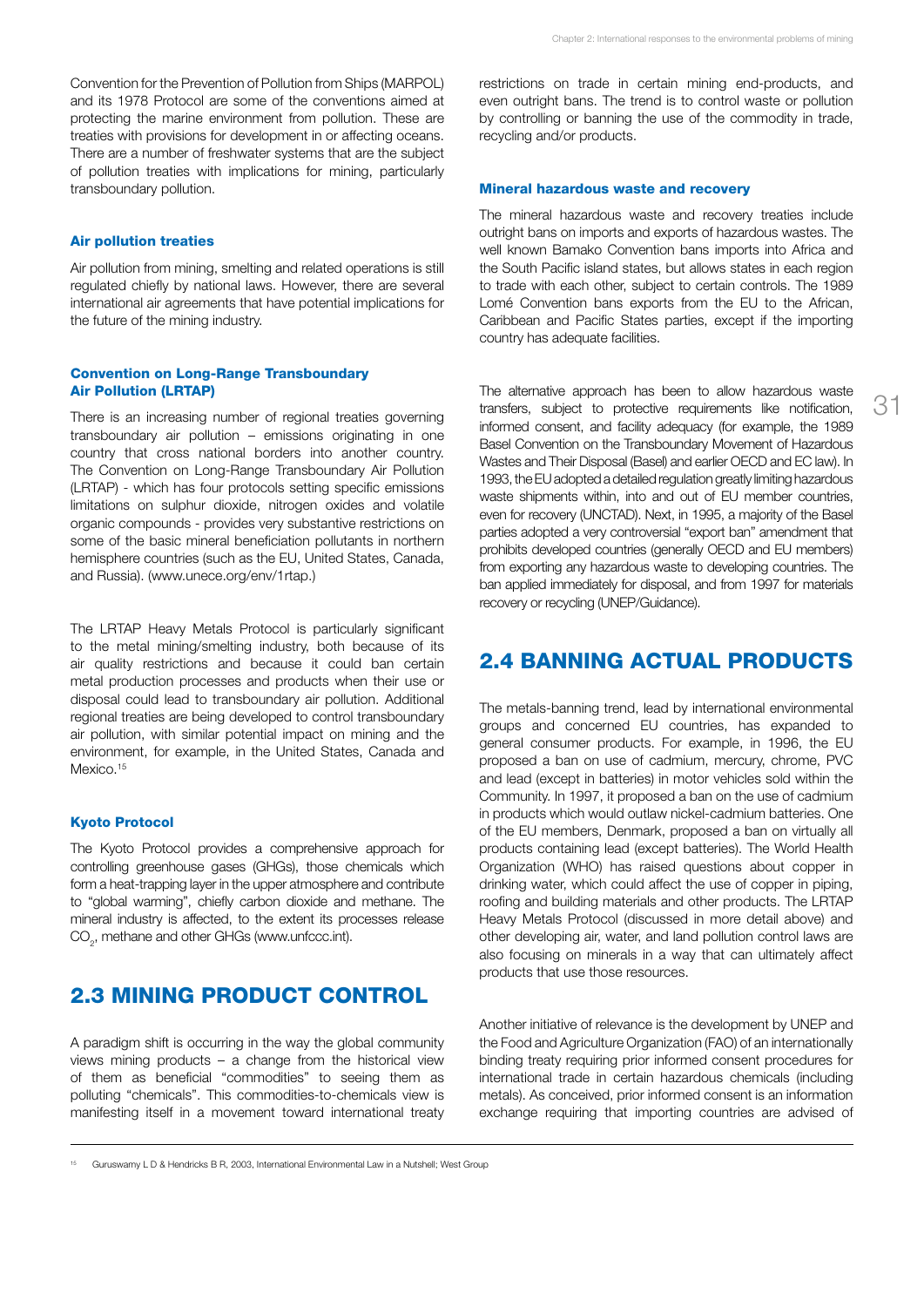health or environmental bans or restrictions on chemicals and give formal acceptance to their importation. The EU has urged that prior informed consent be expanded into a "global framework agreement" for management of hazardous chemicals, a position the mining industry opposes, making this UNEP/FAO programme an important one to follow, particularly for importing countries.

The Rotterdam Convention bans the export of crystal asbestos (Rotterdam Convention on the Prior Informed Consent Procedure for Certain Hazardous Chemicals and Pesticides in International Trade, www.pic.int/).

# 2.5 Private-sector guidelines and codes

Regional Intergovernmental Organizations (IGOs) and their contribution to law promote the development of international law affecting mining. A very active regional IGO in environmental issues is the OECD (http://www.oecd.org). In addition to the growth in these IGO principles and standards, the industry itself and NGOs are producing an expanding body of international guidelines, standards, best-practices, codes of conduct, technical and management procedures and intra-company rules – both of general application and mining-industry-specific.

# Mining industry guidelines

In 1991, the United Nations convened an important roundtable of international mining experts in Berlin to address environmentally sustainable mineral development. From this roundtable emerged the Berlin Guidelines, which set out important mining-environment principles both for the industry and for the cooperating multilateral and bilateral financing institutions (Berlin Guidelines). The Berlin Guidelines note that:

Sustainable mining activities require good environmental stewardship in all activities, from exploration and processing to decommissioning and reclamation.

To achieve this, Governments, companies and the mining industry should as a minimum make environmental management a high priority:

…notably during the licensing process and through the development and implementation of environmental management systems which include early and comprehensive environmental impact assessments, pollution control and other preventive and mitigative measures, monitoring and auditing activities, and emergency response procedures.

In addition, the Berlin Guidelines call for environmental accountability, participation of affected communities, best practices "in the absence of specific environmental regulations", environmentally sound technology, technology transfer, additional environmental funding at existing operations, risk analysis and management, reduced trade and investment barriers (paragraph 10) and transparent environmental regulation (paragraph 14). Significantly, the document also produces guidelines for multilaterals, urging financial institutions to demand similar high and detailed standards of sustainable development protection.

# The International Council on Metals and the Environment (ICME)

The International Council on Metals and the Environment (ICME) is an "environmental NGO" of major non-ferrous and precious metals, mining and primary metal companies worldwide, organized in 1991 to promote "sound environmental and health policies and practices" in the production, use, recovery and disposal of metals. ICME has adopted an Environmental Charter (www.icme.com).

# ISO 14000 standards

A dramatic new entrant in the development of international environmental law standards for the mining industry is the International Organization for Standardization (ISO), an influential NGO based in Geneva, created to promote standardization in goods and services worldwide (www.iso.org). Its ISO 9000 Series standards for product quality are already in widespread use. Of immediate relevance to resource-based economies and the mining industry is its development of the ISO 14000 Series standards, covering environmental management practices.

The enormous impact ISO environmental standards will have on all industry and trade is just beginning to be appreciated. Although ISO standards are supposedly non-regulatory, it can be expected that many countries, international bodies, financing institutions and courts will "adopt" them as interpretative guidance in mining programmes, environmental regulation, contracting policies, financing approvals, and judicial liability rulings. Even where that is not the case, mining companies may feel compelled to conform to ISO 14000 standards as a condition of doing business competitively or to promote their environmental image.

#### Protected Areas Management System (PAMS)

Protected Areas Management System (PAMS) were developed by the Game Rangers Association of Africa (GRAA) and the International Rangers Federation (IRF) with support from the WWF. PAMS is similar to ISO 14001 EMS and includes the usual primary components thereof, but contains some different emphases and specific requirements unique to conservation.

## Environmental non-governmental organizations and their contribution

International (and even some national) environmental NGOs are active participants and influential observers in the formulation and development of international law. The prominent example is the World Conservation Union (International Union for Conservation of Nature, or IUCN), a very respected expert organization that assists countries throughout the world to conserve the integrity and diversity of nature and ensure that use of natural resources is equitable and ecologically sustainable (www.iucn.org). The IUCN has a reputation that makes it a greater player than many Governments in developing conservation treaties and guidelines. It helps to formulate (and assists in the implementation of) the World Heritage Convention, Ramsar, CITES, biodiversity treaties and other international authorities protective of nature and natural resources.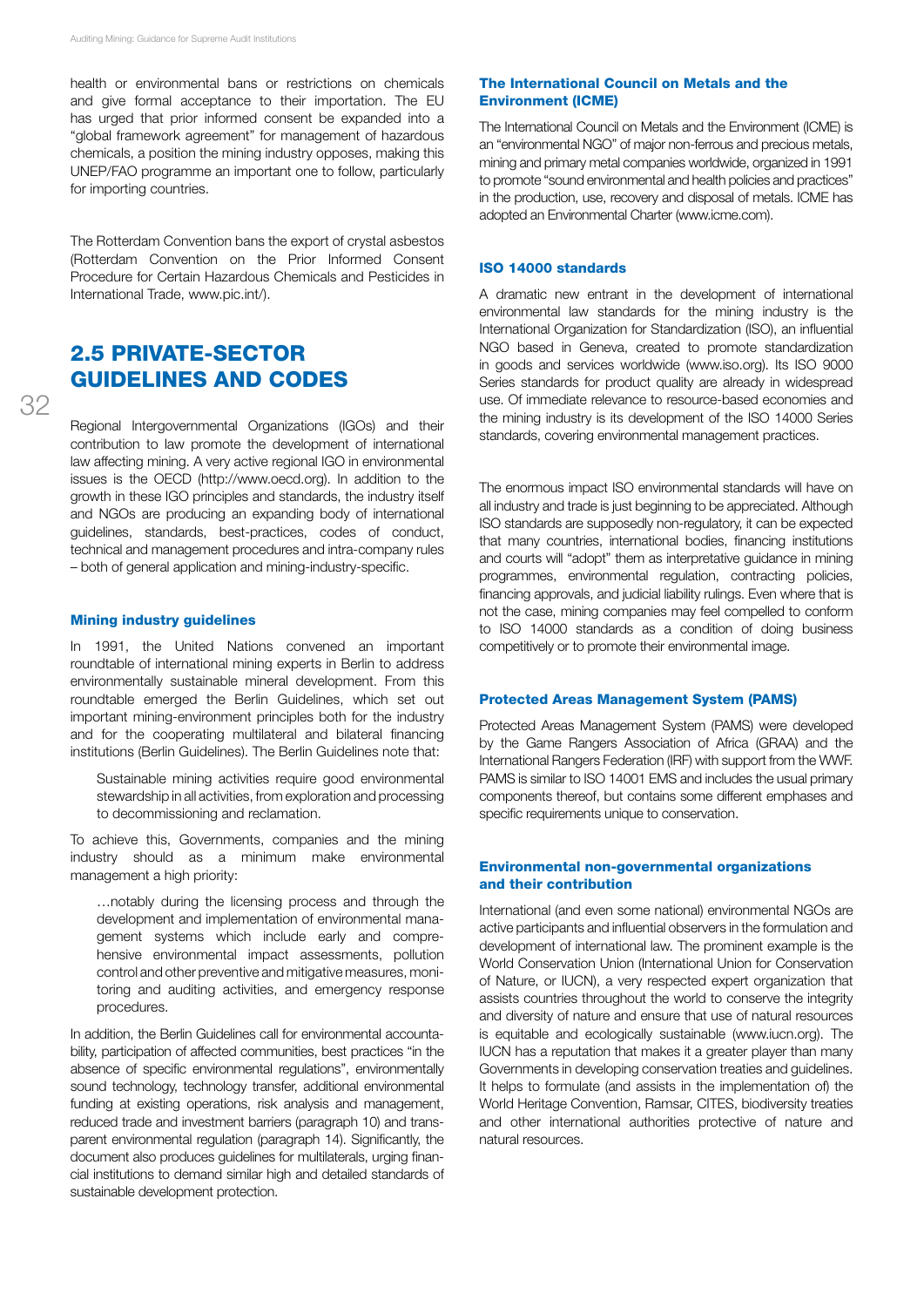Other NGOs with influence in the international law-developing and - enforcing arenas affecting mining include, to name a few of the more prominent and active in the minerals area, Greenpeace (www.greenpeace.org), Environmental Defense Fund (EDF) (www.edf.org), Natural Resources Defense Council (NRDC) (www.nrdc.org), and the World Wildlife Federation (www.wwf.org).

# The special roles of indigenous peoples and local communities

Mining in the past has often proceeded without concern for its negative effects on indigenous populations or local communities. One of the clearest, most evident developments in international environmental law is the trend to reverse this myopia.

Indigenous people and their communities and other local communities have a vital role to play in environmental management and development because of their knowledge and traditional practices. States should recognize and duly support their identity, culture and interests and enable their effective participation in the achievement of sustainable development.

In 1989, the ILO adopted a Convention Concerning Indigenous and Tribal Peoples in Independent Countries (No. 169).

# UNCED: Agenda 2116

The earth summit, Agenda 21, provides a programme for integrated planning and management of land resources. Its broad objective is to facilitate allocation of land to the uses that provide the greatest sustainable benefits. Its specific objectives are "to review and develop policies to support the best possible use of the land and the sustainable management of land resources", "to improve and strengthen planning, management and evaluation systems", "to strengthen institutions and coordinating systems" and "to create mechanisms to facilitate the active involvement and participation of all concerned, particularly communities and people at the local level, in decision-making on land use and management". For most countries, implementing even a portion of the suggestions would radically change the resource planning and allocation process.

Chapter 13 of Agenda 21 "Mountain Development" suggests alternatives to minerals development to prevent soil erosion, landslides, and loss of habitat and genetic diversity. Agenda 21 also proposes two programmes relevant to the mining sector, one on inter firm cooperation with government support to transfer technologies to minimize waste and increase recycling, and a second on responsible entrepreneurship encouraging self-regulation, environmental research and development, and worldwide corporate standards.

# World Summit on Sustainable Development (WSSD)

The World Summit on Sustainable Development (WSSD), held in Johannesburg, South Africa addressed among other things the issue of protection and managing the natural resources base of economic and social economic development to enhance the contribution of mining, minerals and metals to sustainable development. It included actions at all levels to:

- support efforts to address the environmental, economic, health and social impacts and benefits of mining, minerals and metals throughout their life cycle, including workers' health and safety, and use a range of partnerships, furthe- ring existing activities at the national and international levels among interested governments, intergovernmental organizations, mining companies and workers and other stakeholders to promote transparency and accountability for sustainable mining and minerals development;
- enhance the participation of stakeholders, including local and indigenous communities and women, to play an active role in minerals, metals and mining development throughout the life cycles of mining operations, including after closure for rehabilitation purposes, in accordance with national regulations and taking into account significant transboundary impacts;

33

foster sustainable mining practices through the provision of financial, technical and capacity-building support to developing countries and countries with economies in transition for the mining and processing of minerals, including small-scale mining, and, where possible and appropriate, improve value-added processing, upgrade scientific and technological information and reclaim and rehabilitate degraded mining sites.

The table below shows some other international agreements and initiatives that are not specific to the mining industry but are relevant to it.

<sup>16</sup> Agenda 21 (www.un.org/esa/dsd/agenda21)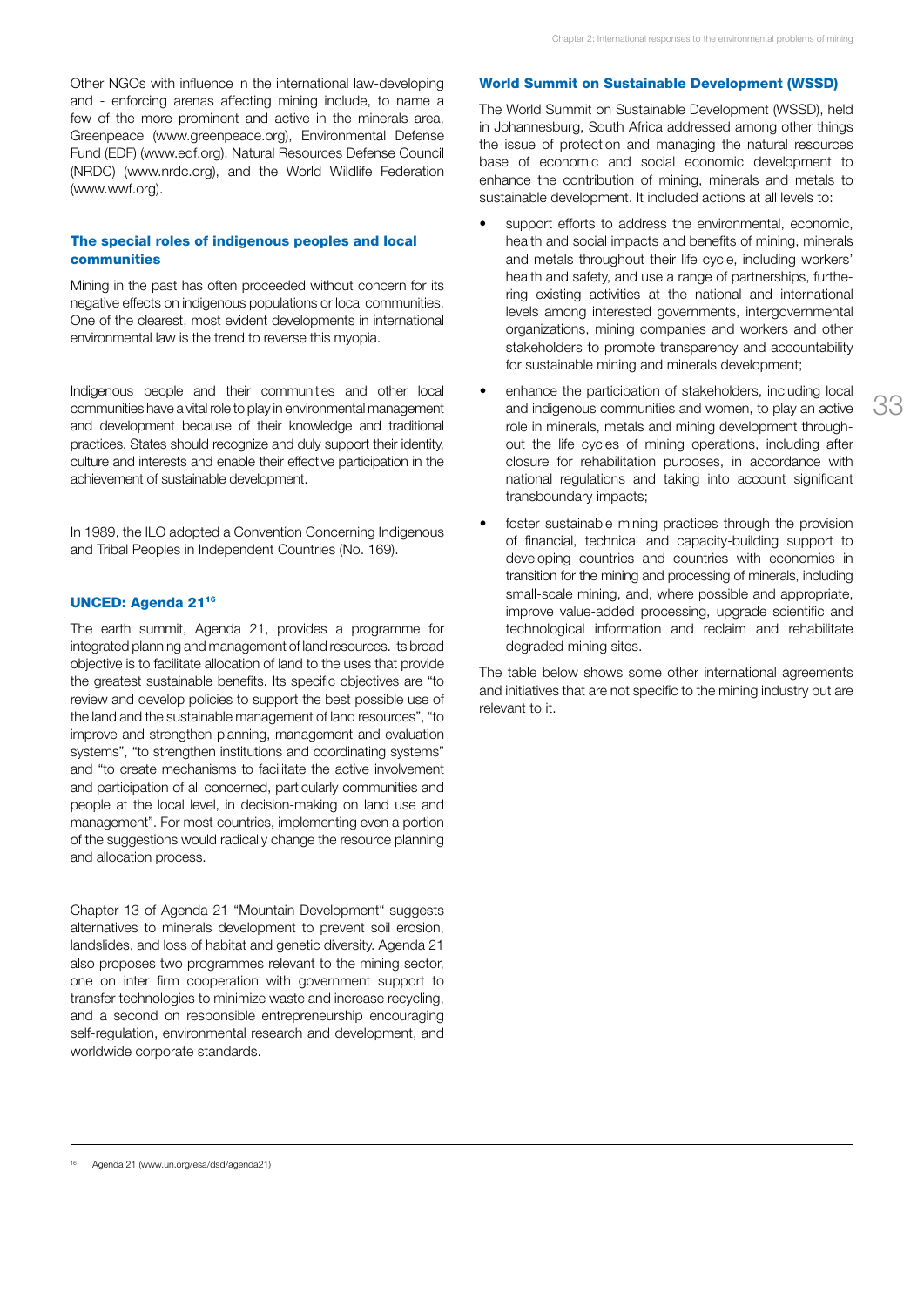| <b>EXHIBIT 2-1: INTERNATIONAL AGREEMENTS OF RELEVANCE TO THE MINING INDUSTRY</b> |                                                                                                                                                                                                                                                                                                                                                                                                                                                                                                                                |  |  |  |
|----------------------------------------------------------------------------------|--------------------------------------------------------------------------------------------------------------------------------------------------------------------------------------------------------------------------------------------------------------------------------------------------------------------------------------------------------------------------------------------------------------------------------------------------------------------------------------------------------------------------------|--|--|--|
| <b>INITATIVE</b>                                                                 | <b>DESCRIPTION</b>                                                                                                                                                                                                                                                                                                                                                                                                                                                                                                             |  |  |  |
| Global Compact                                                                   | Launched in 1999 by the Secretary-General of the UN, a commitment by a network of organizations from business, labor, and civil society to<br>support a global set of principles for corporate social responsibility. Mechanisms for more specific sector-by-sector agreements are being explored.                                                                                                                                                                                                                             |  |  |  |
| Global Reporting<br>Initiative (GRI)                                             | Established in 1997 by the Coalition for Environmentally Responsible Economies (CERES) in partnership with UNEP to develop globally<br>applicable guidelines through a multi-stakeholder process for reporting on economic, environmental, and social performance. The GRI<br>is now developing specific quidelines for the mining sector.                                                                                                                                                                                     |  |  |  |
| ISO 14001                                                                        | ISO 14001 is an internationally recognized environmental management system (EMS) standard developed by the International Organization for<br>Standardization (ISO) in response to the 1992 Earth Summit. Approximately 30,000 companies in over 40 countries have received ISO 14001<br>certification and as many as 300,000 companies have based their EMSs on the standard, without seeking certification.                                                                                                                   |  |  |  |
| <b>OECD</b> Guidelines for<br><b>Multinational Enterprises</b>                   | Adopted in 1976 with the objective of strengthening the basis of mutual confidence between enterprises and government authorities and<br>promoting the economic, social, and environmental benefits of foreign direct investment and trade while minimizing the problems. A thorough<br>review process was undertaken in 2000.                                                                                                                                                                                                 |  |  |  |
| OECD Principles of<br>Corporate Governance                                       | Adopted in June 1999, the first multilateral effort to produce a common language of corporate governance. The principles are intended to assist<br>both OECD and non-OECD governments evaluate and improve their own framework for corporate governance and to provide quidance and<br>suggestions for stock exchanges, investors, corporations, and other parties that have a role in developing good corporate governance.                                                                                                   |  |  |  |
| <b>UNEP Declaration</b>                                                          | The UNEP Declaration is a voluntary commitment to adopt improved sustainable production practices involving the continuous application<br>of an integrated preventative strategy applied to processes, products, and services. In October 2000, the International Council on Metals<br>and the Environment became a signatory to the UNEP Declaration. The Declaration is a set of high-level commitments that will need to be<br>advanced with and through members of the International Council on Mining & Metals over time. |  |  |  |
| Aarhus Convention, 1998                                                          | Establishes rights to access to information, public participation in decision-making, and access to justice.                                                                                                                                                                                                                                                                                                                                                                                                                   |  |  |  |

Note: This table is extracted from the report of the mining, minerals and sustainable development project May 2002, "Breaking new ground". The original sources are www.unglobalcompact.org;<br>www.un.org/esa/sustdev; www.oecd.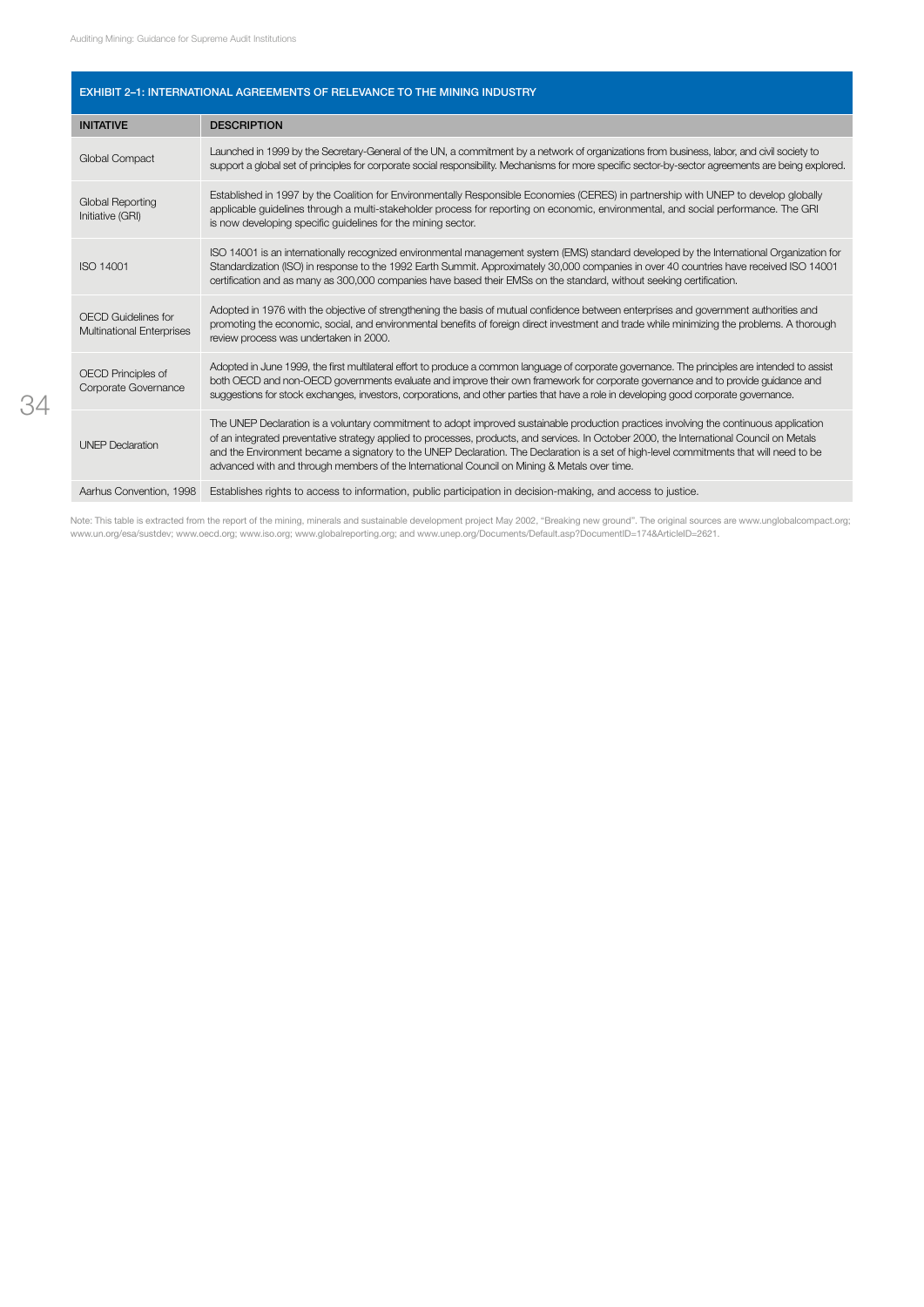# Chapter 3: **Choosing** and designing the audit

The purpose of this chapter is to guide Supreme Audit Institutions (SAIs) and auditors as they choose and design audits of the impacts of mining on society, the economy, and the environment.

Selecting and determining the scope of audits of mining can be a challenge for SAIs. There are so many ways of describing the scope from initial ownership and access rights for exploratory purposes through mining and processing, to the use of the end product or disposal of waste materials. The responses of governments include laws regulating mining and mineral processing activities that in some cases are based on the paradigm of "sustainable development" – development that meets the needs of the present without compromising the ability of the future generations to meet their own needs.

For mining, this means focusing not only on the traditional economic concerns, but also on new social, economic and environmental concerns, particularly in developing nations

with resource-based economies. This includes a wide range of conventions, protocols, declarations, treaties, standards, codes and recommendations relating to environmental, social and economic norms.

This chapter is designed to help SAIs and auditors make sense of all impacts that may arise due to mining activities. The chapter mainly includes the following four basic steps as shown in the Exhibit 3-1 below.

- Step 1: Identify the environmental threats of mining in your country
- Step 2: Identity the government's responses to these threats in your country and relevant players
- Step 3: Choose audit topics and priorities
- Step 4: Decide on audit approaches: scoping the audit

Exhibit 3–1. Basic steps for choosing a topic and approach for an environmental audit on minerals and mining step 1: Are there any mineral and mining activities in the country? What are the main threats to the environment caused by minerals and mining? (Identify the mining stages and threats to environment)

| General environmental impacts                                                                                             | Reduction of biodiversity                                                                 | Other pollution impacts                                                                                                                                                                                                                                                                                                                               |
|---------------------------------------------------------------------------------------------------------------------------|-------------------------------------------------------------------------------------------|-------------------------------------------------------------------------------------------------------------------------------------------------------------------------------------------------------------------------------------------------------------------------------------------------------------------------------------------------------|
| Potential water problems/pollutants                                                                                       | Depletion of natural resources                                                            | Damage to historic and cultural resources                                                                                                                                                                                                                                                                                                             |
| Possible air or soil contaminants                                                                                         | Occupational health impacts                                                               | Land degradation                                                                                                                                                                                                                                                                                                                                      |
| STEP 2: WHAT ARE THE GOVERNMENT RESPONSES AND WHO ARE THE PLAYERS?<br>(ADEQUATE STAKEHOLDER ANALYSIS SHOULD BE DONE)      |                                                                                           |                                                                                                                                                                                                                                                                                                                                                       |
| <b>WHAT</b>                                                                                                               | <b>WHO</b>                                                                                | <b>HOW</b>                                                                                                                                                                                                                                                                                                                                            |
| Environmental policy design and regulations                                                                               | Environmental regulation agencies                                                         | By enforcing and monitoring<br>the compliance with the regulations                                                                                                                                                                                                                                                                                    |
| Dealing with acid drainage                                                                                                | Research initiatives and programmes e.g. Mine<br><b>Environmental Neutral</b><br>Drainage | Installing a water treatment plant.<br>Passing the water through an artificial wetland in<br>which organic matter, bacteria and algae work<br>together to filter, absorb, and precipitate out<br>the heavy metal ions and reduce acidity.                                                                                                             |
| Tailings storage facilities.<br>Land-use planning and management (Agenda 21);<br>surveillance; resource-fees, (royalties) | The mining company                                                                        | Good design, close consistent routine<br>attention over a long period.<br>Ensure that all designs are based on the<br>highest design standards possible.<br>Have an international system certification for<br>designers or at least some formal pronouncement<br>by engineering bodies as to the minimum<br>qualifications for undertaking such task. |

# STEP 3: CHOOSE AUDIT TOPICS AND PRIORITIZE

Potential water problems pollutants; Possible air or soil contaminants; General environmental impacts; Other pollution impacts

| STEP 4: WHAT AUDIT APPROACH TO USE?           |                                          |                                |  |  |  |
|-----------------------------------------------|------------------------------------------|--------------------------------|--|--|--|
| Financial management and regularity           | Performance measurement and results      | Public education               |  |  |  |
| Compliance with agreements, laws and policies | Accountability, coordinator and capacity | Reporting to client and public |  |  |  |
| Policy coherence                              | Scientific research and monitoring       |                                |  |  |  |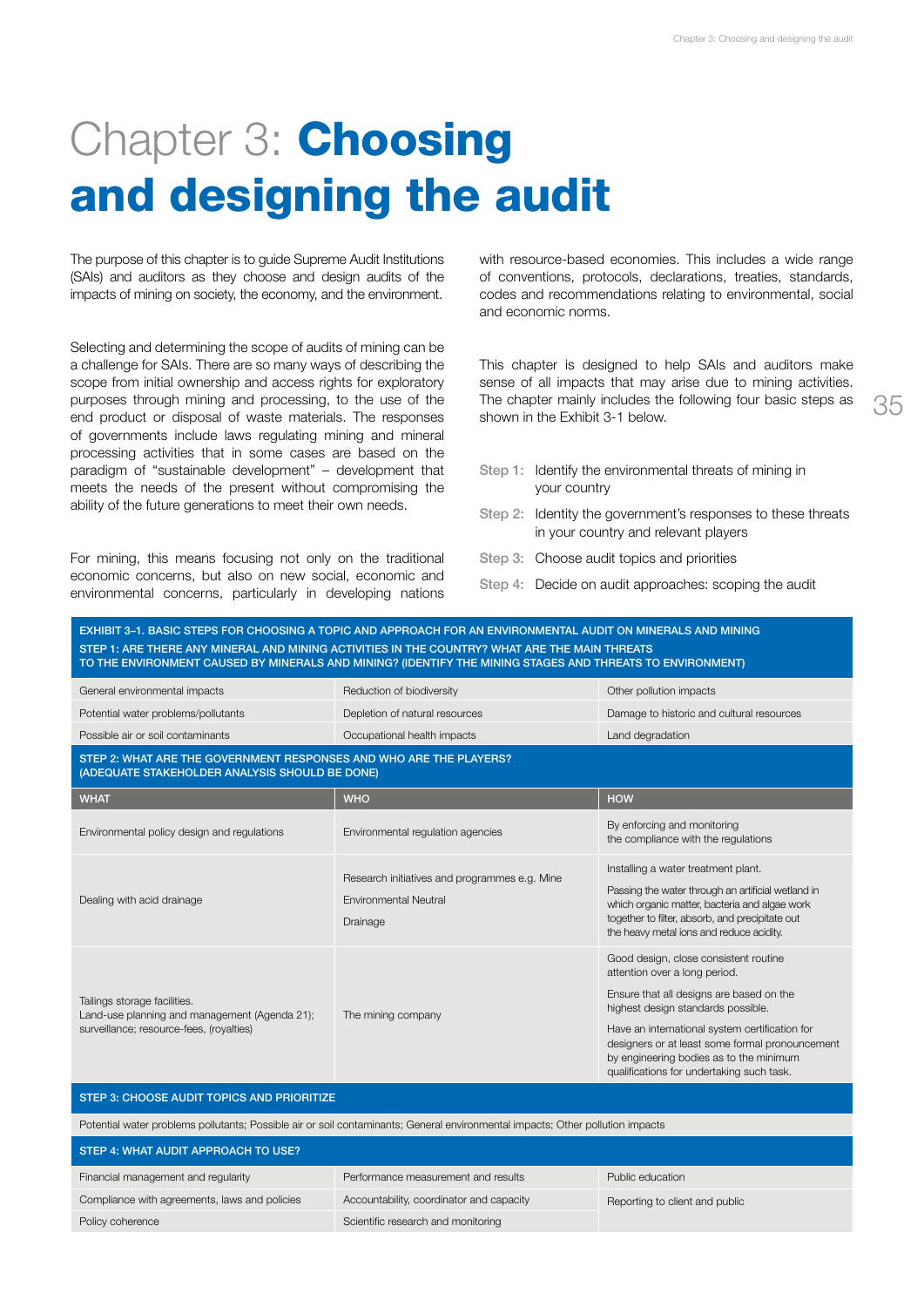These steps are often included in the planning stage of an audit but they are not carried out explicitly. We recommend that in the mining audit the steps should be followed. These steps should be used to define the objectives, scope, and criteria of a single audit on minerals and mining. During the planning stage auditors are advised to understand the environmental problem and governmental responses in mitigating the negative consequences in the respective country.

Further, auditors should prioritize and limit the audit area.

We elaborate on the four steps below.

# Step 1: Identify if there are any mineral and mining activities in your country, and whether there are any environmental threats related to these activities

Chapter 1 gives a good background on minerals and mining life cycle and some of the common global threats and concerns and chapter two discuss international and national responses to the environmental issues associated with mining. However, to develop domestic approaches for auditing minerals and mining environmental impacts, SAIs must understand the situation in the country and the main threats associated to the mining life cycle. All kinds of reports can be a source of audit information auditor should also consider the use of an environmental expert during this stage.

# Key Question: What kind of environmental problems arise?

Environmental problems differ from one type of mineral to another. However, there are some common environmental impacts e.g. loss of habitat. Auditors could consider the activities involved at every stage of the mining process – in other words, the prime drivers of the environmental problems. They could include

- $exploration drilling and exploration excavations,$
- project development construction of roads and buildings, erection of treatment plants, overburden stripping and placing,
- mine operation heap-leaching of tailing dumps, bio-leaching of surface heaps or deposits and solution mining of buried deposits,
- beneficiation on-site processing may include combination to reduce particle size, or flotation using selected chemicals, and
- mine closure –incompatible landscape features and contamination of soil or water.

Gold and diamond mining have slightly different environmental impacts. The environmental and social challenges that the gold industry faces include

- the use of cyanide in the production process, and
- increasing environmental and social regulation.

In diamond mining, the environmental impacts depend on the mining method applied. The environmental impact of diamond mining is similar to those existing in open-pit mines. The problem stems from waste disposal, leaching, and ground water pollution.

# Key Question: What are the short and long-term effects on the environment, economy and society?

The main social, environmental and economic impacts are well described in sections 1.2 and 1.3 in chapter 1. The main affected sectors are the land and human settlement sectors, because mining displaces people, undermines their livelihoods, and causes significant changes in population dynamics. The other environmental problems affect the water sector – water is polluted and becomes scarce. Another sector highly affected by mining activities is the health sector – people living in and near mining complexes get affected by the pollutants.

On the other hand, the planning and development sector also is not left untouched. Infrastructure facilities such as roads, hospitals, and schools are improved by mining companies. Employment opportunities are enhanced but there is also economic disparity, cost of living increases, and frustration among the people in and near the mining area.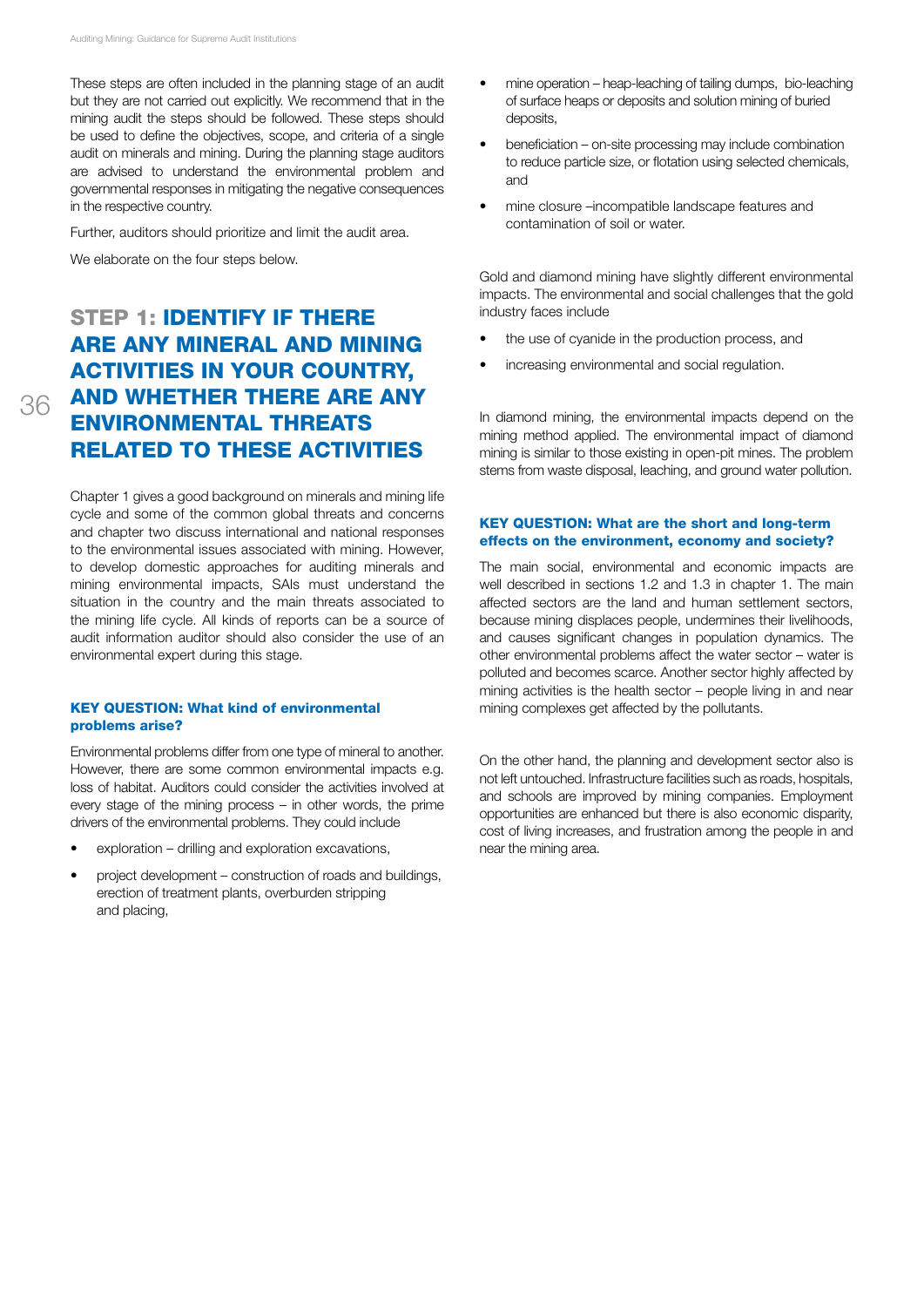| THE EXHIBIT 3-2 BELOW DESCRIBES THE LINKS BETWEEN MINING THREATS<br>ON THE ENVIRONMENT, SOCIETY AND THE ECONOMY, THEIR CAUSES AND CONSEQUENCES. |                                                                                                                                                                                                                                                                                                                                                                                                                                                                                                                                                                                                                     |                                                                                                                                                                                                                                                                                                                                                                                                                                                                  |  |  |
|-------------------------------------------------------------------------------------------------------------------------------------------------|---------------------------------------------------------------------------------------------------------------------------------------------------------------------------------------------------------------------------------------------------------------------------------------------------------------------------------------------------------------------------------------------------------------------------------------------------------------------------------------------------------------------------------------------------------------------------------------------------------------------|------------------------------------------------------------------------------------------------------------------------------------------------------------------------------------------------------------------------------------------------------------------------------------------------------------------------------------------------------------------------------------------------------------------------------------------------------------------|--|--|
| THREAT TO THE ENVIRONMENT                                                                                                                       | <b>CAUSES</b>                                                                                                                                                                                                                                                                                                                                                                                                                                                                                                                                                                                                       | <b>CONSEQUENCES</b>                                                                                                                                                                                                                                                                                                                                                                                                                                              |  |  |
| General environmental impacts.<br>Ecology and biodiversity.<br>Resources issues.<br>Social concerns.                                            | Destruction of natural habitat at the mining site,<br>processing site and at waste disposal sites.<br>Destruction of adjacent habitats as a result<br>of emissions and discharges.<br>Changes in river, groundwater regime<br>and ecology due to flow modification.<br>Alteration in water tables.<br>Changes in landform.<br>Land degradation due to inadequate<br>rehabilitation after closure or lack of it.<br>Land instability.<br>Danger from failure of structures and dams.<br>Abandoned equipment, plants,<br>buildings etc and waste.<br>Resettlement                                                     | Large - scale waste disposal operations may<br>present a risk of catastrophic failure of tailings<br>dams or heaps, collapse of dump heaps, such<br>failure may lead to major loss of life at the site<br>or in nearby communities i.e. loss of natural<br>habitat, loss of rare and endangered species.<br>Loss of agricultural land and forestry resources.<br>Loss of livelihood and cultural heritage<br>or religious sites.<br>Effects on indigenous people |  |  |
| Potential water problems/ pollutants.<br>Hydrogeology and water quality.                                                                        | Suspended solids and sediment from runoff<br>and processing operations.<br>Acids from various processes.<br>Heavy metals from waste and concentrates around<br>the site; sulphate, thiosulphate, polythionates, etc,<br>from acid drainage; arsenic and other salts from<br>oxidised mine waters.<br>Mercury if used in the process, or from ores.<br>Cyanide if used in leaching processes.<br>Oil and fuel from ancillary operations                                                                                                                                                                              | Oxidation of iron content adds discoloration and<br>deoxygenating of waters due to the problems of<br>metal toxicity.<br>Excessive discharge will damage natural<br>ecosystems and affect local fisheries and<br>may deprive downstream population<br>of a clean water supply.<br>Wildlife habitat loss.<br>Alienation of land.<br>Re-vegetation failure.<br>Effects on surface and ground water resources.                                                      |  |  |
| Possible air contaminants.<br>Air quality.                                                                                                      | Dust from the site or from processing.<br>Natural gas from underground mines.<br>Heavy metals, organics.                                                                                                                                                                                                                                                                                                                                                                                                                                                                                                            | Pollutants disease or death.<br>Increase potential for respiratory disorders.                                                                                                                                                                                                                                                                                                                                                                                    |  |  |
| Other pollution impacts.<br>Occupational and public health concerns.                                                                            | Drainage from mining sites.<br>Pollution from mining operations in riverbeds.<br>Effluent from minerals processing operations.<br>Sewage effluent from the site.<br>Oil and fuel spills.<br>Soil contamination from treatment residues<br>and spillage of chemicals.<br>Leaching of pollutants from tailings,<br>disposal areas and contaminated soils.<br>Air emissions from minerals processing operations.<br>Dust emissions from sites close to living areas<br>or habitats, and sulphur dioxide emissions to air<br>discharge of toxic chemicals such as sulphuric<br>acid and ammonia used during processing. | Hazards from process chemicals or explosive.<br>Severe poisoning - potential increase<br>in disease vectors.<br>Alienation of land as a result<br>of the generation of slag.                                                                                                                                                                                                                                                                                     |  |  |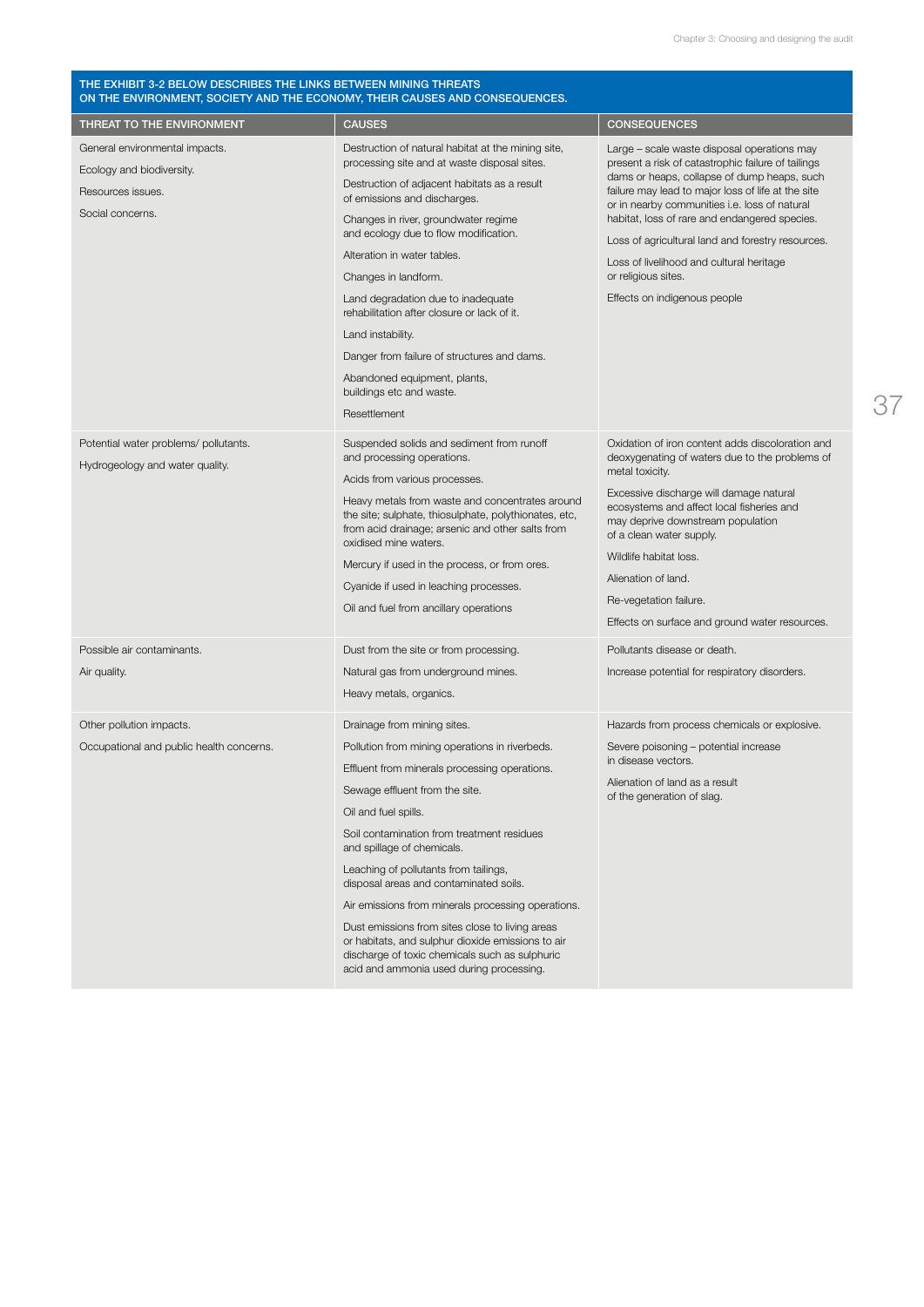# Step 2: Identify the government's response in your country

In general, governments play an important role in protecting the environment in many ways. They "mainstream" environmental matters into the economy, i.e. by integrating environmental issues in the development planning process. Essentially, the government makes the environment feature in decision making, and in the formulation, implementation and evaluation of policies, strategies, programmes and projects. SAIs do not audit the environment, they audit the impact of government policy and programmes. They need, therefore, to understand what the government is doing to mitigate or prevent environmental threats through programmes and policy tools.

38

In identifying the government's response, the auditor has to know if the government has mapped the environmental, social and economic problems related to mining, through national commitments, policies, programmes, monitoring, and enforcement of its regulations.

# KEY QUESTION: What is government doing about environmental threats of mining and minerals? Are there obligations that will influence national policies? Can they be used as audi Criteria?

National laws related to mining can apply across the full spectrum of the mining life cycle, from initial ownership and access rights for exploratory purposes, through mining and processing, to the use of the end product or disposal of waste materials.

Governments have a variety of legal powers and tools that they can use to address environmental problems and activities. Legal powers include legislation (acts of parliament or congress), regulations, permits, licence bylaws, and ordinances. Governments have different roles and responsibilities over the whole mining process, including environmental issues associated with mining.

# Environmental regulations

Environmental laws and regulations have the primary goal of ensuring the protection of communities' ecological and social values. They provide a stable framework within which investment and operational decisions can be made. A SAI or an auditor can use them as a source of criteria during their audit planning.

Environmental regulation alone is unlikely to solve environmental problems, especially in countries with endemic production inefficiency. The environmental approach of state-owned enterprises can reflect inefficient operating regimes, excess capacity, breakdowns and shutdowns, and poor management proce-dures that often contribute to worsening pollution. At best, environmental regulation comprises one element of a public policy for environmental management of the mining sector. It has therefore been argued that, in addition to environmental regulation, public policy to promote technical change and foster economic efficiency is most likely to contribute to sustained and competitive improvement in the long-term environmental

management of non-renewable resources. This is true, because environmental degradation is greatest in operations working with obsolete technology, limited capital, and poor human resource management. It is also relevant for small-scale mining operations.

Matters covered by environmental regulation may include

- environmental impact assessment or other environmental planning,
- nature conservation, national parks, protection of flora and fauna, endangered species,
- cultural heritage, indigenous cultures, landscape protection, and scientific sites,
- water quality protection,
- • clean air laws to limit air emissions and human exposure,
- control of soil contamination and land protection from weeds and pests, and
- other issues, such as noise, waste disposal, and chemicals control sometimes regulated by environmental laws.

Mining legislation may include regulatory provisions relating to

- safety of structures and operations, limiting exposure to chemical hazards,
- wastewater retention and treatment, management of contaminated runoff,
- soil erosion control and re-vegetation during and after operation, and
- solid waste disposal; and restoration of sites and disposal of equipment.

Of the matters generally covered by environmental regulation, the major issues for mining companies are emissions (effluent and air emission standards); habitat and wildlife protection; and rehabilitation and mine safety, including tailings dams.

# Regulatory controls and instruments

The instruments available to governments for influencing environmental practices in the mineral industry can be divided into the following three categories

- environmental regulations (administrative regulations),
- education and training, and
- economic instruments

# **KEY QUESTION: Do the environmental regulations** include provision for mining? Is there EIA requirement for mining? Is it followed? Are the regulations efficiently enforced?

In order to encourage a high level of government accountability and achieve continuous improvements, a regulatory system should advocate a pollution reduction ethos and involve negotiation between the government agency and the mining company on acceptable standards. Prescriptive regulations can be unduly restrictive and quickly become outdated in the face of advances in technology.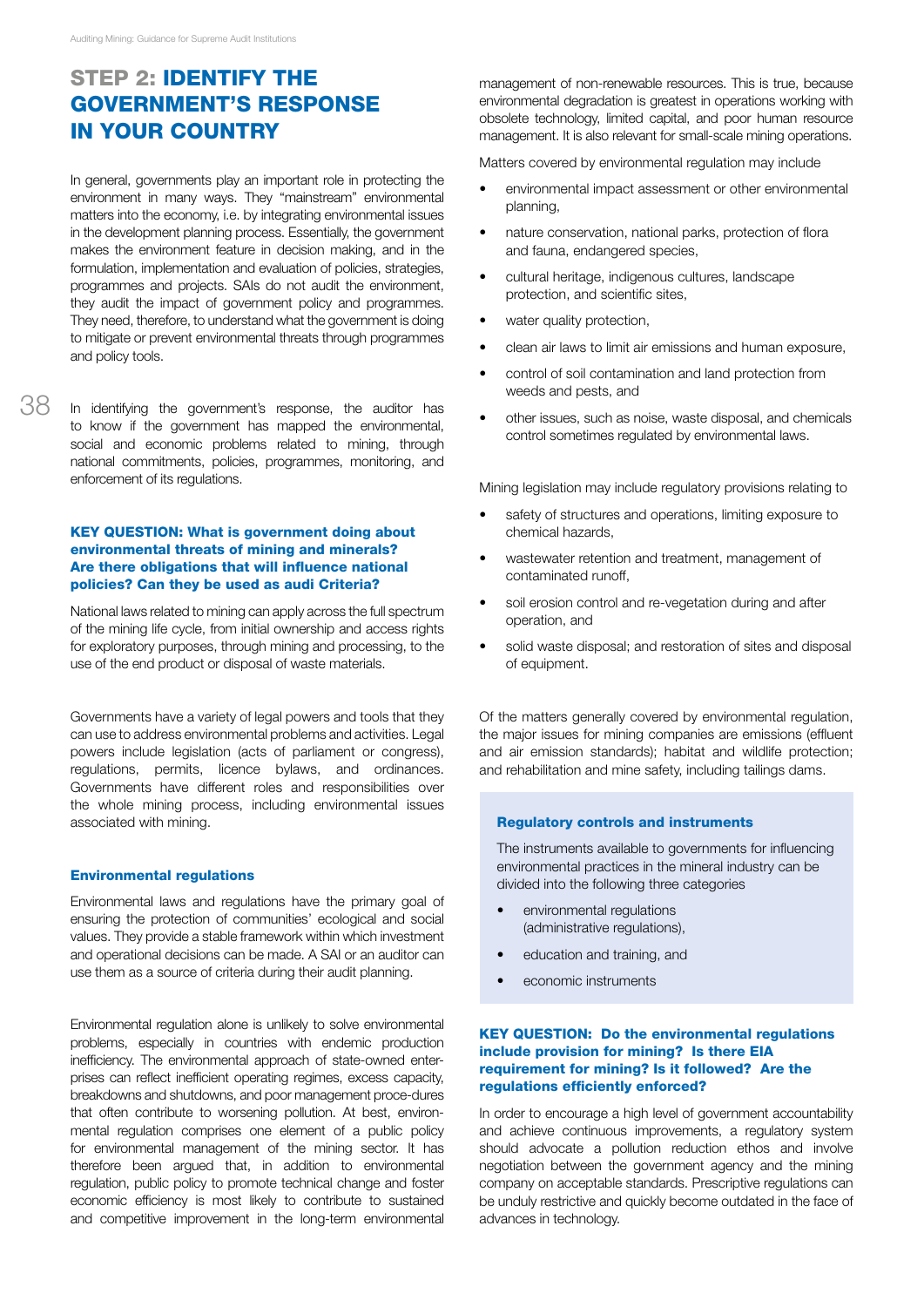Command and control policies are representative of the early era of environmental regulation, but they still dominate the approach to environmental regulation in many countries. These policies are characterized by a reliance on predetermined environmental standards that have to be observed by mine operators. The standards are often general in nature, applying to all industries and all parts of the country. The Government's role is to establish the standards and to enforce them through monitoring operations and levying penalties on operators that do not observe them. Command and control mechanisms tend to rely on administrative agencies and judicial systems for enforcement.

The response of the mining industry to command and control mechanisms was largely reactive over the past few decades. Companies are anxious to improve their reputation and act as "good corporate citizens". In addition, the introduction of international standards setting out guidelines for the development and implementation of an Environmental Management System has helped many companies to assess their risks and impacts and to establish management systems to minimize them. As a result, Governments can go beyond the traditional incremental and punitive type of environmental regulation and address the real causes of environmental management shortcomings – a lack of capital, technology and skills, including an inability to innovate.

Many companies and a number of industry associations have favored self-regulation, arguing in support of the ability to manage themselves. Self-regulation is also a way to ensure that agencies/ companies are responsible and accountable for the environmental consequences of their choices and actions. Thus, in countries where a system of environmental regulations and standards does not yet exist, the mining company must itself ensure that all likely issues are competently addressed. The disadvantage of this approach is that industry compliance with environmental requirements might not be achieved.

## Education and training

Legal provisions must be enforced if they are to be meaningful, and enforcement problems often result from shortages of adequately trained staff and equipment. Hence, the importance of education and training programmes (particularly and increasingly proactive programmes of research, information, education and training, incentives and awards for good performance) should be undertaken to supplement the regulatory approach. These programmes can be very effective in small operations, such as small-scale mining. The industrial licence and permit fees in many countries are established so as to recoup at least some of the costs of these programmes.

### Mining codes

Mining is unique among industrial activities in requiring a set of regulations of its own, usually embodied in a mining law or mining code. A country's mining code is the combination of statutes, regulations and agreements that govern the allocation, tenure, and operation of mining rights. Separate legislation usually covers foreign investment, taxation, foreign exchange, labor, and environmental and other regulatory matters. Increasingly, environmental protection is included in mining legislation and so has to be viewed as part of the mining operation, alongside exploration, mining, metallurgical processing, and marketing.

## Institutional issues

It is becoming more common for environmental ministries to focus on the development of environmental protection criteria and standards, the approval of planning procedures, and the review of Environmental Impact Assessments (EIAs), while mining ministries undertake the implementation work of administering plant permits, regulating discharges, and supervising rehabilitation bonds.

Appropriate practices should be identified and required outcomes and objectives should be clearly defined. These practices and objectives then need to be promoted at the different levels of Government to ensure consistency of approach and effective policy coordination between Government agencies.

In addition, the role of the various Ministries concerned, such as Finance, Planning, Environment, Land Resources and Labor, needs to be clearly defined in relation to mining operations, thus avoiding duplication of functions. It is essential to adopt a coordinated approach towards environmental policy and its implementation by the various Government agencies involved.

### Policies and programmes

Governments can formulate environmental policies. Policies tend to set directions, but are usually not prescriptive or enforceable. A policy might be a statement of intent or of a desired outcome. In some cases, policies can be supported by specific procedures (action plans) and (funded) programmes.

For instance, governments can have a number of enacted policies, strategies, programmes and legislation to address environmental concerns. However, successfully implementing programmes requires that they have enough monetary resources, skilled people, goals and authority. Governments should set performance measurements for implementing their policies or programmes.

#### The national budget

There are a number of tools that can help to ensure the integration of environmental concerns in the planning process. These are discussed below:

### Environmental policy instruments

The national budget is one of the tools the government can use to implement policy. How effectively the environment is mainstreamed into various budgetary provisions, implicitly or explicitly, is ultimately the measure of how effectively or otherwise the government can effect environmental conservation in mining areas.

#### Environmental assessments of mining activities

Another policy instrument that helps to balance the imperatives of economic development and environmental conservation is the Environmental Assessment (EA). EAs are observed at two levels; the Strategic Environmental Impact Assessment (SEA) and the Environmental Impact Assessment (EIA).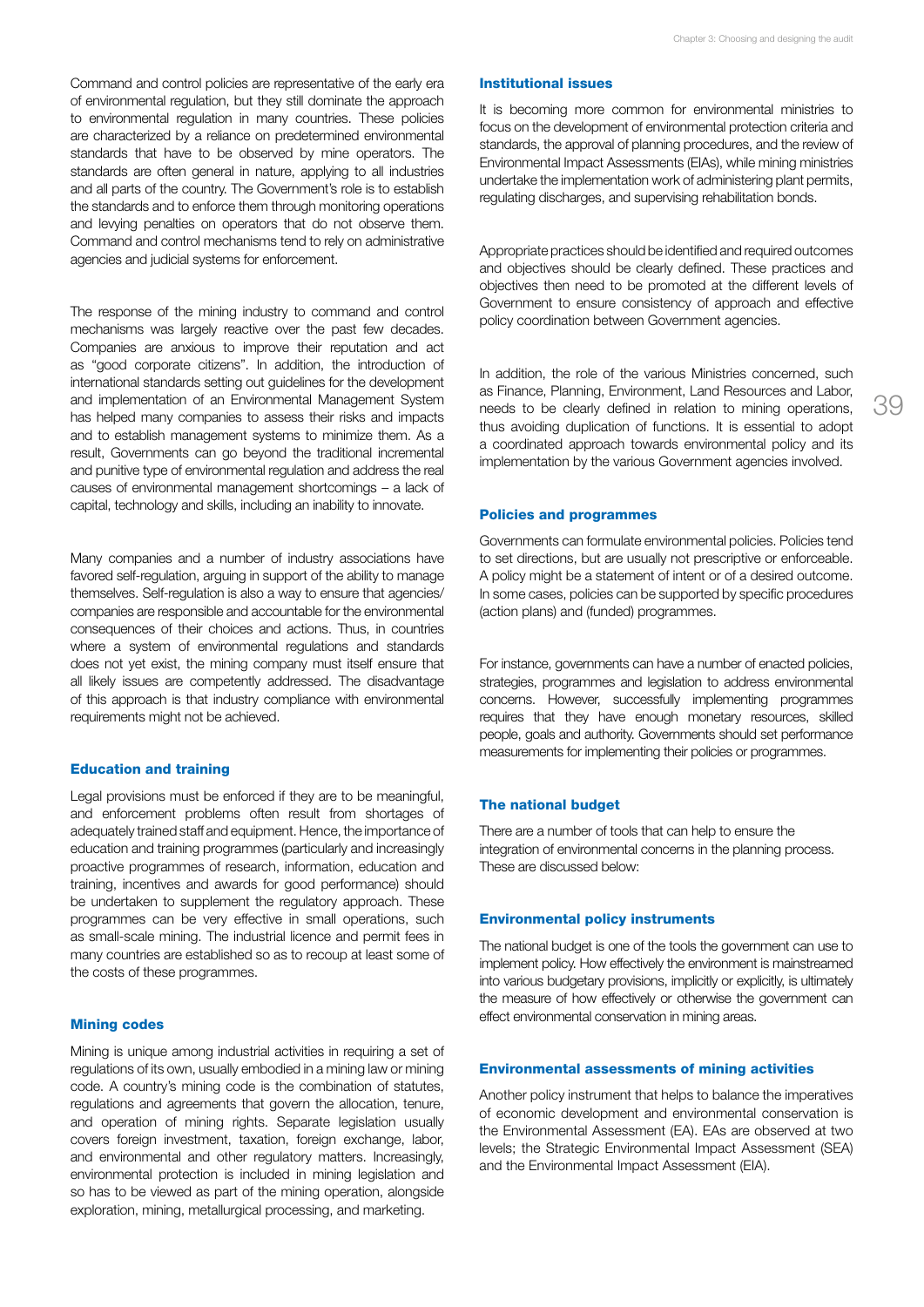$\Delta\cap$ 

Accoordind to the UNEP, Environmental Impact Assessment (EIA) as a systematic process to identify, predict and evaluate the environmental effects of proposed actions in order to aid decision making regarding the significant environmental consequences of projects, developments and programmes.

EIA helps the stakeholders with the identification of the environmental, social and economic impacts of a proposed development before a decision is taking on whether or not to proceed. Particular attention is given in EIA practice to preventing, mitigating and offsetting the significant adverse effects of proposed undertakings.

National laws require every mining project to conduct an EIA/ study before the mining project begins. Normally, the decision about whether the proposed project will proceed is based on the EIA report. Among other things, the EIA report should include the following objectives:

- To meet the environmental requirements and directives under statutory and legislative instruments such as acts and regulations, standards, international agreements etc.
- To provide a single document that will satisfy the various authorities that are concerned with the regulation of the environmental impacts of mining.
- • To describe the relevant baseline environmental conditions at and around the proposed site.
- To describe briefly the mining method and associated activities so that an assessment can be made of the significant impacts that the project is likely to have on the environment during and after mining.
- To describe how the negative environmental impacts will be managed and how the positive impacts will be maximized.
- To set out the environmental management criteria that will be used during the life of the project so that the stated and agreed land capability and closure objectives can be achieved and a closure certificate issued.
- To indicate that resources will be made available to implement the environmental management programme

On the other hand the Strategic Environmental Assessment (SEA) according to the UNEP refers to a formal, systematic process to analyze and address the environmental effects of policies, plans and programmes and other strategic initiatives. This process applies primarily to development-related initiatives that are known or likely to have significant environmental effects, notably those initiated individually in sectors, such as mining sector, or collectively through spatial or land use change. As with EIA, SEA includes social, health and other consequences of a proposed action and their relationship to sustainable development concepts and strategies.

# Why is SEA important?

SEA extends the aims and principles of EIA to the higher levels of decision-making when major alternatives are still open and there is far greater scope than at the project level to integrate environmental considerations into development goals and objectives. In addition, SEA can provide early warning of largescale and cumulative effects, including those resulting from

a number of smaller-scale projects that individually would fall under thresholds for triggering a project EIA.

# How does SEA compare to or differ from EIA?

Some of the distinctive characteristics of SEA compared to EIA include:

- Greater uncertainty about the effects of a policy as compared to a project (concrete actions);
- Broader range of environmental consequences to be considered (from implications to impacts);
- Wider set of linkages and trade-offs with economic and social issues (e.g. a national energy policy or plan compared to a power station); and
- Larger scale/ longer time frames to take account of environmental effects and consequences (e.g. implications of CO2 emissions for climate change).

Yet SEA and EIA also have many similarities and a common foundation. SEA has developed largely as a response to the levels and types of decision-making not covered by EIA. In doing so, SEA has derived, adapted and implemented EIA arrangements, procedure and methodology, particularly at the plan and programme level. Other process models also have been adapted, particularly at the policy level where integrative appraisal and environmental "tests" compress the basic steps followed in EIA, such as screening and reporting.

# Challenges for environmental assessments

The challenges posed to environmental assessments of mining projects are twofold.

First, to ensure that environmental, social and health costs of the proposed mining project are given adequate consideration in determining the economic viability and acceptability of alternative project scenarios. Secondly, to ensure that adequate control, mitigation or protection measures are incorporated in proposed mining project design, implementation and mining decommissioning plans. This requires both effective environmental legislation and enforcement by regulatory institutions, and sound environmental management practices by private and public sector mine operators.

#### Environmental management systems

Environmental management systems (EMS) seek to integrate environmental responsibilities into everyday management practices through changes to organizational structures, responsibilities, procedures, processes, and resources. An EMS provides a structured method for company management and the regulating authority to be aware of and control the performance of a project. EMS can be applied at all stages of the life cycle – from identification of a deposit to mine closure. The stages in an EMS cycle are:

- organizational commitment,
- environmental policy,
- socio-economic impact assessment,
- environmental impact assessment,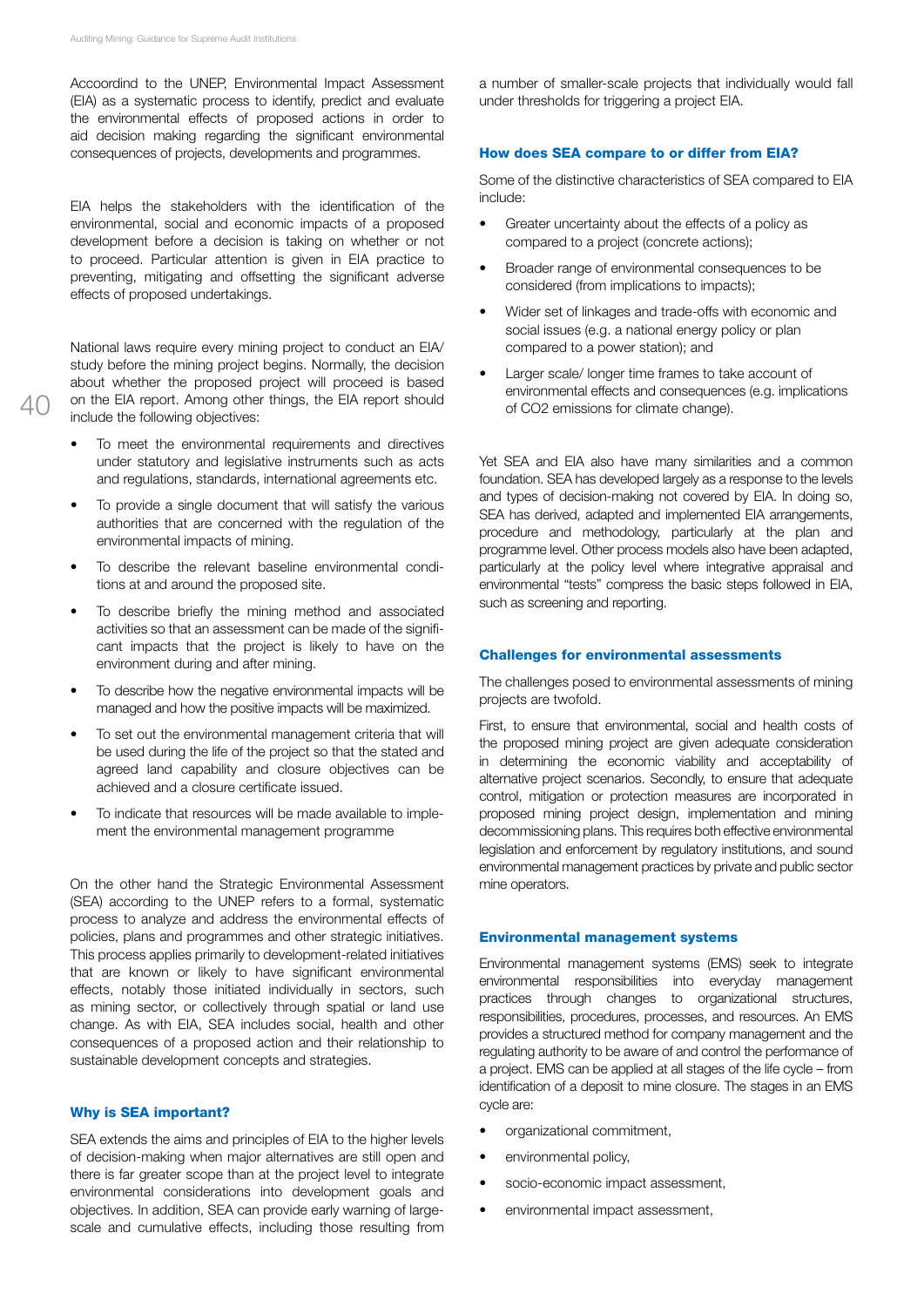- setting objectives and targets,
- environmental management plan,
- • documentation and environmental manual,
- • operational control and emergency procedures,
- training,
- emissions and performance monitoring,
- environmental and compliance audits, and
- reviews.

The EMS is a repetitive cycle, with each stage being continuously revisited and improved on each visit. Although it is designed as a tool for the company, an effective system provides an easy way for the regulatory authority to check compliance. The responsibility for setting up and running an EMS lies with the company.

# KEY QUESTION: What are the national targets and objectives in this field?

The national targets and objectives in this field may include:

- protection and management of the environment for sustainable development,
- • integration of environmental management and economic decisions at an early stage to avoid potential problems,
- prediction of the consequences of a proposed mine from environment, social, economic and cultural perspectives and development of plans to mitigate any adverse impacts, resolve conflicts and enhance positive outcomes,
- provision of avenues for involving the public, proponents, private and government agencies; and interested as well as affected people in the assessment and review of the proposed mine in an open, transparent and participatory approach.

# KEY QUESTION: Who are the main players that have an impact on the environmental problems? What are their roles and responsibilities?

The auditor needs to identify the major players involved in any environmental related activity. There can be many players, with both converging and diverging interests. Nevertheless, the auditor should define each player's role, activities and scope of influence.

Players will include departments and agencies at central government and local government levels. Government controls over environmental aspects of minerals and mining activities vary from country to country. In many countries, the government has the authority to issue licenses and regulations, demarcate or identify the mining area, and retains responsibility for mining.

A government is responsible for environmental management and protection through regulation, major environmental policies at the national level, managing mining resources, and ensuring that environmental laws are enforced by public and private entities. A government also prepares environmental standards, defines environmental policies, issues licenses to limit the volume or concentration of pollutants discharged into the environment, monitors potential environmental damage, and applies fines when laws are violated.

In some countries, national (federal) agencies are responsible for these activities. In others, responsibilities may be delegated to lower administrative levels. National (federal), state, provincial, and local (municipal) governments have different powers, and their specific roles and responsibilities can vary widely. For example, national governments tend to develop and formulate policies, and lower levels of government often implement those policies. National governments enact national legislation and regulations, and local levels of government use tools, such as permits and licenses. These are not fixed rules, however, so it is important for auditors to understand where an issue fits into the hierarchy, which level of government is involved, and how that level is involved.

 $\Delta$ 1

Non-government organizations, such as civil institutions, members of social movements, professional associations, local communities, non-governmental organizations, business sectors, academic institutions, and scientific institutes, may have a role to play. In some countries, it is also important to highlight the key role played by indigenous communities. Many countries have established knowledge resource centers, databases, and networks to preserve and disseminate traditional ecological knowledge.

# International financial institutions and their environmental requirements

The international financial institutions that pay more attention to environmental issues are the one of the major new trends spurring the development of international environmental standards for mining. Increasingly, multilateral development banks, multilateral and bilateral development assistance agencies, and other public and private finance and insurance institutions are conditioning their loans, aid, underwriting and other involvement on the target project's (and host country's) environmental acceptability, particularly with regard to mining projects.

This "green conditionality" comes in two forms

- the use of EIAs to screen projects in advance of approval and, to a lesser extent so far,
- actual operating conditions and requirements imposed on projects to promote sustainable development.

International financial institutions have been criticised for supporting environmentally destructive and unsustainable projects and have been embarrassed by several recent disasters at mines they have financed in developing countries. In addition, the institutions' new sustainable development requirements are also influencing progressive changes in the national law requirements of resource-based economies.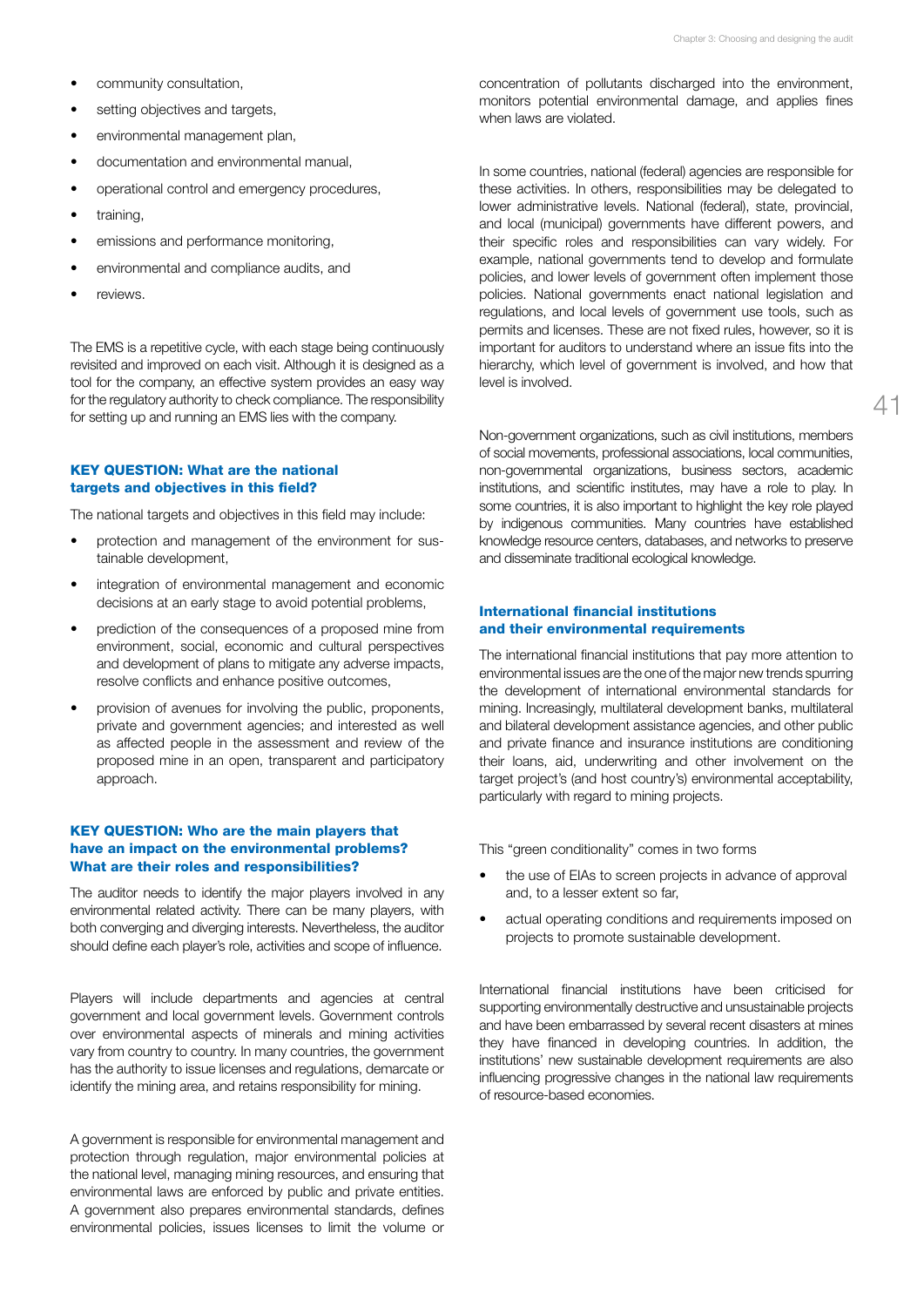# **KEY QUESTION: What is the level of public** expenditure for different policy instrument responses?

### **Enforcement**

 $\Delta$ 

Traditionally, a mining or an environmental inspectorate has been charged with monitoring and enforcement. In countries with a federal government structure, it is common for enforcement to be delegated to provincial (state) or local government. While the central government maintains the overall control and management of the project, the regional government, which is often more in touch with the local situation, is responsible for the day-to-day monitoring and direct liaison with the company and local community.

Some countries have elected to place a full-time enforcement officer at each major project who, with proper training, can work closely with the company to ensure compliance while improving cooperation and consultation with all levels of government and the local community. Others have deliberately rotated officers to keep them from becoming too close to company management.

Whatever arrangement is adopted, compliance with environmental standards and legislation may be ensured by mechanisms such as imposing civil liability on mining operators, compulsory insurance or payment into a guarantee fund to pay for damages and compensation, financial surety, and incentive measures to maintain social and environmental standards in the absence of specific regulations. All these measures require some degree of inspection and enforcement by the competent authorities, and fines or sanctions of sufficient importance to discourage non-compliance. Government agencies are also starting to use consulting services in enforcement. In Western Australia, for example, evaluation of the assessment reports is now being handled by accredited assessors rather than by the government agencies directly.

A key new role for the agencies is now checking the credentials of assessors. In addition, there are calls from some quarters for independent roles in enforcement that could be taken up by NGOs.

# Litigation

Depending on national laws, litigation is available to individuals acting alone or in a class action, to private organizations, and to governments. Lawsuits can take many forms, including privateversus-private litigation (for example, where industrial activity imposes 'unreasonable' costs on neighbouring communities); government-versus-private litigation, as a means of enforcing statutory obligations; and private-versus-government action, in which individuals or groups seek a judicial order to compel a government to act in accordance with its constitutional or statutory duties (though this does not apply to all countries). In addition, in some countries courts can help to clarify responsibilities on, for example, whether a particular level of government has the authority to address a particular issue.

In many countries, even where claimants have serious, valid complaints as a result of environmental, health, or human rights aspects of mining activities, their national court systems do not necessarily afford them clear or speedy remedies.

# STEP 3: CHOOSE AUDIT topics and priorities

The important thing is to define the focus of the audit examination. Step 3 includes detailed information (including possible audit criteria, players, and researchable questions) on the following possible audit topics

- general environmental impact,
- potential water pollutants,
- • possible air contaminants, and
- other pollution impacts.

It is up to the SAI to choose the audit topic and set priorities, which would answer the following questions:

# KEY QUESTION: What are the risks relating to the environment and government's commitment?

The SAI will need to carry out a risk analysis in order to determine whether its action will be appropriate and useful. When assessing threats to the environment caused by mining, the auditor should consider the quantum of the actual and potential impact on the environment, society, and the economy.

When ascertaining the damage to the environment, the auditor should question how reversible that damage is. Irreversible damage is especially risky. Furthermore, the auditor should consider how intensive the damage is, because it is a priority to address and prevent acute threats. Generally, auditors rely on their government's assessments. Nevertheless, if needs arise, they may ask assistance from experts in the field.

It is also important for the auditor to examine the government's response regarding the identified environmental threats and its capacity to meet targets. The auditor should also consider the government's behavior in terms of abiding by the principles.

# KEY QUESTION: Can an audit make a difference?

SAI will also have to assess where it will be most effective in improving the way the government protects and conserves the environmental in mining areas. The auditor may consider the following questions:

- What are the interests of the users of the audit report, particularly the primary users (e.g. parliament)?
- What is the relative significance of the topic to overall government activities?
- What is the impact of the audit likely to be? Is the audit likely to make a significant difference?
- Has mining been audited before?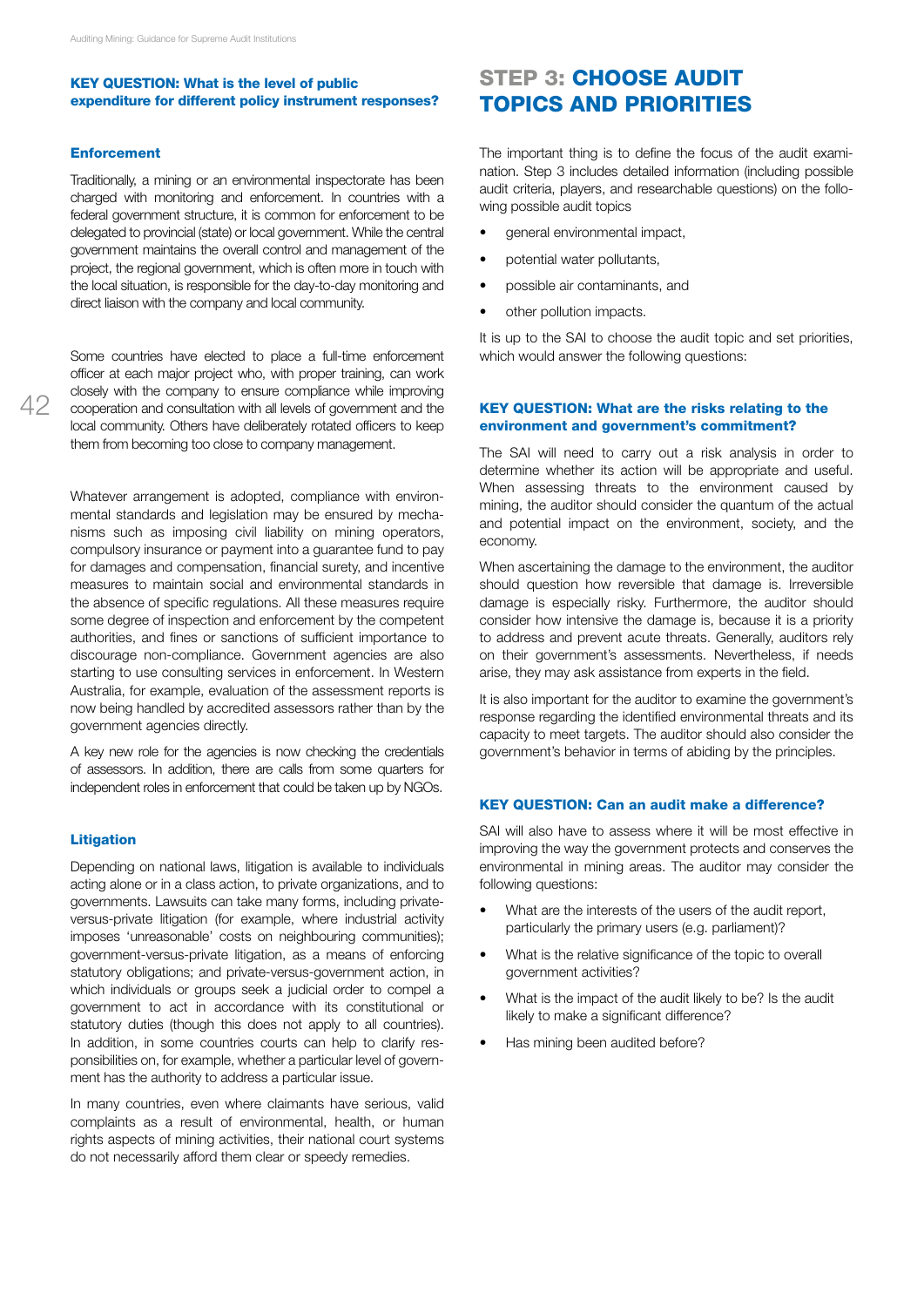43

# KEY QUESTION: How will the institutional audit framework influence possible audit topics? Will the reporting requirement influence the choice of the audit topic?

An SAI will also need to ascertain where it will be most effective in improving the way the government protects the environment in terms of minerals processing and mining. The auditor may consider the following questions:

- What are the interests of the users of the audit report, particularly the primary users (e.g. Parliament)?
- • What is the importance of the topic to overall government activities?
- What is the impact of the audit likely to be? Is the audit likely to make a significant difference?
- Has the topic been audited before?
- What is the relevance of this topic to protecting basic human needs?

# KEY QUESTION: Does the SAI have the required mandate and authority?

After identifying the players, the SAI should determine which one has jurisdiction over the topical selected. The government may be able to act only at one particular level. For example, in Canada, for most cases, management of mining is delegated to the provinces and strong emphasis is placed on decentralized management. Private players (for instance), the private sector, state-run enterprises, or NGOs) that are financed by public resources may also fall under the SAI's jurisdiction where the SAI has mandate to follow money.

In spite of the lack of jurisdiction over some players, the auditor must know who they are and what role they play, since the government can regulate or influence their behavior through public policy tools and instruments. If the most influential players are not subject to the SAI's jurisdiction, auditing the issue may have little value.

#### KEY QUESTION: Are the topics auditable?

First and foremost, the auditor should consider and decide whether there are suitable sources of criteria against which to conduct the audit.

- Has the government signed international agreements relating to mining and processing minerals, and implemented the international obligations in its country?
- • Has the government enacted laws and regulations in relation to mining and minerals activities?
- Has the government made policy statements on the issue?
- Are environmental threats caused by minerals and mining included in national budgets?
- Does the government receive external funding from international organizations?

After determining where their action will be most useful and choosing the topic, auditors can start planning the audit.

# STEP 4: DECIDE ON audit approaches (scoping the audit)

Step 4 is the last step. For this last step, the auditor needs to select an audit approach and choose audit objectives, audit criteria, lines of enquiry and methodology for the audit. Normally governments have a variety of legal powers and tools that they can use to address environmental problems and activities. Legal powers include legislation (acts of parliament or congress), regulations, permits, licenses, bylaws, and ordinances. Governments have different roles and responsibilities over the whole mining process, including environmental issues associated with mining.

The standards applied to the conduct of audits looking at environmental issues for mining and minerals activities should be no different than any other audit. An environmental audit of mining will require the usual four phases of any audit - planning, field work, reporting and follow up. The essential objectives of making a difference, and promoting accountability and best practice remain unchanged.

A successful audit will often revolve around some basic questions of management.

- Is there anyone in charge?
- Is there adequate planning that includes mile stones, performance measures, goals and expected results?
- Does the organization have sufficient expertise at hand to discharge the responsibilities it is charged with?
- How well are the various organizations working together?
- Is accountability clearly defined? Is reporting clear, relevant, understandable and timely, does it include results?
- Is there adequate measurement of results against goals and targets?
- Is the relevant information being used to make sound decisions?
- Does the organization have adequate arrangements in place to asses how effective their actions are, and if so, what the results have been?

The following are some possible lines of enquiry and associated researchable questions. See Exhibit 3-2 for an overview diagram on how auditors can combine various topics and approaches.

# Financial management and regularity

Using traditional financial audit techniques, auditors can investigate the use of public funds in projects and programmes that focus on conservation of the environment in relation to minerals and mining.

Are the funds spent on environmental conservation in relation to minerals and mining programmes correctly administered, according to spending authorities and regulations?

Are adequate financial resources allocated to protection programmes?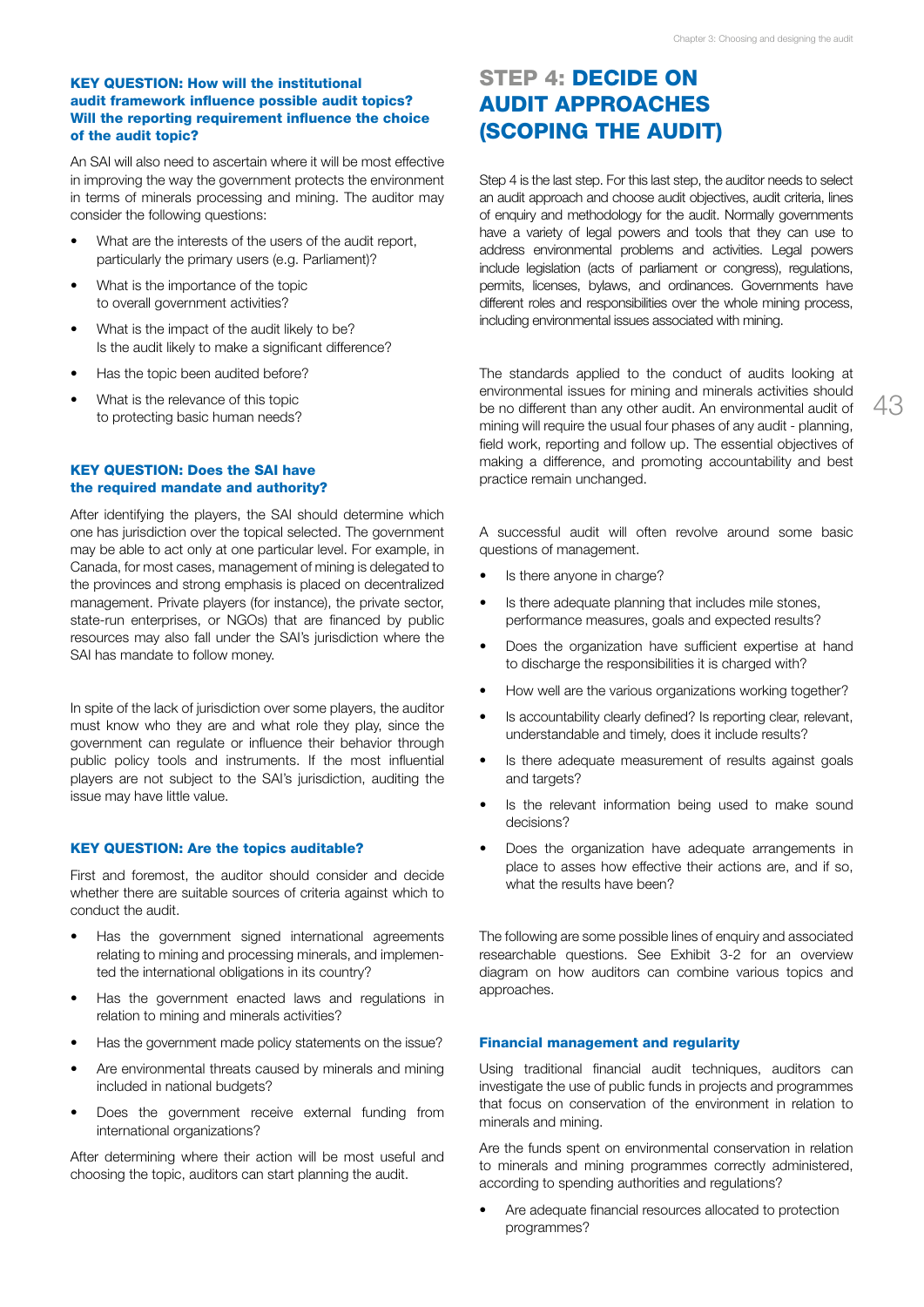- Is the disbursement of funds monitored?
- Against what criteria is the disbursement of funds measured?
- Do official trade-offs exist in policies? If so, how do the estimated benefits balance against the losses in environmental conservations caused by minerals and mining?

#### Compliance with agreements, laws, and policies

An audit of environmental conservation in relation to processing minerals and mining can address the consistency of government strategies, actions, and programmes with laws and regulations, or with the international conventions, to which the country is a signatory. It may answer the question: Is the government meeting commitments it made in treaties, laws, policies and programmes? The following are some lines of enquiry.

- Are there international agreements that protect the environment against the environmental threats caused by processing minerals and mining within the country?
- Is the country following the rules and agreements determined by the international conventions that it is a signatory to?
- Has the government enacted laws and regulations to implement its international commitments and domestic policies?
- Are there any conflicts or gaps between national policies on environmental conservation against processing minerals and mining and the country's environmental laws?
- Are environmental laws and regulations being adequately enforced?
- Is there any conflict between national policies and the international conventions that the country is a signatory to?

# $\Delta\Delta$

## Compliance with national and international obligations

International agreements and conventions on mining are important instruments when it comes to preventing damage to the environment: It is therefore imperative that SAIs keep parliamentarians informed of how well executive governments fulfill their international obligations in this respect. In its most basic form, the audit of compliance with international obligations can address whether the government is ensuring that the international obligations ratified by the country are fully implemented in national laws and regulations.

Furthermore, it is important to evaluate how effectively the obligations are fulfilled and whether required measurement and reporting systems are in place and providing correct and timely information. The audit of international obligations is an area in which it is especially useful for SAIs to co-operate. Such co-operation might yield economies of scale because SAIs can help each other in the formulation of good audit questions and the collection of background information. It might also be useful for countries – and for the environment – to get an unbiased view of how well a participant is performing relative to other participants or to a group of such countries.

# **Policy**

Auditing the impact of policies and programmes on environmental conservation against the environmental threats inherent in processing minerals and mining can be valuable. Interesting lines of enquiry include:

- Are government policies being complied with?
- Has the government developed policies that address the environmental pollutions caused by mining sector in the country?
- Do the policies deal with the most important threats?
- Have general policies on minerals and mining and environmental conservations been addressed, specified and executed in laws and other legal instruments such as plans and budgets?
- What kinds of changes can be suggested that would make national policies achieve better results?
- Are government programmes efficient?

# Performance measurement and results (agencies and government programmes)

Audits of environmental conservation for processing minerals and mining can assess the performance of government programme's actions to deal with threats to, and ensure the conservation of, the environment. SAIs may wish to evaluate the traditional three "E"s – effectiveness, efficiency, and economy – of the programmes. They may also wish to assess

the processes used to define and measure success and the results of these processes. Such assessments can be achieved by answering the following questions:

- Have the relevant agencies defined expected results for their programmes?
- Have they developed indicators and measures for the results and are the indicators and measures being monitored and tracked?
- Is the data used to measure performance reliable?
- Are the policies and programmes on environmental conservation for processing minerals and mining achieving their objectives and intended results?
- Why are policies and programmes not achieving their objectives and intended results, and how can the causes be countered?

# Public education

National and international environmental protection programmes often have a public education component. Large sums of money can be spent even though the success of these programmes has not been measured. SAIs can include, among others, the following lines of enquiry:

Is the government allocating appropriate funds for public outreach and education at each phase (formulation, planning implementation, and evaluation) of a policy?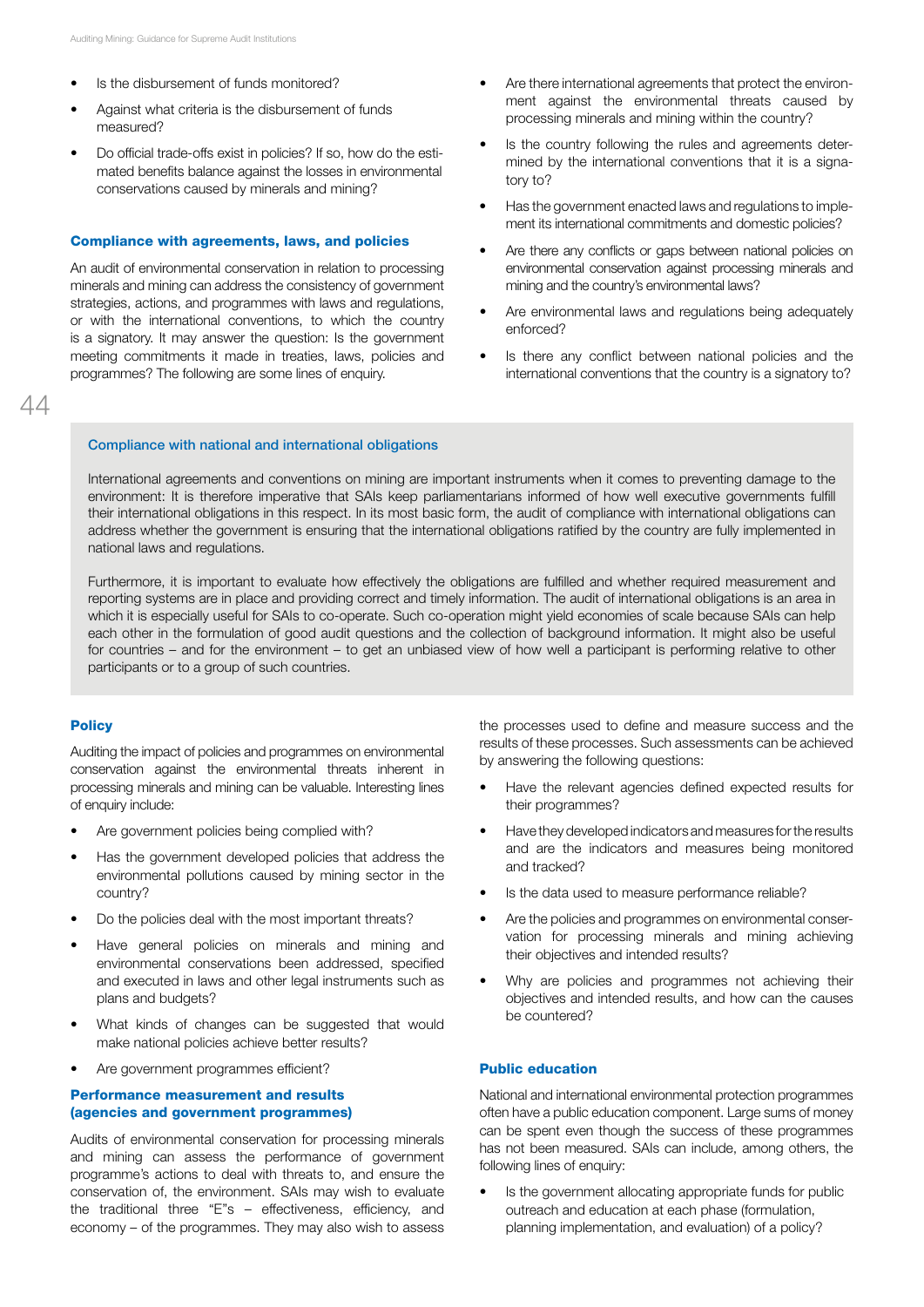- Is the government encouraging the public and private sector to protect the environment against unmanageable mineral processing and mining in terms of polluting the environment?
- Has the government integrated the mineral processing and mining environmental concerns into its public outreach strategies?
- Is the government measuring its public outreach results?

# Accountability, coordination and capacity

Because environmental conservation topics cut across many government entities and other players, SAIs could assess how departments and agencies have demonstrated good governance. For instance, whether they can meet their responsibilities for environmental programmes and actions, and whether they have mechanisms to coordinate those actions. The assessment can be achieved through answering the following questions.

- Are the roles, responsibilities, and accountability of relevant entities (for example, ministries and departments) clearly defined?<sup>17</sup>
- Are all necessary mechanisms to coordinate action in place?
- Do the entities have adequate financial and human resources to carry out their roles and responsibilities?
- Have the entities developed robust internal management system?

# Scientific research and monitoring

The government's capacity to undertake research and monitor the level of pollution in the air; water; land degradation and human health effects from minerals and mining activities ought to be examined. In many countries this responsibility is legally defined. The following are suggested lines of enquiry.

Does the government have the scientific knowledge (in-house or consultant-based) to prioritize its action on the threats to the environment resulting from processing minerals and mining?

- Are there adequate systems in place to monitor the status of levels of pollutants in the air, water, land and human health as a result of processing minerals and mining?
- Is the government developing and maintaining databases on mining's environmental effects either in house or with research Institutions?
- Is information shared between the national and international monitoring systems?
- Does the public have access to information on monitoring activities?

# Reporting

The reporting requirements of public policies can be an important source of audit evidence. For example, many international environmental agreements require that national governments report to United Nations agencies or other international agencies (e.g. donor agencies). In addition, regulated entities within a country may be required to report to regulatory agencies that in turn, may report to their Parliament or equivalent.

Proper monitoring, reporting and accountability processes – which include collecting data, performing analysis and reporting findings – should be in place. SAIs can ensure that such reports and performance comply with appropriate standards, rules, and regulations. SAIs may consider:

- How are departments and agencies reporting their results?
- Are departments and agencies meeting international and national reporting obligations?

#### Summary of audit approaches

Exhibit 3-3 summarizes the many possible ways auditors can combine mineral processing and mining environmental topics and audit approaches. An environmental audit of mineral processing and mining may cover more than one of the listed topics and more than one audit approach can be used for each audit topic.

| EXHIBIT 3-3: ENVIRONMENTAL AUDIT TOPICS AND APPROACHES TOPICS (MINING AND MINERAL PROCESSING) |                                                                          |                                                                                |               |                                                                |                                                                      |                                                                     |
|-----------------------------------------------------------------------------------------------|--------------------------------------------------------------------------|--------------------------------------------------------------------------------|---------------|----------------------------------------------------------------|----------------------------------------------------------------------|---------------------------------------------------------------------|
|                                                                                               |                                                                          | AUDIT APPROACHES (LINES OF ENQUIRY)                                            |               |                                                                |                                                                      |                                                                     |
|                                                                                               | <b>FINANCIAL</b><br><b>MANAGEMENT</b><br><b>AND</b><br><b>REGULARITY</b> | <b>COMPLIANCE:</b><br><b>AGREEMENTS,</b><br><b>LAWS AND</b><br><b>POLICIES</b> | <b>POLICY</b> | <b>PERFORMANCE</b><br><b>MEASUREMENT</b><br><b>AND RESULTS</b> | <b>ACCOUNTABILITY,</b><br><b>COORDINATION</b><br><b>AND CAPACITY</b> | <b>SIENCE</b><br><b>RESEARCH</b><br><b>AND</b><br><b>MONITORING</b> |
| General environmental<br>impacts                                                              |                                                                          |                                                                                |               |                                                                |                                                                      |                                                                     |
| Possible air or soil<br>contaminants                                                          |                                                                          |                                                                                |               |                                                                |                                                                      |                                                                     |
| Potential water<br>problems /pollutants                                                       |                                                                          |                                                                                |               |                                                                |                                                                      |                                                                     |
| Other pollution impacts                                                                       |                                                                          |                                                                                |               |                                                                |                                                                      |                                                                     |

Refer to Step 2 on key players.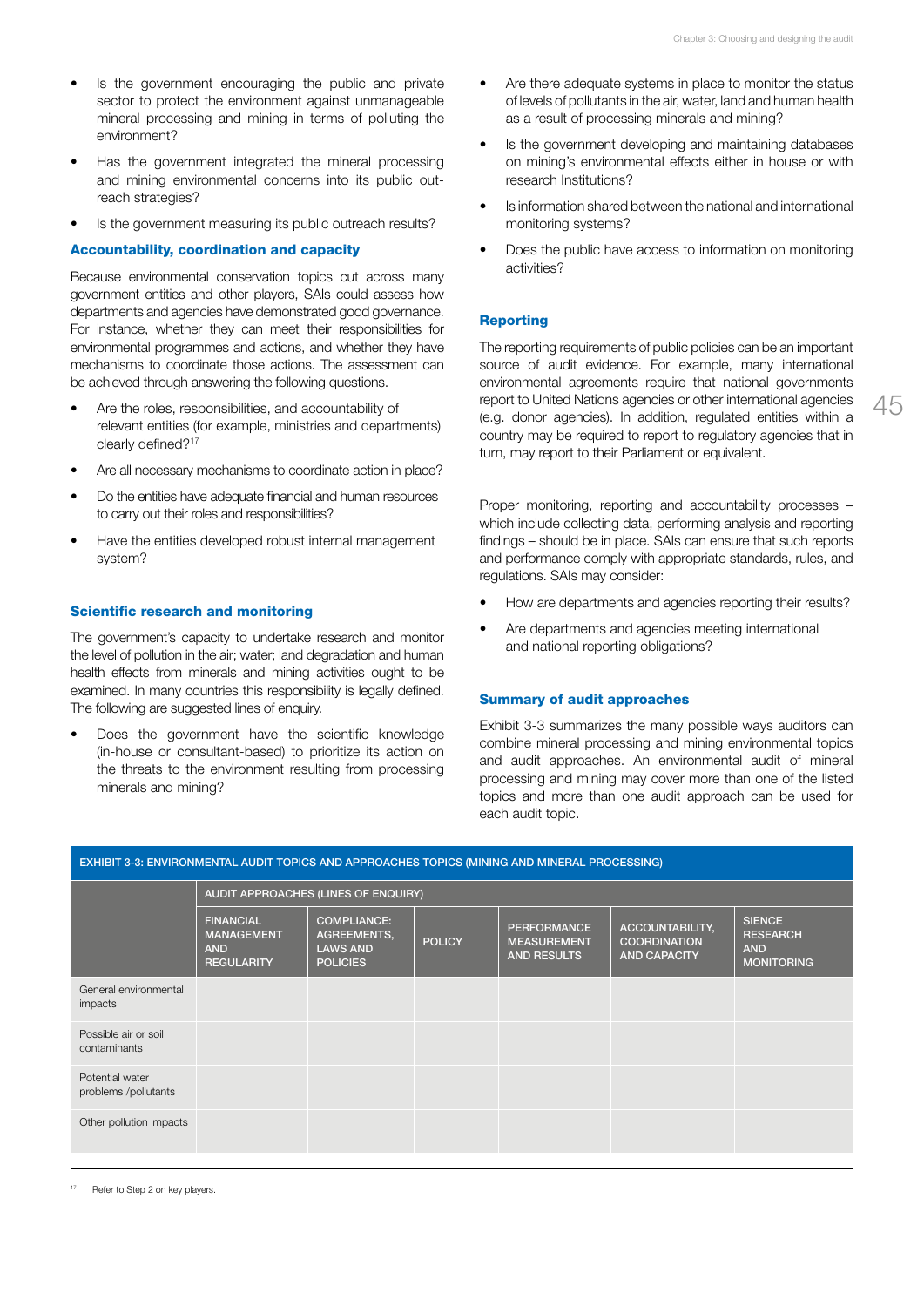# Chapter 4: Audits on mining activities

To facilitate the planning of an audit on mining and processing minerals, it may be useful to see how other SAIs have approached the field. This chapter therefore presents a set of examples of audits that reveal the most pressing problems related to mining that have confronted a number of SAIs.

# Exibit 4-1

# The SAI of Indonesia's audit on coal mining

# Audit objectives

To assess whether:

- Internal control systems of coal mining management were adequate;
- • Government institutions and mining companies comply with rules and laws regarding legal mining licenses, non-tax state income, fund sharing, and local government income.
- Mining companies comply with mining and environment laws and regulations.

# Audit scope (lines of enquiries and audit methods)

The audit applied the following approaches:

- Risk-based audit focusing on high-risk aspects, such as coal mining policy, compliance to mining licenses, management of Non-Tax State Revenues (PNBP), and also environmental management in coal mining sector.
- Risks identified were then evaluated by reviewing the effectiveness of management, including system effectiveness, internal controls of governments and mining companies. Residual risks were used in determining samples of business unit and mine locations.
- Review of regulation and policy related to coal mining management. The regulations include policy and regulation of Central Government, Provincial Government and Regional Government.

# Audit criteria

(1) Fundamental Rules of Mining; (2) Financial balance; (3) Non-tax incomes in Ministry of Energy and Natural Resources; (4) Division of Works between Central and Local Governments: (5) Analysis of Environmental Impacts; (6) Quality of Water and Control of Water Contamination; (7) Management of Toxic and Dangerous Waste Materials; (8) The Control of Air Contamination; and (9) Presidential Decree regarding Permit or Agreement in Mining Area inside the Forest Area.

# Audit findings and recommendations

Policy weaknesses: The policy determination of estimated general mining income in State Budget Law and in a Budget Realization Report for the Minister of Energy and Mineral Resources (for the 2007 financial year) was not appropriate.

Non-compliance with laws and regulations: Mining companies have operated in forest areas without the necessary permits from the Ministry of Forestry.

Non-compliance with non-tax revenue income laws: mining companies paid lower than required fixed fees of Rp22.5 billion, lower coal royalty of Rp225 billion and US\$6.95 million.

Non-compliance with environmental laws: Inappropriate manage-ment of top soils, sub-soils, toxic wastes and acid water waste.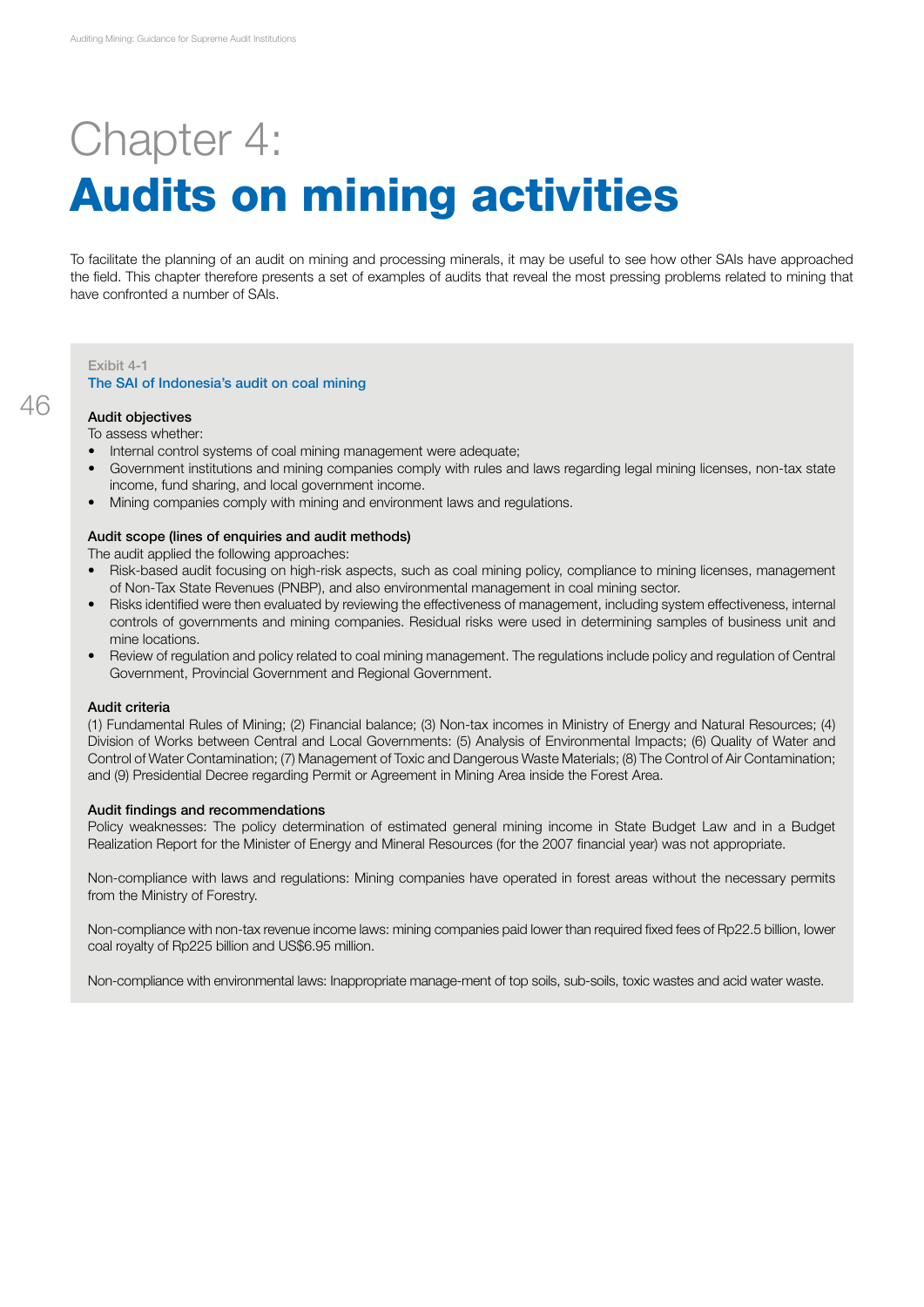# Exibit 4-2 The SAI of Indonesia's audit on tin mining

## Audit objectives

To ensure that:

- • Government and mining companies maintain adequate control systems to minimize environmental damage
- mining companies (PT. Timah Tbk and PT. Kobatin) obey mining rules and meet their contractual obligations under the supervision of the Government of Indonesia
- the mining companies meet their Non-Tax State Revenues (PNBP) obligations.

## Audit criteria

Law Number 11 of 1967 regarding Mining Rules, Law Number 20 of 1997 regarding PNBP, and Law Number 23 of 1997 regarding Environmental Management, and other rules about mining and standard operational procedures.

## Audit method

The audit assessed budget expenditure and internal control systems, as well as the disclosure of financial and environmental processes.

*Risk:* The implementation method was based on reviewing and examining the effectiveness of the internal control system. The result influences the reliability of internal control system level according to the laws, and finally guides in determining audit object.

*Materiality:* The audit applies low level of materiality considering that user will give attention on legality and lawfulness on mining's rules. Besides that, materiality on environment management refers to important effects resulted from mine business according to the Environmental Impact Assessment.

*Audit sampling:* The three methods used to collect the audit evidence were:

- Interview and observation
- Testing samples
- Document review.

However, the SAI of Indonesia limited the audit analysis, especially on substantive testing with no further technical testing concerned with criteria.

#### Audit scope

Ministry of Energy and mineral resources, two tin mining companies (PT. Timah Tbk and PT. Koba Tin), and other related institutions.

#### Audit findings and recommendations

Both companies failed to conduct appropriate reclamation efforts on some mining areas/sites.

The SAI of Indonesia recommended that:

- the companies immediately design a comprehensive strategic plan that includes solutions for illegal mining practices, and involve the community, Government, and local authority;
- the PT Timah, Tbk mining company collect data on all its former mine sites and conduct reclamation;
- the companies realize their environmental commitments in keeping with environmental laws and the interests of society and Government;
- the Minister of ESDM sanction PT Timah Tbk for unpaid land rents, according to the Law and to revise the schedule of land rent payments;
- • Company management pay the outstanding money owed (responsibility, royalty and land rent payments).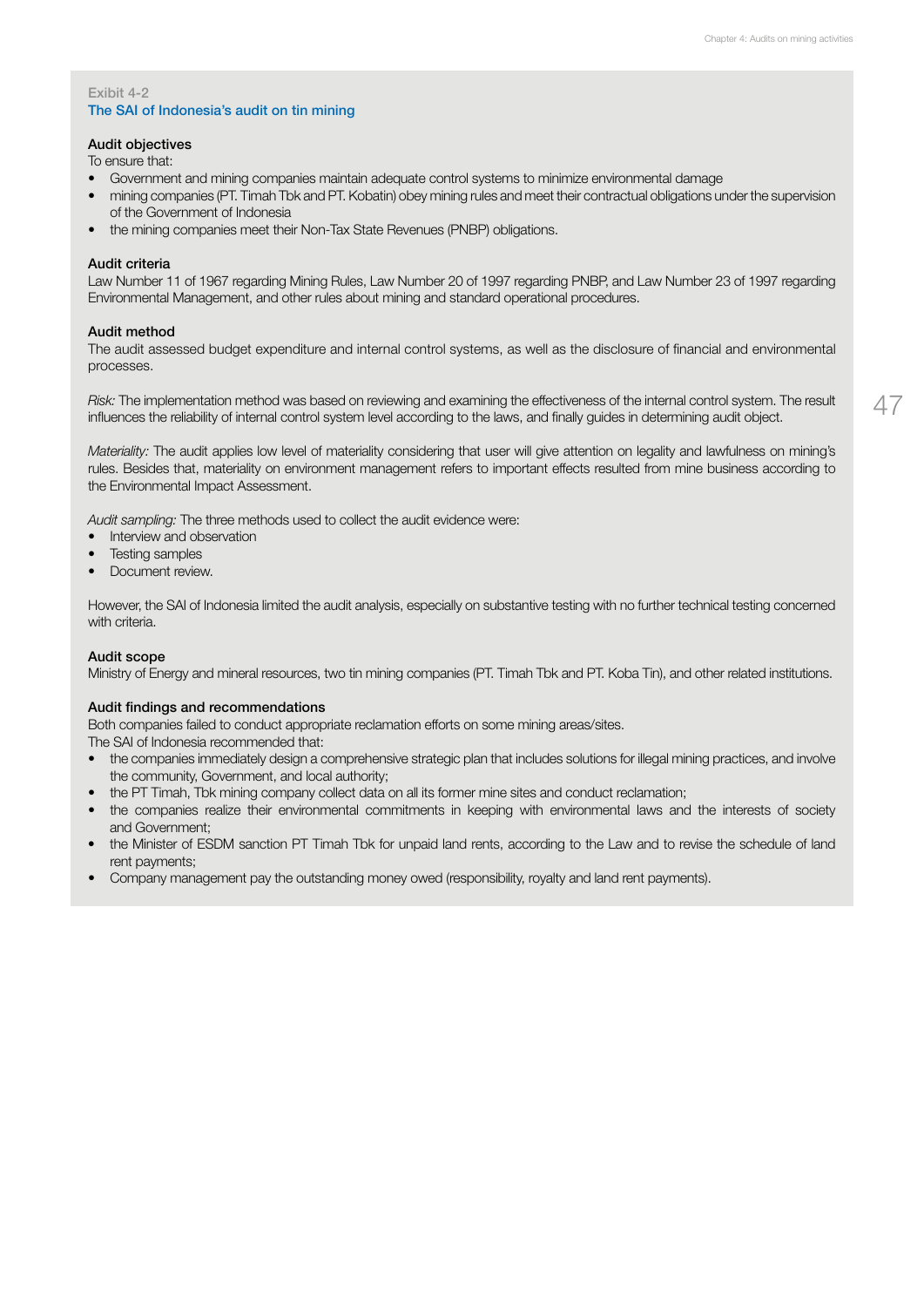### Exibit 4.3.

## The SAI of South African's audit on rehabilitation of abandoned mines

The audit office conducted a performance audit on the rehabilitation of abandoned mines by the department of minerals and energy to determine whether the processes followed by the department of minerals and energy ensured the timely and cost effective identification and rehabilitation of abandoned mines to minimize adverse social and environmental impacts.

# Audit objectives

The audit objectives were; to confirm whether the processes performed by the department of minerals and energy adhered to the following

- Quality reporting based on Integrated information system to record and report on the status of mines
- Governance arrangements whether were overmanned by Policies and procedures on budgeting for rehabilitation projects

Leadership oversight whether comprised Strategic or business plan for the rehabilitation of abandoned mines

#### Audit scope

The audit examined the management of abandoned mining under the jurisdiction of the department of minerals and energy.

#### Audit criteria

Minerals and Petroleum Resources Development Act, 2002

#### Audit findings and recommendations

The department of minerals and energy did not have an approved national strategy for the rehabilitation of abandoned mines. Although the DME's overall strategic plan included high-level targets, detailed rehabilitation objectives were, in the absence of a national strategy, not clearly defined or linked to set time frames, priorities and responsibilities.

The DME also did not have the capacity, system or funds to ensure that any changes in the status of mines and abandoned mines would be updated on the database. The organizational structure of the DME did not support the objectives of the department for the rehabilitation of abandoned mines. The DME did not have the capacity to take an active part in decisionmaking, monitoring and site inspections in respect of the rehabilitation projects.

The DME did not have any policies or procedures for the allocation of funds to the committed list of rehabilitation projects at abandoned mines. As a result, funds were allocated on an ad hoc basis per project based on the funds available.

There were no communication policies or procedures for the rehabilitation of abandoned mines and no formal external communication channels existed. Internal and external communication.

# Recommendation

The DME should ensure that the national strategy is approved and implemented. A business plan should be drafted with realistic, clearly defined objectives that are linked to specific time frames and responsibilities. The business plan should take the prioritisation of high-risk rehabilitation projects into account.

An integrated system for recording and reporting on the status of abandoned mines should be established. Measures should be instituted to monitor the activities of active and inactive mines in good time and to ensure that the database and the potential liability are updated accordingly.

The DME should institute measures to ensure the effective evaluation and adjudication of tenders and the timely appointment of contractors. Tender processes involving unsuccessful tenders should be re-evaluated and adjusted for subsequent tenders to ensure a successful process the second time around.

The DME should formalise communication channels with internal and external stakeholders involved in the rehabilitation of abandoned mines in a way that would promote accountability and service delivery. An interdepartmental project steering committee should be established for all rehabilitation projects to monitor the projects and take corrective action if and when required.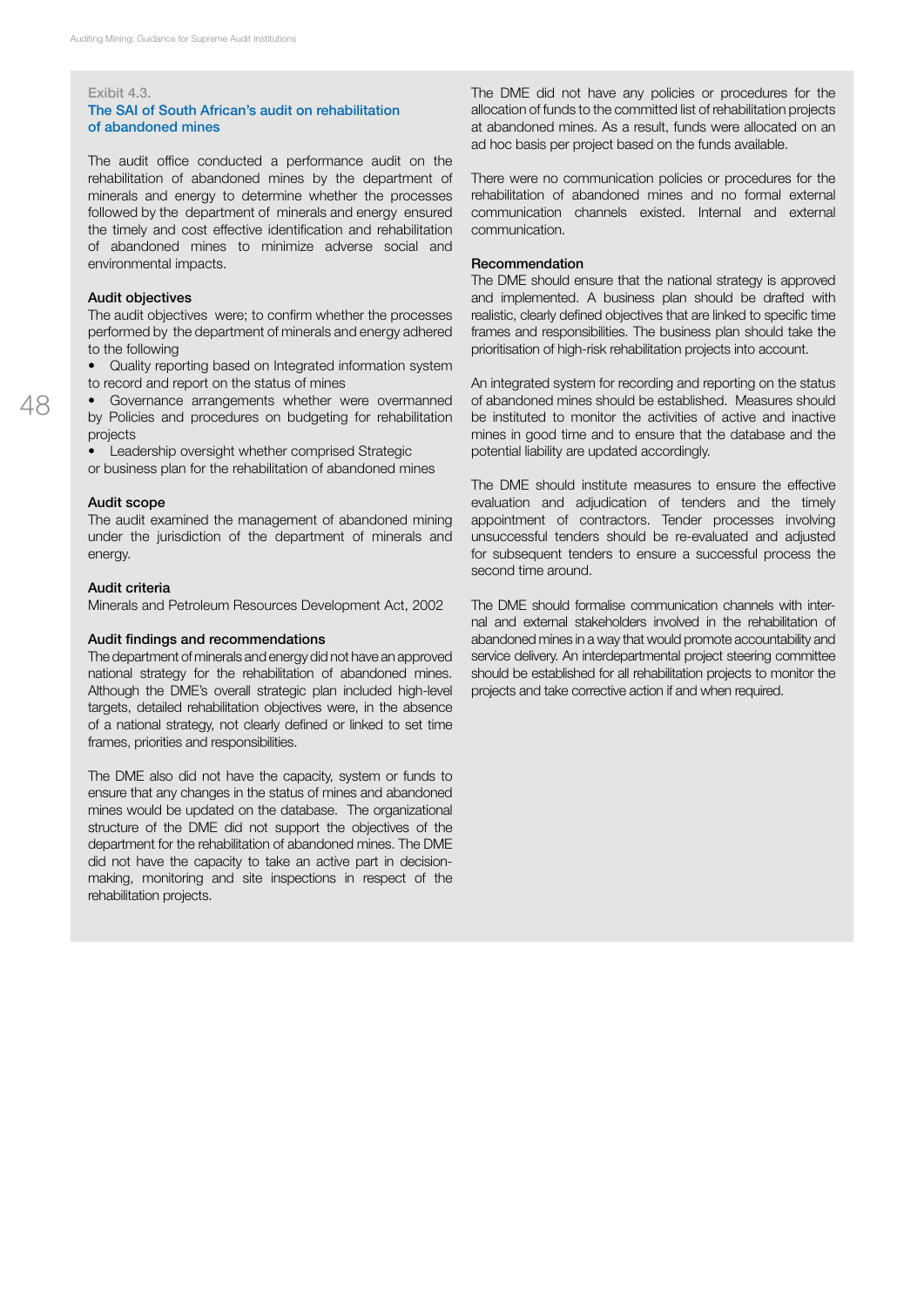# SAI Canada - Audit of Abandoned Mines In the North

#### Focus of the audit

The audit focused on examining the progress that Indian and Northern Affairs Canada has achieved in managing northern abandoned mines over the last several years through its Northern Affairs Program. The audit covers hard-rock mining only, which is mining that extracts the mineral from solid rock by drilling or blasting.

### **Objectives**

The objective of the audit was to determine the progress the federal government has made in the last several years in managing contaminated sites resulting from abandoned mines in northern Canada including the Yukon, the Northern West Territories, and Nunavut.

The main audit objective was broken down into two subobjectives, as follows:

• Determine the extent to which the federal government has identified abandoned mines, completed site assessments, set priorities for funding, selected and implemented site remediation options, and contained the risks posed by these sites.

• Determine whether the federal government has the necessary structures, resources, safeguards, and policies to effectively manage these sites and any future sites that it might inherit.

#### Scope and approach

The audit examined the management by Indian and Northern Affairs Canada of abandoned hard- rock mines in northern Canada. The auditors chose four mines to examine in detail. These four mines represent a significant portion of environmental liabilities in the region.

Auditors interviewed department officials and took detailed notes and photographs during site visits.

## **Criteria**

In conducting the audit, the auditors looked for:

consistent principles, practices, and standards for conducting environmental liability assessments for abandoned mines

estimated environmental costs, liabilities, and risk associated with these sites and priorities for further assessment or remediation,

• a system for establishing priorities and contaminated sites management program,

• inspections to ensure that water license terms and conditions are adequately enforced,

• Comprehensive plans for the reclamation of disturbed areas, including the provision of satisfactory financial assurance to cover the costs of reclamation and, where necessary, longterm maintenance.

# Main findings

The Department did not collect sufficient financial security from mining companies operating in the North to cover the costs for the eventual cleanup and closure of mine sites. Before 1993, there were legislated limits to the amount of financial security that could be collected. These restrictions were removed in 1993. Since then, Indian and Northern Affairs Canada has progressively increased the amount of financial security required from owners of operating mines in the North. Its objective is to obtain full financial security for all mining projects.

## Main conclusions

The current situation of abandoned mines in the North demonstrates the importance of integrating the social, economic, and environmental dimensions of development. Indian and Northern Affairs Canada is now tasked with managing serious environmental problems but lacks the necessary long-term, stable funding. The handling of this situation is far from a good example of "environmental excellence," a goal that the federal government set for itself in the 1999 Speech from the Throne.

## Recommendations

Indian and Northern Affairs Canada should secure adequate resources to implement long-term solutions. Indian and Northern Affairs Canada should conduct the cleanup, containment, and closure of abandoned mines, based on priorities should put in place its management framework and long-term management plan for contaminated sites and abandoned mines in the North. The full report is available electronically at www.oag-bvg.gc.ca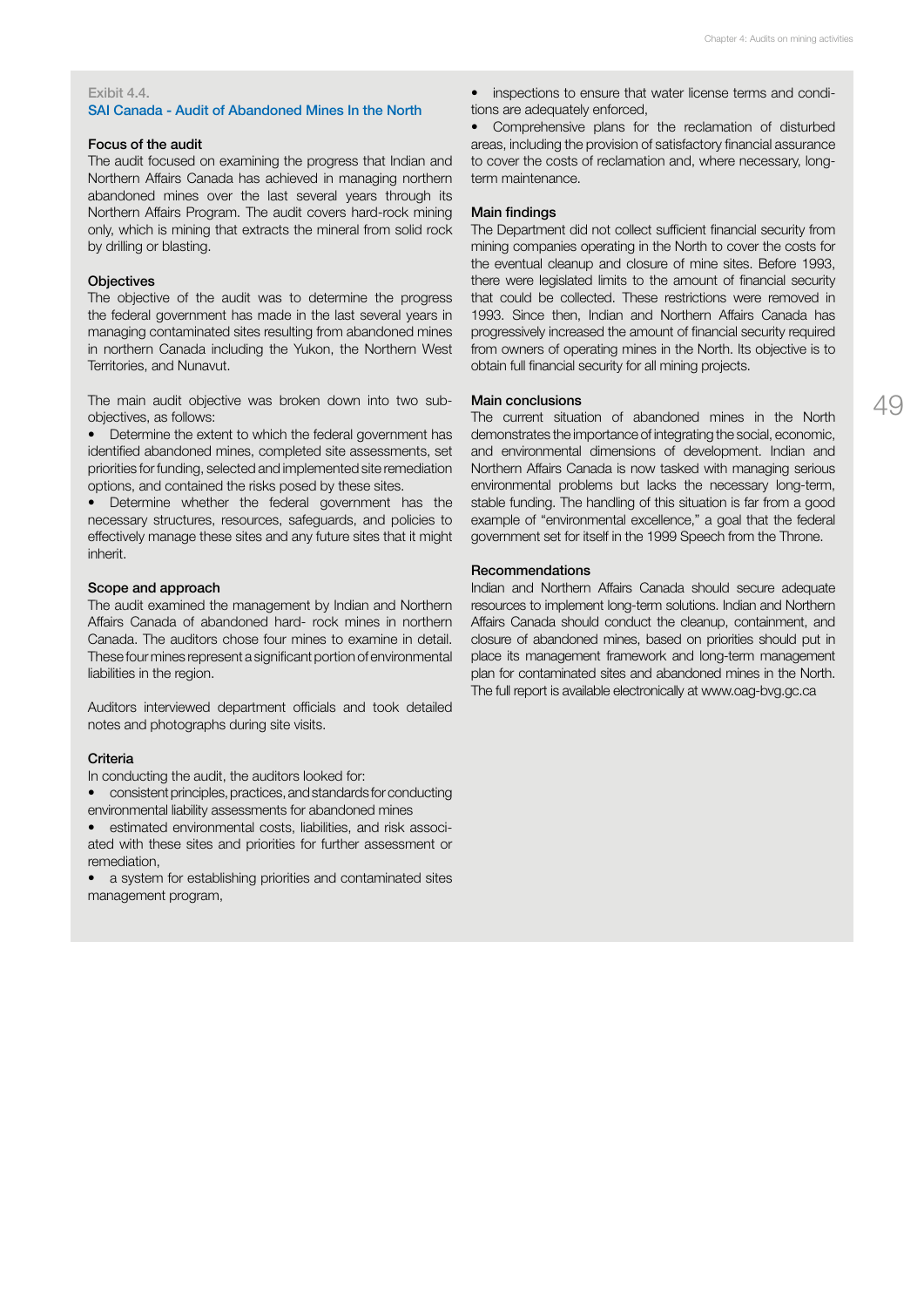# Exibit 4-5

# US GAO: Audit on Mine Safety- Better Oversight and Coordination by Mine Safety and Health Administration (MSHA) and Other Federal Agencies in Improving Safety for Underground Coal Miners

The GAO examined the challenges underground coal mines face in preparing for emergencies, how well MSHA oversees mine operators' training efforts, how well MSHA and National Institute for occupational safety and Health (NIOSH) coordinate to enhance the development and approval of mine safety technology, and how civil penalties are assessed. To address these issues, GAO surveyed a representative sample of active underground coal mines, analyzed agency data, conducted site visits, and talked with agency officials and other experts. The survey results are estimated at the 95 percent confidence level.

## Audit objectives

- Examine the challenges underground coal mines face in preparing for emergencies.
- • Examine how well the Mine Safety and Health Administration oversees mine operators' training efforts.
- Examine how well Mine Safety and Health Administration and the National Institute for Occupational Safety and Health (NIOSH) coordinate to enhance the development and approval of mine safety technology.
- Examine how civil penalties are assessed.

#### Scope of the audit

Auditee(s): The Mine Safety and Health Administration (MSHA), the National Institute for Occupational Safety and Health (NIOSH), the Federal Mine Safety and Health Review Commission, the Department of Labor's Office of the Solicitor, the states, and the mining industry share responsibility for ensuring mine safety.

#### Main findings

Mine operators have limited access to special training facilities, and limited capacity to pay for training. MSHA has materials for providing specific hands-on training for mine emergencies. MSHA has materials for providing specific hands-on training for mine emergencies, but it does not provide all mine operators with information and tools for training under simulated emergency conditions. Between 1996 and 2006, MSHA proposed assessing mine operators' 506,707 penalties for violations of underground coal mine safety and health standards.

## Main conclusions

Underground coal mine operators face significant challenges preparing for emergencies, including ensuring that miners receive realistic training and organizing mine rescue teams that satisfy new requirements. Coordination between MSHA and NIOSH is largely informal and inconsistent. Without a more structured method of coordination, MSHA and NIOSH cannot use their shared knowledge base and research to effectively hasten the implementation of new safety technology in mines.

#### Recommendations

To help mines train their workers under simulated emergency conditions, the Secretary of Labor should direct MSHA to publicize information and available tools for training mine workers under such conditions. In addition, MSHA should periodically review and update this information, as appropriate. In order to ensure that there is transparency in penalty determinations, we recommend that the Department of Labor's Office of the Solicitor, MSHA, and the Commission take steps to ensure that the specific rationale for all final penalty amounts, including reductions from MSHA's proposed penalties, are adequately documented.

The full report is available electronically at www.gao.gov.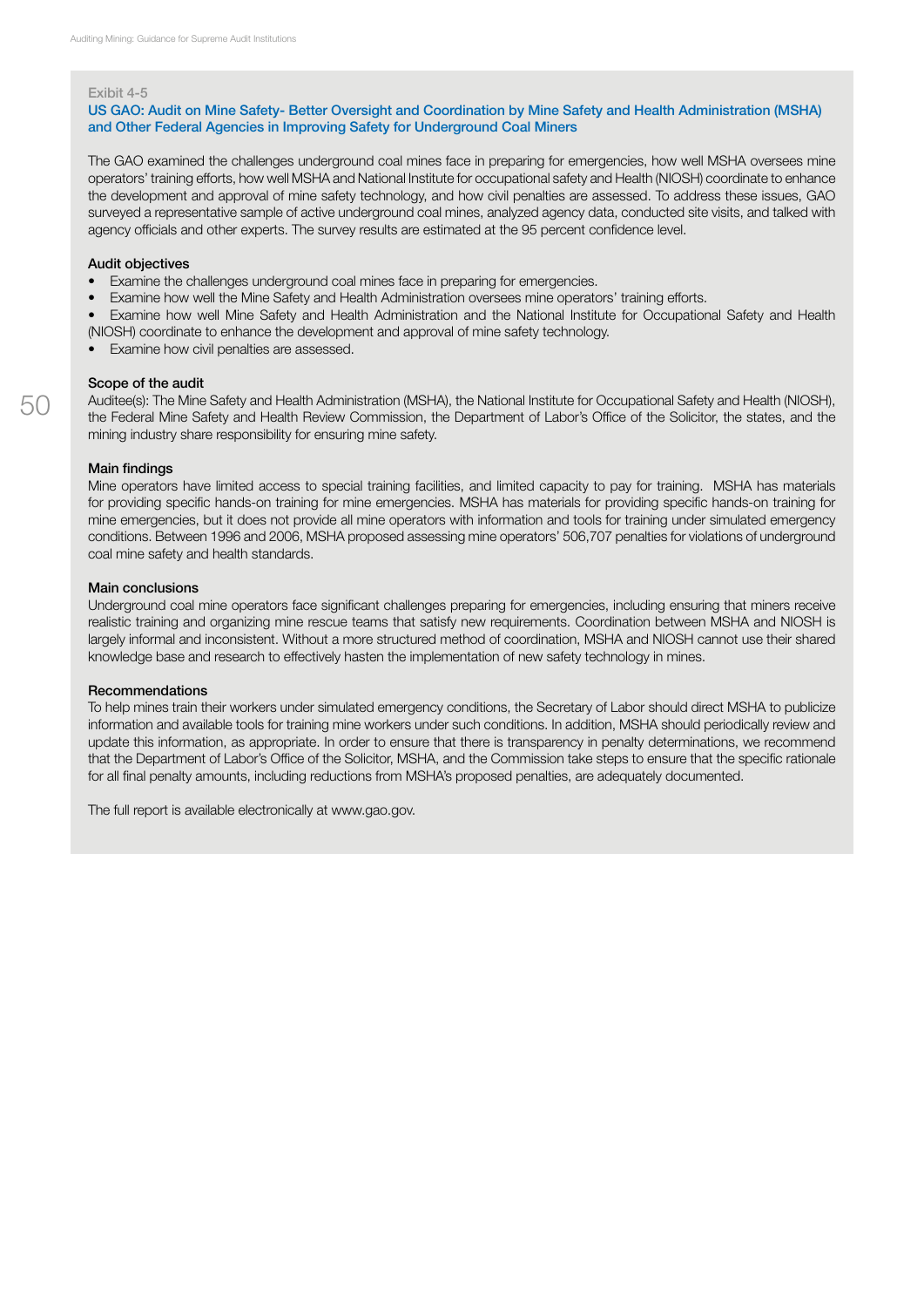# Exibit 4-6

# SAI of China: Performance Audit Investigation upon the Control and Comprehensive Utilization of Gangue/mineral ore

## **Background**

The audit office of China conducted a study as part of a project to develop "Guidelines for Auditing Mineral Resources". The report of the performance audit into the control and comprehensive use of mineral ores was produced in 2008.

## Audit objectives

Assessing the performance of control and comprehensive use work for mineral ores. Boosting local governments to intensify the efforts of utilizing gangue in a comprehensive way; Urging local governments to strengthen environmental protection, and advancing the sustainable development of the local economy and ecosystems.

# **Criteria**

Promoting the effective implementation of national comprehensive utilization policy for gangue.

### Evidence/finding

- Relatively low utilization ratio of gangue, only for limited purposes and low level of comprehensive utilization;
- Wall materials are mainly composed of clay bricks which are not conducive to the effective protection of arable land, energy conservation and eco-system improvement;

Relevant basic information is not complete, statistic data is yet to be integrated and comprehensive utilization should be further improved.

# Overall conclusions

Coal Industry Group has altogether provided financial support of 84.23 million RMB for controlling gangue-piled hills ever since 2004 and made obvious effects.

At the time of the audit, there had been no spontaneous combustion by gangue-piled hills, new-generated gangue had been fully discharged according to the new discharge rules, and most of old gangue-piled hills had been rectified.

Gangue-fired power-generating and brick-making projects have been put into operation and initial benefits have been shown.

#### Recommendations

Clearly-defined laws, rules and standards for discharging and controlling gangue should be promulgated so that enterprises could be promoted to strictly abide by the relevant regulations for controlling the piling of gangue and control the environmental impacts of gangue-piled hills to the maximum.

Government input for controlling the gangue-caused disaster should be increased. Otherwise the rectification of gangue-piled hills is mainly relying on the financial resources of coal industry and the relevant enterprises are heavily burdened. The increase of government input shall further mobilize the enterprises to control and comprehensively utilize gangue.

Support policies and measures should be put into place in order to solve the problems such as low level of comprehensive utilization of gangue, backward technical facilities, small-scale production, poor competitive power and limited potential for further development.

The national preferential policies should be fully implemented in order to mobilize the initiatives of various parties to control and rectify gangue-piled hills. For example, various policy limits with regard to approving and giving loans to the projects of gangue-fired power plant, giving the right to be combined to the grid, price of electricity and peak load regulating operation should be lifted. More preferential policies should be given. Moreover, the policy support to the technology and industry in the field of cyclic operation of gangue should be increased. The development and promotion of gangue-utilization projects should be quickened.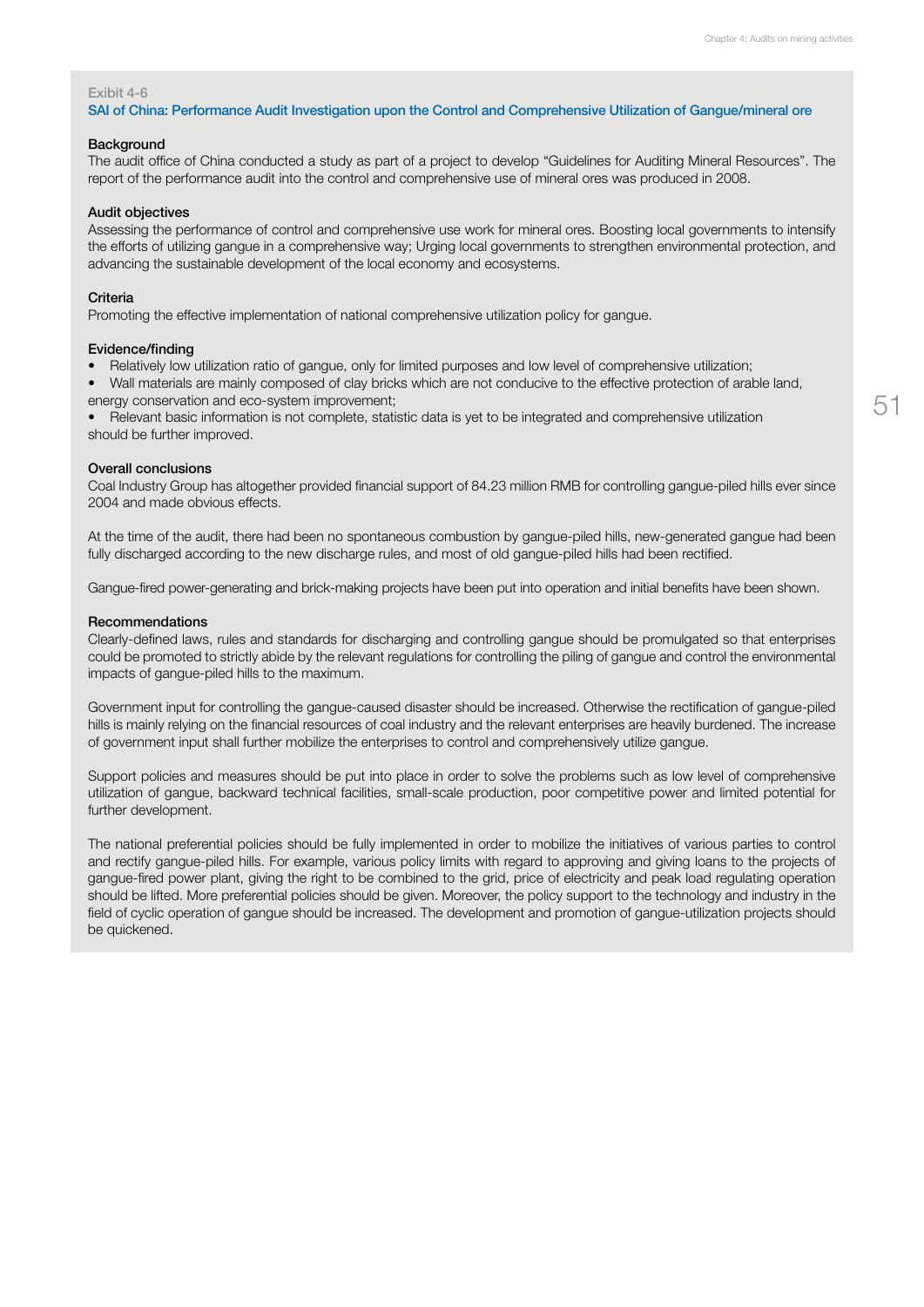#### Exibit 4-7

# US GAO: Hard rock Mining: Bureau of Land Management (BLM) Needs to Better Manage Financial Assurances to Guarantee Coverage of Reclamation Costs

## Audit objectives

Determine the types, amount, and coverage of financial assurance operators currently use. Determine the extent to which financial assurance providers and others have paid to reclaim land not reclaimed by the operator since BLM began requiring financial assurances. Determine the reliability and sufficiency of BLM's automated information system (LR2000) for managing financial assurances for hardrock operations.

#### Main findings

According to GAO's survey of BLM state offices, as of July 2004, hardrock operators were using 11 types of financial assurances, valued at about \$837 million, to guarantee reclamation costs for existing hardrock operations on BLM land. Surety bonds, letters of credit, and corporate guarantees accounted for most of the assurances' value. BLM identified 48 hardrock operations on BLM land that had ceased and not been reclaimed by operators since it began requiring financial assurances. BLM reported that, as of July 2004, some existing hardrock operations do not have financial assurances and some have no or outdated reclamation plans and/or cost estimates, on which financial assurances should be based. Some operations did not have financial assurances, despite BLM efforts in some cases to make the operators provide them. Some operations' financial assurances were less than the most recent reclamation cost estimates. Some financial assurance providers went bankrupt. LR2000 does not track the status of hardrock operations, whether each existing operation that requires a financial assurance has the assurance, and whether the financial assurance is adequate to pay the cost of required reclamation.

#### Main conclusions

BLM's LR2000 is not reliable and sufficient for managing financial assurances for hardrock operations because BLM staff do not always update information and LR2000 is not currently designed to track certain critical information.

Having adequate financial assurances to pay reclamation costs for BLM land disturbed by hardrock operations is critical to ensuring that the land is reclaimed if operators fail to complete reclamation as required.

Financial assurances must be based on sound reclamation plans and current cost estimates so that BLM can be confident that financial assurances will fully cover reclamation costs.

BLM does not have a process for ensuring that the regulations and guidance are effectively implemented to ensure that adequate financial assurances are actually in place, as required.

BLM does not know whether all hardrock operations have adequate financial assurances because of limitations in the types of information collected in the LR2000 and failure of staff to update information in a timely manner.

BLM has not ensured that some current and previous operators have adequate financial assurances, as required by federal regulations and/or BLM guidance.

Some operations either do not have any, or have outdated reclamation plans and/or cost estimates. When operators fail to reclaim land disturbed by hardrock operations, BLM is left with public land that requires tens of millions of dollars to reclaim or risk hazards posed to the environment and human health.

#### Main recommendation

To ensure that hard rock operations on BLM land have adequate financial assurances, we recommend that the Secretary of the Interior direct the Director of BLM to take the following two actions:

Require the BLM state office directors to establish an action plan for ensuring that operators of hardrock operations have required financial assurances and that the financial assurances are based on sound reclamation plans and current cost estimates, so that they are adequate to pay all of the estimated costs of required reclamation if operators fail to complete the reclamation.

Modify LR2000 to ensure that it tracks critical information on hardrock operations and associated financial assurances so that BLM headquarters and state offices can effectively manage financial Assurances nationwide to ensure regulatory requirements are met.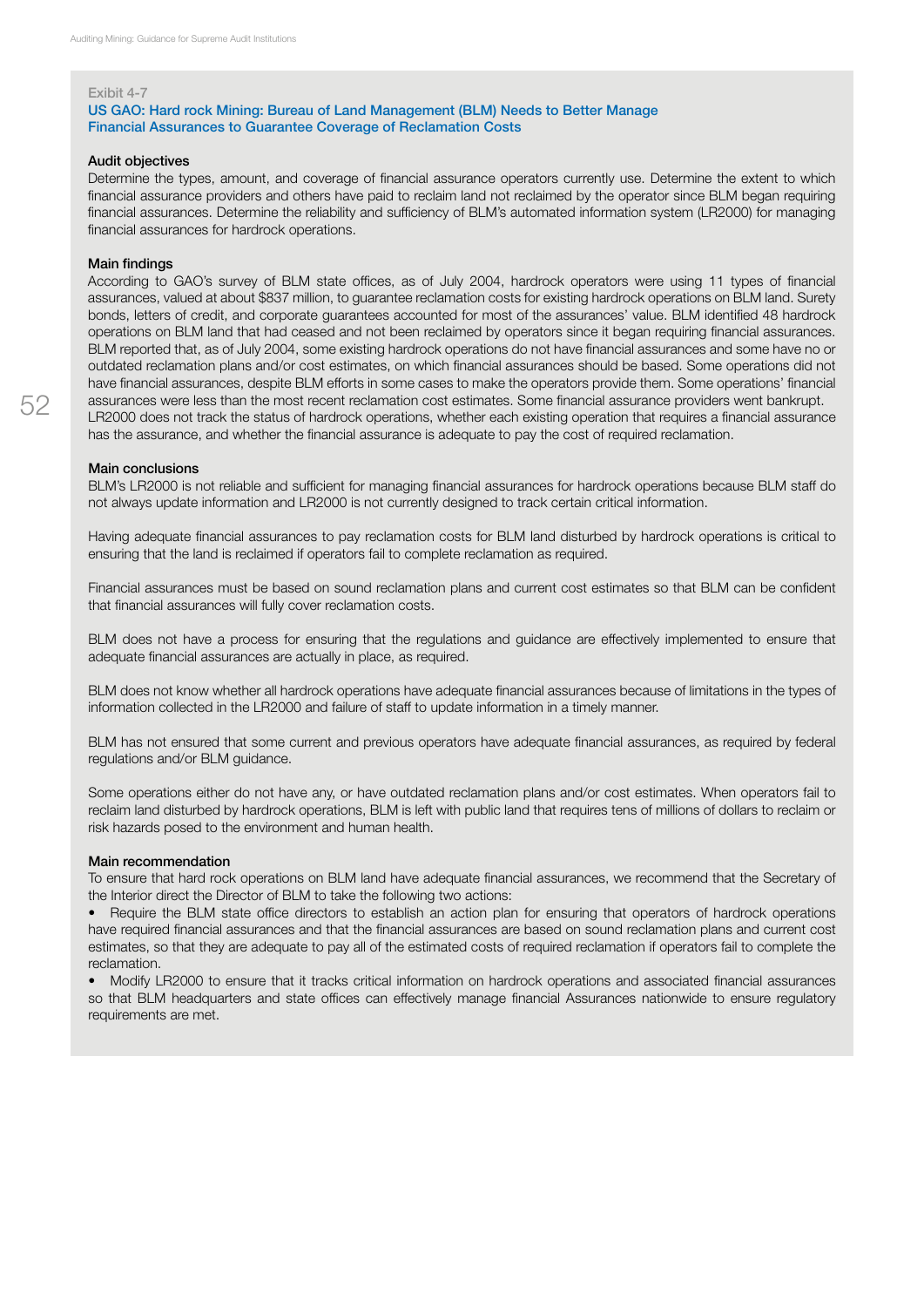# Exibit 4-8 US GAO: Natural Resource Management: Opportunities Exist to Enhance Federal Participation in Collaborative Efforts to Reduce Conflicts and Improve Natural Resource Conditions

#### Audit objectives

- Determine experts' views on collaborative resource management
- Determine how selected collaborative efforts have addressed conflicts and improved resources

Determine challenges that agencies face as they participate in such efforts and how the Cooperative Conservation Initiative has addressed them.

#### Main findings

Experts view collaborative resource management involving public and private stakeholders as an effective approach to managing natural resources.

Most of the seven collaborative resource management efforts GAO studied in several states across the country were successful in achieving participation and cooperation among their members and improving natural resources conditions.

In six of the cases, those involved were able to reduce or avoid the kinds of conflicts that can arise when dealing with contentious natural resource problems.

All the efforts, particularly those that effectively reduced or avoided conflict, used at least several of the collaborative practices described by the experts.

#### Main conclusion

Collaborative resource management can result in reduced conflict and litigation and improved natural resource conditions. Seeking inclusive representation, establishing leadership, and identifying a common goal are commonly aspects of successful collaborative resource management.

Federal land and resource management agencies—the Department of the Interior's Bureau of Land Management, U.S. Fish and Wildlife Service, and National Park Service, and the Department of Agriculture's Forest Service—face key challenges to participating in collaborative resource management efforts, according to the experts, federal officials, and participants in the efforts GAO studied.

Opportunities exist to develop and disseminate tools, examples, and guidance that further address the challenges. Collaboration provides groups a way to integrate multiple interests and achieve common goals.

Federal land and resource management agencies have to date had some success in working with collaborative efforts. The policies put in place through the Cooperative Conservation initiative move the federal government and agencies forward in supporting collaborative resource management efforts.

Agencies need to be judicious in their decisions about collaborating with particular efforts and could benefit from guidance on how this can be done.

### Main recommendation

The Council on Environmental Quality, The Department of the Interior, and the Department of Agriculture should:

Disseminate, more widely, tools for the agencies to use in assessing and determining if, when, and how to participate in a particular collaborative effort and how to sustain their participation over time.

Identify examples of groups that have conducted natural resource monitoring, including at the landscape level, and develop and disseminate guidance or protocols for others to use in setting up such monitoring efforts.

Hold periodic national or regional meetings and conferences to bring groups together to share collaborative experiences identify further challenges, and learn from the lessons of other collaborative groups.

Identify goals, actions, responsible work groups and agencies, and time frames for carrying out the actions needed to implement the Cooperative Conservation initiative, including collaborative resource management, and document these through a written plan, memorandum of understanding, or other appropriate means.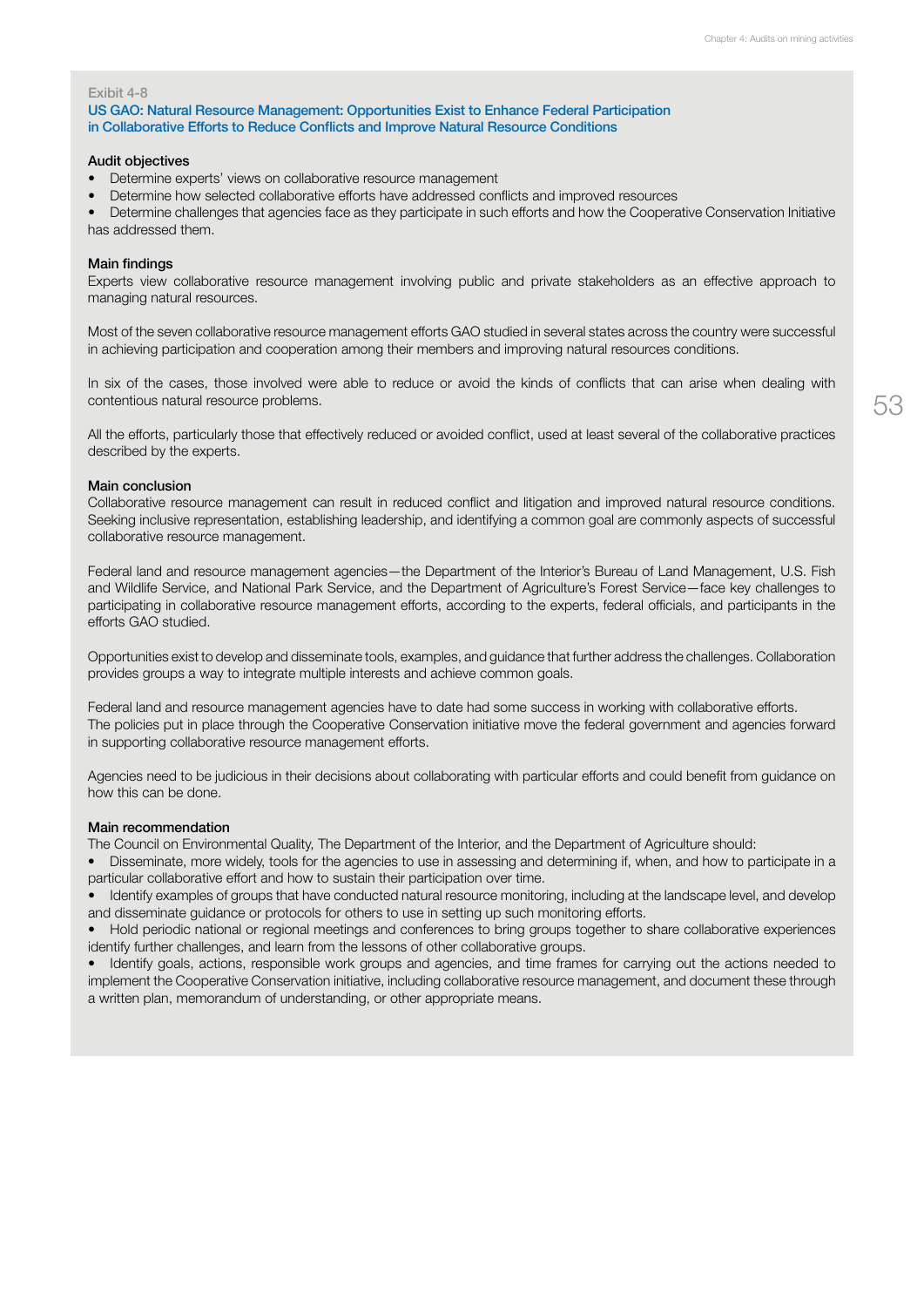#### Research case study on mining

The increased use of mercury in gold recovery in mining operations in developing countries in recent year has raised world concern over the release of this toxic metal into the environment. With this reason, the University of Dar es Salaam in Tanzania took the initiative of carrying out a study with the objective of determining mercury levels in fish, human hair and urine in order to asses environmental and human exposure to mercury.

This was a study undertaken by the University. The SAI of Tanzania took this study as one of the reliable sources of information to guide any auditor from different SAIs while carrying out an environmental audit on mining. Relevant information to guide the auditor is as follows.

#### Exibit 4-9

Case study: monitoring fish and human exposure to mercury due to gold mining in the Lake Victoria goldfield, Tanzania (University of Dar Es Salaam, Tanzania).

#### Audit objectives

Increased use of mercury in gold recovery in mining operations in many developing countries in recent years has raised world concern over the release of this toxic metal into the environment. Previous experiences of human mercury poisoning in Minamata Bay (1956) in Japan and in Iraq (1970s) indicate the dangers associated with mercury contamination. Little work, however, has been undertaken to study environmental mercury contamination in African countries where an increasing number of people are engaged in the so called "artisan" small scale gold mining using mercury amalgamation techniques. In Tanzania, for example, it is estimated that about 250,000 people are involved in small-scale gold mining in three principal gold fields, namely the Lake Victoria goldfields around Lake Victoria.

#### Risk

There is potential risk of human exposure to inorganic mercury because of the extensive use of mercury in gold recovery in the Tanzanian goldfields. Furthermore, inorganic mercury released into river systems during gold ore processing is likely to be gradually transformed into the highly toxic form of methyl mercury and become concentrated through biomagnifications in aquatic food chains, particularly in fish consumed by local populations.

### Study objective

To determine mercury levels in fish and human hair and urine in order to assess environmental and human exposure to mercury in the Lake Victoria gold fields.

#### Scope

The Lake Victoria Gold Field (LVGF) refers to a number of goldfields located to the east and south of Lake Victoria in northern Tanzania. About 4.5 tonnes of mercury are released annually in the LVGF alone by gold mining activities .Two study areas, Mugusu and Nungwe Bay, were chosen for biological monitoring of mercury contamination.

Mugusu has been an active small scale gold mining area since 1988. Inhabitants of the Mugusu mine were chosen for monitoring of inorganic mercury exposure from amalgam burning. Nungwe Bay on the south western part of Lake Victoria is located about 10 Km from the Mugusu gold mine. The bay is essentially a drainage area for the Mugusu (Mabubi) river and other rivers contaminated with mercury due to gold mining activities. The bay is surrounded by a village (Nyamwilolelwa) whose inhabitants are engaged both in fishing and farming, and fish is a major item in their diet. Those inhabitants were thought to be suited for monitoring of organic mercury exposure through fish consumption. Fish from Nungwe Bay were considered to be ideal for monitoring of environmental mercury contamination in that area as fish could not be obtained from the contaminated rivers.

#### Methodology

Sampling was conducted during the first week of November 1995. Hair and urine samples were collected mainly from inhabitants of the Mugusu goldmine and Nungwe Bay fishing village. Hair samples were collected by cutting about 30–50 mg of hair close to the scalp. Each sample was preserved in a labelled paper envelope and kept in airtight plastic bags. Spot urine samples were collected in clean glass bottles with tight plastic caps.

Both hair and urine samples were kept at room temperature (25°C) for 4 days before the samples were transported from the field to the Geochemical Laboratory at the University of Dar es Salaam where they were kept in a freezer until the time of shipment to Japan for analysis.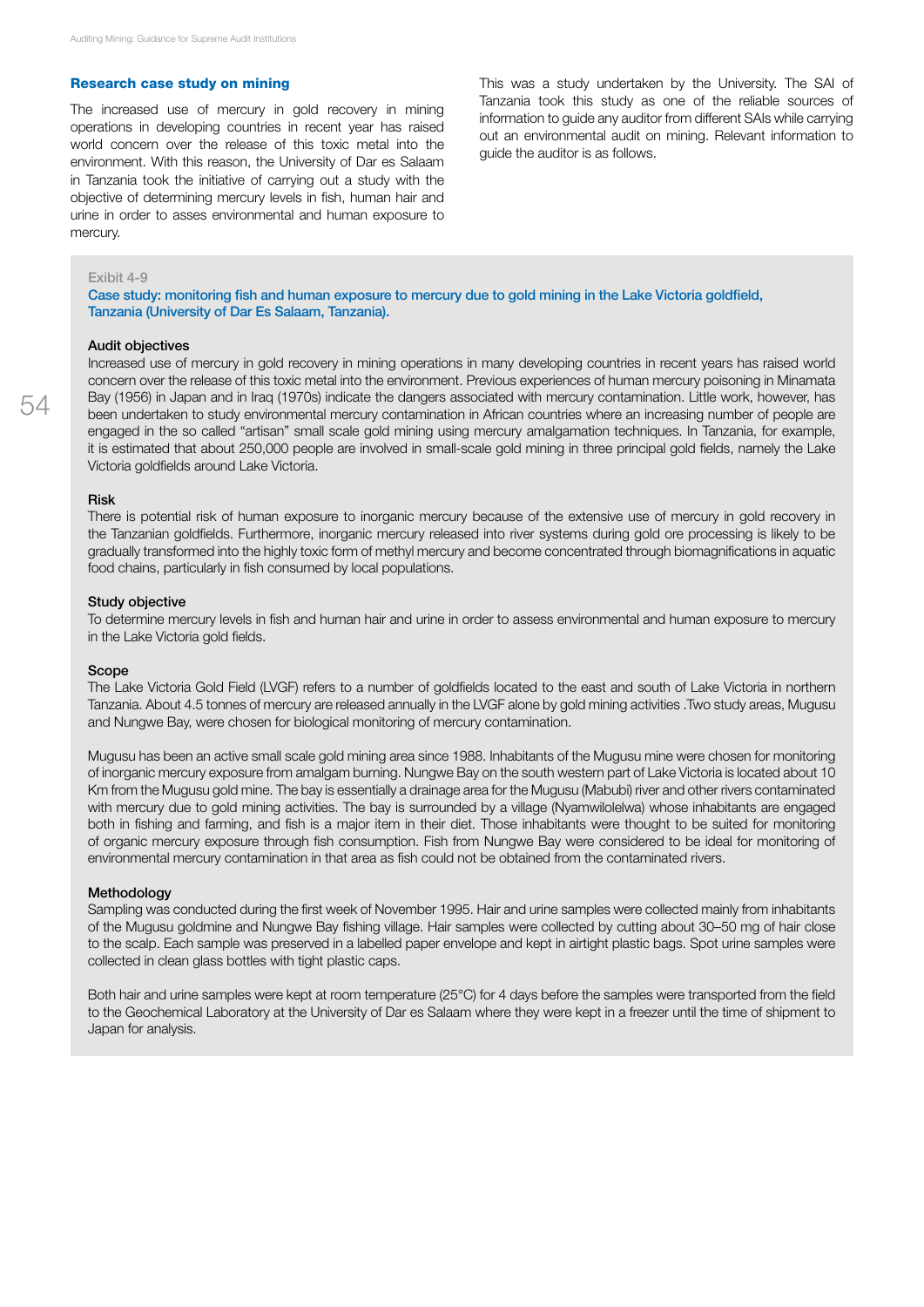#### Exibit 4-9 continued

Fish samples were collected from different types of fish caught from Nungwe Bay by fishermen during the day of sampling. Each fish sample consisted a rectangular piece (2x4 cm) of fish muscle. The samples were collected in thick polyethylene bottles with tight caps and kept in a cooler box until brought to the nearby town where the samples were frozen. All fish samples were transported and kept frozen until analyzed.

Mercury analysis: Samples were analyzed for total mercury  $(T - Hq)$  and methlymercury (mehg) at the National Institute for Minamata Disease (NIMD) in Japan.

#### **Criteria**

In conducting the study, the University Of Dar e salaam used the following criteria:-

- According to WHO environmental health criteria, mercury concentrations in fresh-water fish from non-polluted
- areas are commonly in the range of  $100 200$  ppb  $(0.1 0.2$  Mg/g).
- The reference value for total mercury in hair is considered to be about 2000 pbb (2 ug/g; WHO).
- • The urinary mercury level that increases the incidence of mercury toxic affects is considered to be above 50 ng/ml.

#### Results/findings

Monitoring of environmental and human exposure to mercury in the Nungwe Bay area of the Lake Victoria goldfields, Tanzania revealed the following:-

- Low mercury concentration in fish (range:  $1.8 16.9$  ppb, mean:  $7.0$  ppb);
- Human hair (range:  $156 442$  ppb, mean: 304 ppb)
- Urinary mercury levels in gold mine workers frequently exposed to mercury vapor in amalgamation and burning of amalgam were significantly higher (mean: 241 mg/ml) than in the general mine population not occupational exposed to mercury (Mean: 2.6 hg/ml.)

# Recommendation

Rotation of mine duties (e.g. amalgamation or amalgam burning vs mining) reduced urinary mercury levels in the mine workers and hence reduced the risk of mercury intoxication.

# Other audits on mining

Following audits were also provided to the authors of this paper through a questionnaire that was sent to the SAIs. For a more comprehensive list of audits of mining and mineral processing produced by SAIs, visit the WGEA website (www.environmental-auditing.org).

| <b>COUNTRY</b> | <b>AUDIT TITLE</b>                                                                                                                                                                                                                                                                                                                                                                                                                                                                            |
|----------------|-----------------------------------------------------------------------------------------------------------------------------------------------------------------------------------------------------------------------------------------------------------------------------------------------------------------------------------------------------------------------------------------------------------------------------------------------------------------------------------------------|
| Bhutan         | Audit of Mining Control System                                                                                                                                                                                                                                                                                                                                                                                                                                                                |
| Canada         | Annual Report on Environmental Petitions                                                                                                                                                                                                                                                                                                                                                                                                                                                      |
| Colombia       | Environmental management of mining activities: carbon and gravel carment de carupa, cucunuba, quacheta and sutatausa municipalities                                                                                                                                                                                                                                                                                                                                                           |
| Equador        | Environmental and Management Audit of the Petroproduccion Corporation in the Extraction and Production of Crude, Related to<br>Drilling Fluids and Sludge and Formation Water, in the Provinces of Orellana and Sucumbios.<br>Special Study of Controls Over Mining Operations in the Santa Rosa, Caluguro, Tenguel, and Siete Rivers Basins, which are the<br>Responsibility of the Regional Gold Mining Directorate, the Ministry of the Environment, and the Ministry of Energy and Mines. |
| Estonia        | <b>Exploitation of Peat Resources</b>                                                                                                                                                                                                                                                                                                                                                                                                                                                         |
| Honduras       | Environment Audit Report by Mining Activities Pollution.<br>Environmental Performance Audit to Mining Governmental Institution.                                                                                                                                                                                                                                                                                                                                                               |
| Indonesia      | Audit on the Implementation of Environmental Impact Assessment in PT Chevron Pacific Indonesia.<br>Audit of Environmental Impact Control in General Mining.                                                                                                                                                                                                                                                                                                                                   |
| Paraguay       | Exploitation of the Mineral Resources Handling by the Vice Ministry of Mines and Energies.<br>Management of samples of radioactive substance by the vice ministry of mines and energies.                                                                                                                                                                                                                                                                                                      |
| Poland         | Observance of Requirements Related to Fees Collected for Licenses to Extract Selected Common Minerals.                                                                                                                                                                                                                                                                                                                                                                                        |
| Russia         | Audit of the effective use of cement raw materials and observance of the nature protection legislation in the extraction<br>process in the Ryazan area, and also uses of the federal budget funds by enforcement authorities.<br>Performance audit of reproduction of a mineral-raw-material base of Russia in 2005-2007-2008.                                                                                                                                                                |
| <b>US</b>      | Mineral Revenues: Cost and Revenue Information Needed to Compare Different Approaches for Collecting Federal Oil and Gas Royalties                                                                                                                                                                                                                                                                                                                                                            |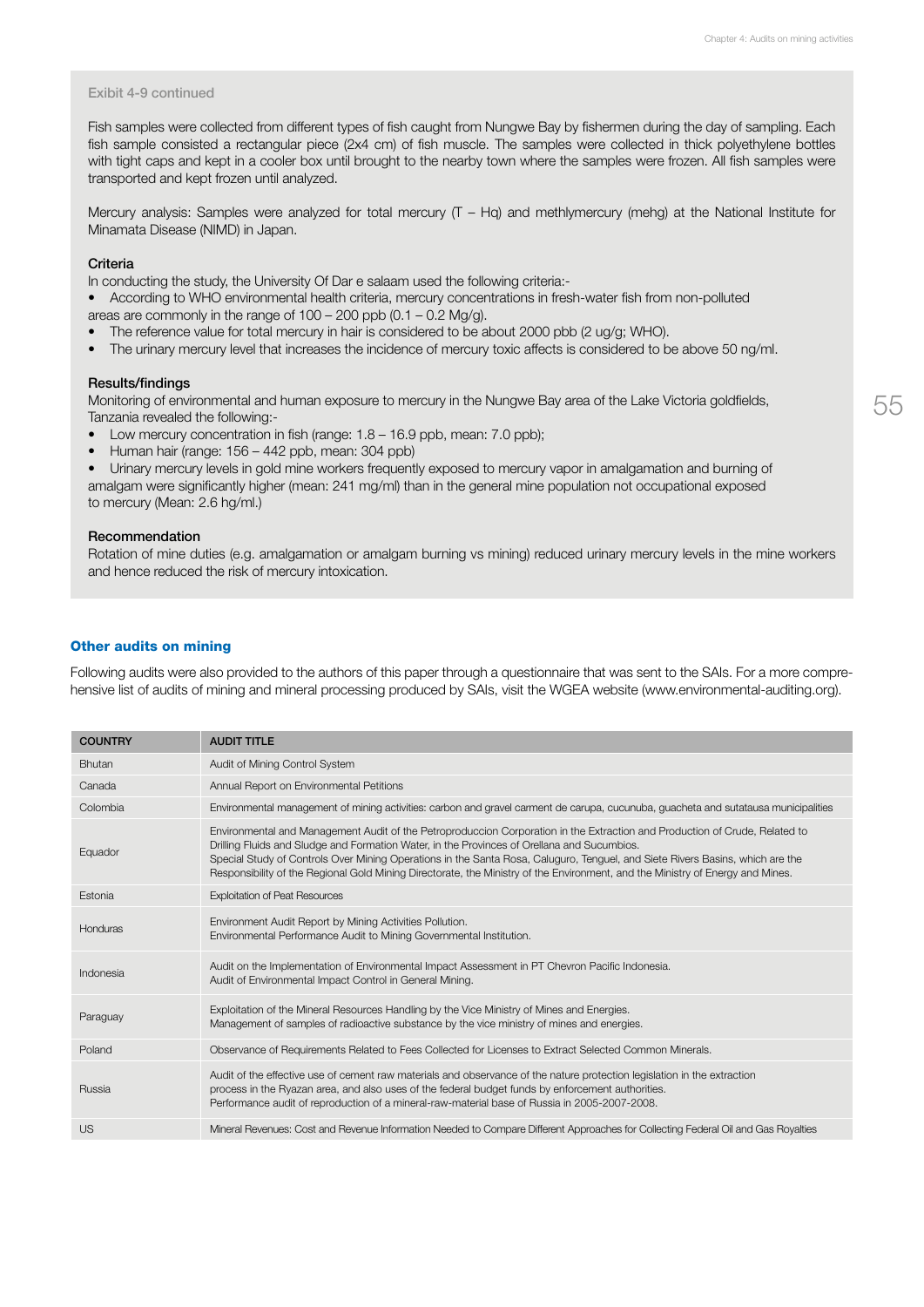# Appendix 1: Audit Design Matrix

The design matrix has different functions:

56

- A planning tool to support identification of the most relevant and feasible audit design
- A communication tool to describe the design to the board of the SAI, the government or others
- An efficiency tool to encourage systematic data collection and analysis
- An effective tool to ensure the connection between the expected audit findings (what the audit will enable the SAI to communicate), the criteria for and the design of the audit (researchable questions and methodology).

The design matrix may help to define the audit objectives, researchable questions, audit criteria, audit evidence, methods of collecting audit evidence, expected audit findings (risk areas). Step 4 in the guide describes examples covering the four first columns but developing a full-scale matrix during the planning stage is recommended.

#### Example of a design matrix – mining audit

Audit objective: What do we wish to achieve through the audit?

The goal of the investigation is to assess the authorities' work on implementing the decisions of parliament concerning mining and minerals, and to show that unclear goals can prevent target achievement. The information in this appendix will provide possible ways in designing the audit, this example of design matrix covers various topics which can be audited in the area of mining such as financial management and regularity, compliance with agreements, laws, and policies, policy, Performance measurement and results (agencies and government programmes) and Public education

| <b>TOPIC</b>                                         | <b>RISK</b>                                                                                                                                                                                                                                                                                                                                                                                                | <b>RESEARCHABLE</b><br><b>QUESTION</b>                                                                                                                                                       | <b>SUB RESEACHABLE</b><br><b>QUESTION</b>                                                                                                                                                                                                                                                                                                                                                                                                                                                                                                                                                                                                                                                                                                                                                                                      | <b>CRITERIA</b>                                                                                                                                                                                                                                             |
|------------------------------------------------------|------------------------------------------------------------------------------------------------------------------------------------------------------------------------------------------------------------------------------------------------------------------------------------------------------------------------------------------------------------------------------------------------------------|----------------------------------------------------------------------------------------------------------------------------------------------------------------------------------------------|--------------------------------------------------------------------------------------------------------------------------------------------------------------------------------------------------------------------------------------------------------------------------------------------------------------------------------------------------------------------------------------------------------------------------------------------------------------------------------------------------------------------------------------------------------------------------------------------------------------------------------------------------------------------------------------------------------------------------------------------------------------------------------------------------------------------------------|-------------------------------------------------------------------------------------------------------------------------------------------------------------------------------------------------------------------------------------------------------------|
| Financial<br>management<br>and regularity            | Funds set aside for the<br>environmental conservation<br>not utilized for this purpose<br>(misallocation of fund)                                                                                                                                                                                                                                                                                          | Are the funds spent on<br>environmental conservation<br>in relation to minerals<br>and mining programmes<br>correctly administered?<br>According to spending<br>authorities and regulations? | Are adequate financial resources<br>allocated to protection programmes?<br>Is the disbursement of funds monitored?<br>Against what criteria is the disbursement<br>of funds measured?<br>Do official trade-offs exist in policies?<br>If so, how do the estimated benefits<br>balance against the losses in environmental<br>conservations caused by minerals and mining?                                                                                                                                                                                                                                                                                                                                                                                                                                                      | Eros Approved budget.<br>Strategic plan.<br>There should be budget allocation<br>with regards to mining activities<br>according to Strategic plan.<br>Compliance with Environmental<br>management plan ion damage<br>and deforestation                      |
| Compliance<br>with agreements,<br>laws, and policies | Inadequate governance<br>regime to protect the<br>mining and minerals<br>adverse impacts.<br>Failure to meet the environ-<br>mental commitments made<br>in management and<br>monitoring of mining<br>and mineral activities.<br>Inability to establish<br>the legal frame work for<br>establishing agreement<br>on mining and mineral<br>activities and collecting<br>royalties from mining<br>activities. | Are the government<br>meeting commitments<br>it made in treaties, laws,<br>policies and programmes?                                                                                          | Are there international agreements that protect<br>the environment against the environmental<br>threats caused by processing minerals and<br>mining within the country?<br>Is the country following the rules and agreements<br>determined by the international conventions that<br>it is a signatory to?<br>Has the government enacted laws and regula-<br>tions to implement its international commitments<br>and domestic policies?<br>Are there any conflicts or gaps between national<br>policies on environmental conservation against<br>processing minerals and mining and the<br>country's environmental laws?<br>Are environmental laws and regulations<br>being adequately enforced?<br>Is there any conflict between national policies<br>and the international conventions that<br>the country is a signatory to? | International agreemts to<br>govern the environmental threats<br>caused by processing mining<br>and minerals within a country.<br>A country should be a signatory<br>to relevant international<br>conventions, treaties relating<br>to mining and minerals. |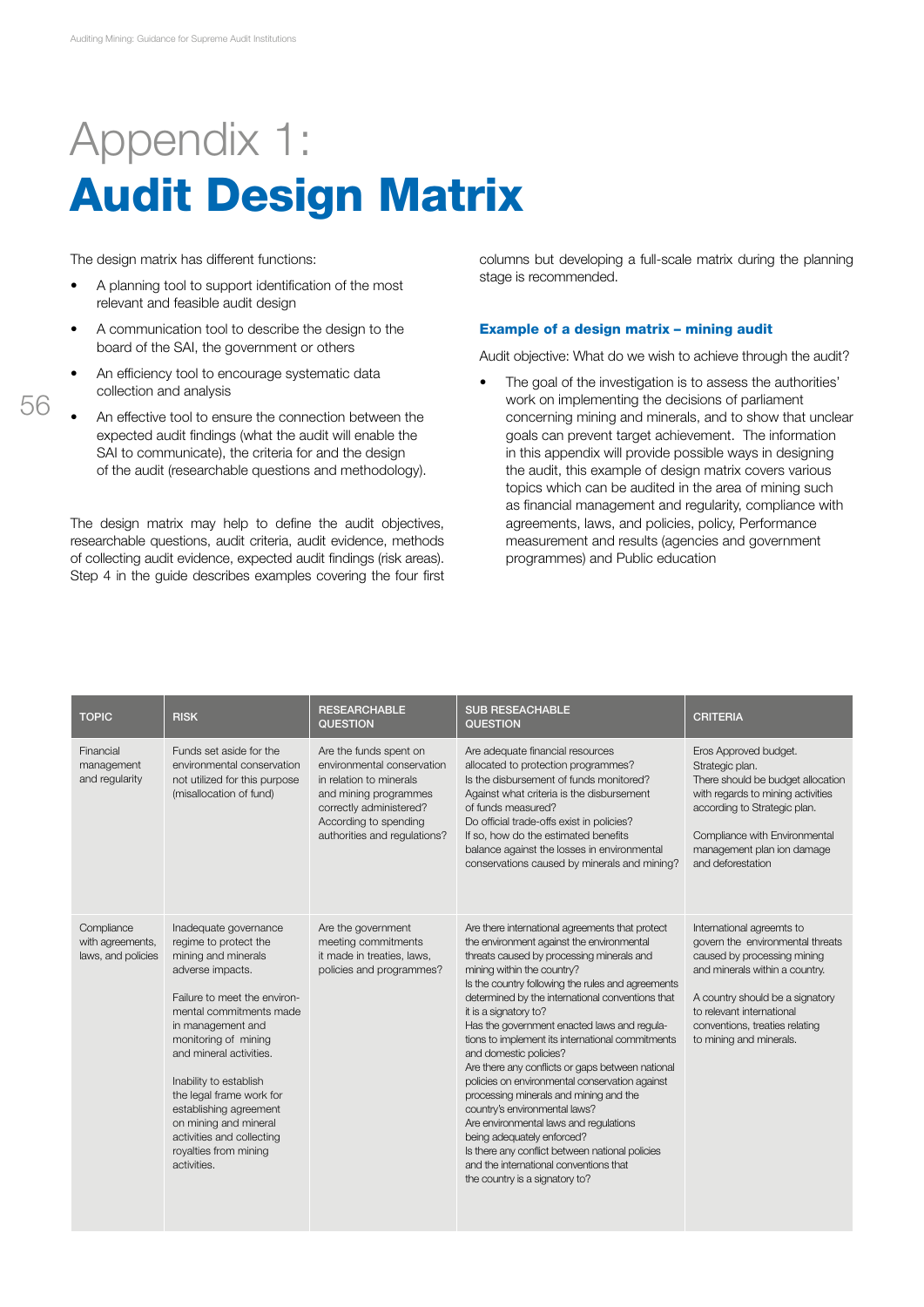| <b>TOPIC</b>                                                                             | <b>RISK</b>                                                                                                                                                                                                                                          | <b>RESEARCHABLE</b><br><b>QUESTION</b>                                                                                                                                                       | <b>SUB RESEACHABLE</b><br><b>QUESTION</b>                                                                                                                                                                                                                                                                                                                                                                                                                                                                                                                                                       | <b>CRITERIA</b>                                                                                                                                                                  |
|------------------------------------------------------------------------------------------|------------------------------------------------------------------------------------------------------------------------------------------------------------------------------------------------------------------------------------------------------|----------------------------------------------------------------------------------------------------------------------------------------------------------------------------------------------|-------------------------------------------------------------------------------------------------------------------------------------------------------------------------------------------------------------------------------------------------------------------------------------------------------------------------------------------------------------------------------------------------------------------------------------------------------------------------------------------------------------------------------------------------------------------------------------------------|----------------------------------------------------------------------------------------------------------------------------------------------------------------------------------|
| Policy                                                                                   | Uncontrolled mining and<br>minerals activities                                                                                                                                                                                                       | Do the policies and<br>programs exist for<br>conserving the<br>environment against<br>threat caused by<br>processing mining<br>and minerals?                                                 | Are government policies being complied with?<br>Has the government developed policies that<br>address the environmental pollutions caused by<br>mining sector in the country?<br>Do the policies deal with the most important<br>threats?<br>Have general policies on minerals and mining<br>and environmental conservations been ad-<br>dressed, specified and executed in laws and<br>other legal instruments such as plans and<br>budgets?<br>What kinds of changes can be suggested that<br>would make national policies achieve better<br>results?<br>Are government programmes efficient? | Approved polices                                                                                                                                                                 |
| Performance<br>measurement<br>and results<br>(agencies and<br>government<br>programmes). | No control over perfor-<br>mance programme as<br>regards to dealing with<br>threats caused by mining<br>and minerals in the environ-<br>ment.<br>In ability to determine the<br>efficiency, effectiveness and<br>economy of government<br>programme. | Are assessment being<br>done on government<br>programs' in concerning<br>environment as far as<br>mining and mineral<br>activities are concerned.                                            | Have the relevant agencies defined expected<br>results for their programmes?<br>Have they developed indicators and measures<br>for the results and are the indicators and mea-<br>sures being monitored and tracked?<br>Is the data used to measure performance r<br>eliable?<br>Are the policies and programmes on environ-<br>mental conservation for processing minerals<br>and mining achieving their?<br>Objectives and intended results?<br>Why are policies and programmes not<br>achieving their objectives and intended results,<br>and how can the causes be countered?               | Performance indicators stipulated<br>in relevant mining regulations.<br>Mitigation measures stipulated in<br>environmental management plan.<br>Best practices stipulated by ISO. |
| Public education                                                                         | Destruction of environment<br>due lack of awareness.                                                                                                                                                                                                 | Are there public education<br>programmes on protecting<br>the environment.                                                                                                                   | Is the government allocating appropriate funds<br>for public outreach and education at each phase<br>(formulation, planning implementation, and evalu-<br>ation) of a policy?<br>Is the government encouraging the public and<br>private sector to protect the environment against<br>unmanageable mineral processing and mining in<br>terms of polluting the environment?<br>Has the government integrated the mineral<br>processing and mining environmental concerns<br>into its public outreach strategies?<br>Is the government measuring its public outreach<br>results?                  | Established degradation rate.<br>Established baseline.                                                                                                                           |
| Accountability,<br>coordination and<br>capacity.                                         | Poor performance<br>and malfunctioning.                                                                                                                                                                                                              | Are the funds spent on<br>environmental conservation<br>in relation to minerals<br>and mining programmes<br>correctly administered?<br>According to spending<br>authorities and regulations? | Are the roles, responsibilities, and accounta-<br>bility of relevant entities (for example, ministries<br>and departments) clearly defined?<br>Are all necessary mechanisms<br>to coordinate action in place?<br>Do the entities have adequate financial<br>and human resources to carry out their<br>roles and responsibilities?<br>Have the entities developed robust<br>internal management system?                                                                                                                                                                                          | Service charter.<br>Organization structure.                                                                                                                                      |
| Reporting<br>to clients and<br>the public.                                               | Non accountability.<br>No monitoring systems at<br>the local government level<br>appropriate and working<br>well.<br>Action on recommendation<br>is not taken.<br>Environmental issues<br>not addressed.<br>No performance evaluation.               | Does the reporting<br>mechanism exist.                                                                                                                                                       | How are departments and agencies reporting<br>their results?<br>Are departments and agencies meeting<br>international and national reporting obligations?                                                                                                                                                                                                                                                                                                                                                                                                                                       | International environmental<br>agreement.<br>Regulatory agencies<br>and parliament.                                                                                              |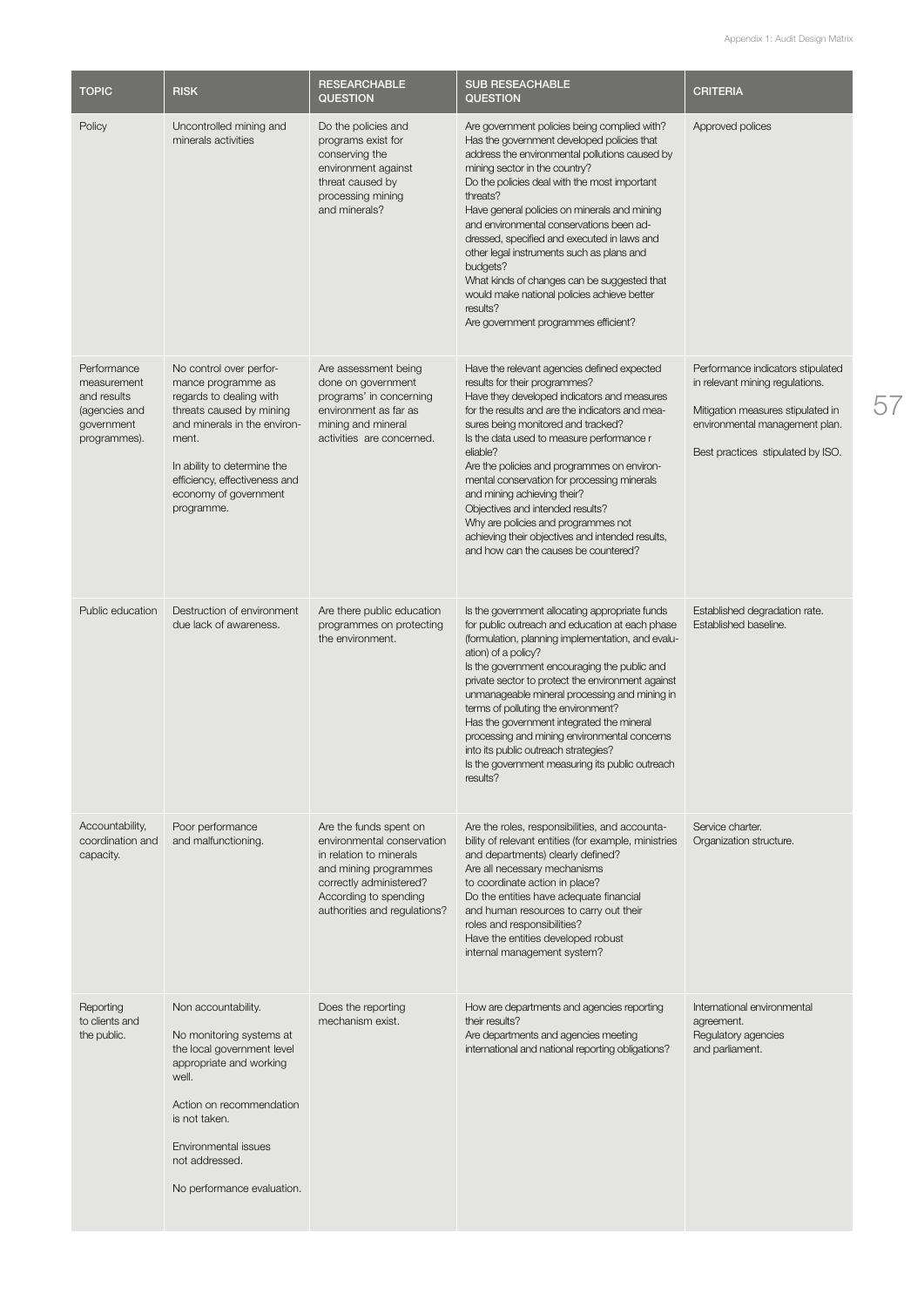# Appendix 2: Fundamental principles for the mining sector

Berlin Guidelines 1991, revised 1999

Auditors should check whether government is a signatory to the said guideline for compliance.

Governments, mining companies and the minerals industries should as a minimum:

- 1. Recognise environmental management as a high priority, notably during the licensing process and through the development and implementation of environmental management systems. This should include early and comprehensive environmental impact assessments, pollution control and other preventive and mitigation measures, monitoring and auditing activities, and emergency response procedures.
- 2. Recognise the importance of socio-economic impact assessments and social planning in mining operations. Social-economic impacts should be taken into account at the earliest stages of project development. Gender issues should also be considered at a policy and project level. (New principle)
- 3. Establish environmental accountability in industry and government at the highest management and policy-making levels. 4. Encourage employees at all levels to recognise their responsibility for environmental management and ensure that
- adequate resources, staff and requisite training are available to implement environmental plans. 5. Ensure the participation of and dialogue with the affected community and other directly interested parties on the environmental and social aspects of all phases of mining activities and include the full participation of women and other marginalised groups. (Revised)
- 6. Adopt best practices to minimise environmental degradation, notably in the absence of specific environmental regulations.
- 7. Adopt environmentally sound technologies in all phases of mining activities and increase the emphasis on the transfer of appropriate technologies which mitigate environmental impacts including those from small-scale mining operations.
- 8. Seek to provide additional funds and innovative financial arrangements to improve environmental performance of existing mining operations.
- 9. Adopt risk analysis and risk management in the development of regulation and in the design, operation, and decommissioning of mining activities, including the handling and disposal of hazardous mining and other wastes.
- 10. Reinforce the infrastructure, information systems service, training and skills in environmental management in relation to mining activities.
- 11. Avoid the use of such environmental regulations that act as unnecessary barriers to trade and investment.
- 12. Recognise the linkages between ecology, socio-cultural conditions and human health and safety, the local community and the natural environment. (Revised)
- 13. Evaluate and adopt, wherever appropriate, economic and administrative instruments such as tax incentive policies to encourage the reduction of pollutant emissions and the introduction of innovative technology.
- 14. Explore the feasibility of reciprocal agreements to reduce transboundary pollution.
- 15. Encourage long term mining investment by having clear environmental standards with stable and predictable environmental criteria and procedures.

58